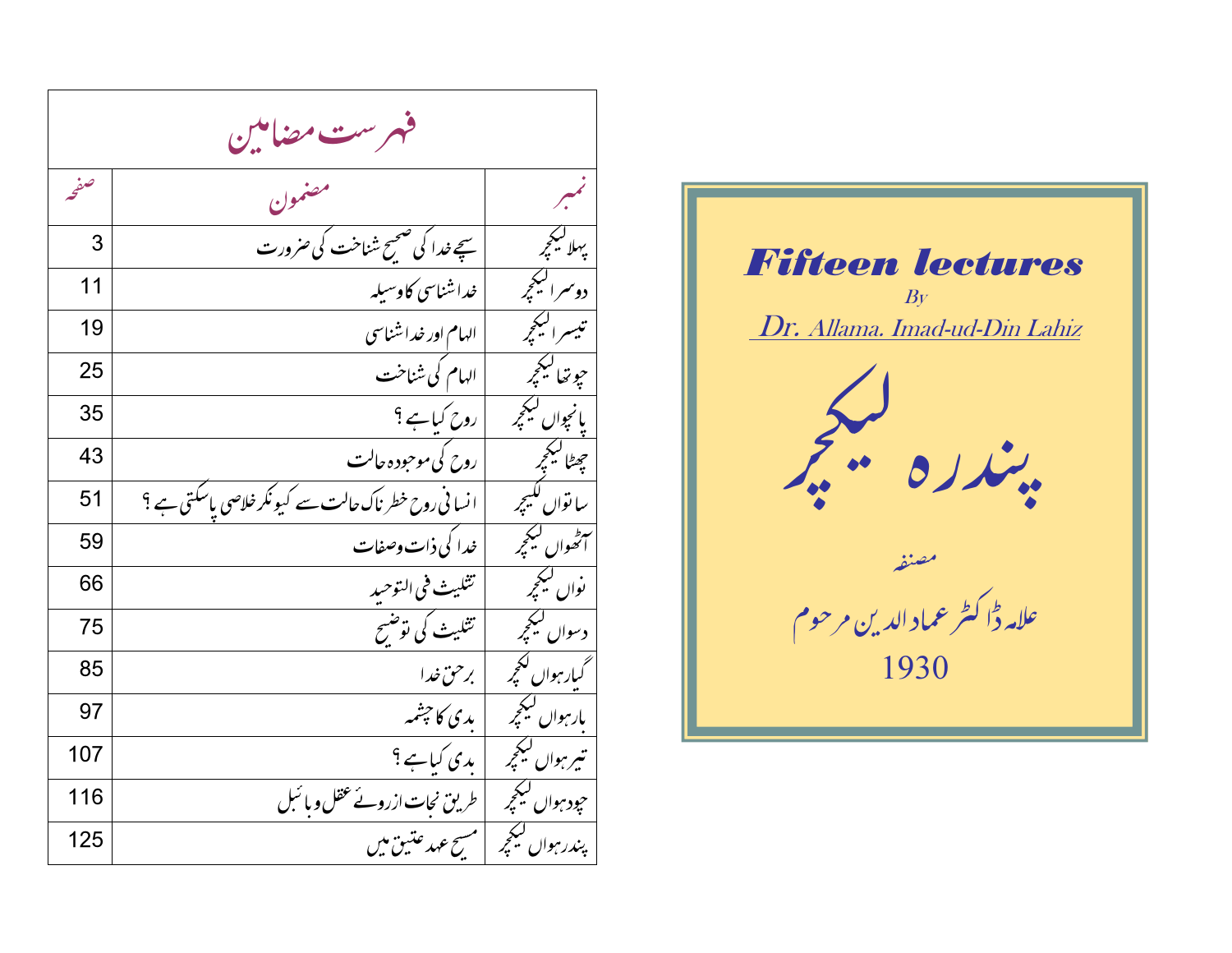اس لئے میں نے مناسب سمج<sub>ع</sub>ا کہ پہلے اس صرورت کو ثابت کروں میں نے اس بحث کو خدا کی ہستی کے شبوت سے سثروع نہیں کیا کیونکہ خدا کی ہستی توعقلاً ونقلاً سب کومسلم ہے خواہ وہ عیسا ئی ہو یامسلمان یہودی ہو یا ہندو کسی کو اس سے ا<sub>لکا</sub>ر نہیں ہے۔ تاہم خدا کی ہستی کے متعلق بطریق اختصار اس قدر لکھنا کافی ہے کہ : (1)د نیا کی پیدائش اورا نتظام میں ایک عجیب حکمت اور قدرت اور ارادہ پایا جاتا ہے حوضدا کی ہستی کی دلیل ہے۔ (2) انسا فی ضمیر بھی <sub>خدا</sub> کی ہستی پر گواہی دیتا ہے خلوت میں اور جلوت میں قادر مطلق کی ہستی کا دید ہہ انسانی ضمیر پر نمایاں نظرآتاہے۔ (3) اس سطح زمین پر تمام بنی <sub>نوع</sub> انسان کی مختلف شاخیں <sup>ک</sup>سی نہ <sup>ک</sup>سی معبود کی پرستش کرتی ہیں حس سے خدا کی ہستی صا**ف** ثابت ہوتی ہے۔ باں بعض ایسے بھی بیں حواس کی ہستی کا اکار کرتے ہیں لیکن ایسا ٹھمبخت انسان بہت ہی تحم نظر آتا ہے جس کی تردید میں تمام مذاہب کے علماء اپنے زبردست دلائیل کے ساتھ ہر وقت تیار رستے ہیں۔ اس پر بھی اگر اس منکر کی اندرو فی حالت پر عور کیاجائے تومعلوم ہوسکتا ہے کہ اگرچہ وہ اپنے خیالات کے اعتیار سے منکر معلوم ہوتاہے مگر اس کی ضمیر میں خدا کی ہستی کا ثبوت نمایاں طور پر محسوس ہوتا ہے ۔لیکن اپنی خواہشات نفسانی کو پورا کرنے کی عرص سے اپنے آپ کو دھوکا دے کر خدا کی ہستی سے انکار کرتا ہے اور بطور حنود سمجھنے لگتا ہے کہ میرے افعال کا کو ئی یاز پرس کرنے والا ایسے نفر ٹی شخص کی با توں سے وہ کو نسا دانا ہے حوموحود ات اور ضمیر کی اس سنجیدہ گواہی کو چھوڑ کر اور اپنے ضمیر کا حون کرکے اپنے خالق کی ہستی کاا کار کرے۔ خدا نو صروری ہے لیکن اس کا عرفان حاصل کرنااز بس صروری ہے ۔ سوال ۔ کیاحجوٹے خدا بھی کھیں موحود بیں ؟

بهلالیکچر<br>سچے *خد*ا کی صحیح شناخت کی **صرورت** بعائیوں میں ایک عاجزاور <sup>ت</sup>م استطاعت شخص ہوں۔ میں *کچھ عرصہ کے لئے پھر* 20 برس کے بعد پنجاب سے اس شہر آگرہ میں آگیا ہوں۔ پہلے جب میں یہاں تھا تب میں مسلمان تھا مگر میرے خیالات میں ایک بڑی تبدیلی واقع ہوئی جس کے سبب سے اب میں دیں بریں سے عیسا ٹی ہوں۔ میرا ارادہ ہے کہ گاہے بگاہے اس مقام پر خدا شناسی کے متعلق چند باتیں عرض کروں لیکن نہ تومباحثہ کے طور پراور نہ طعن وتشنیع کے طور پر (کیونکہ مدت ہو ٹی کہ میں نےمباحثہ سے کنارہ گنی اختیار کرلی ہے اس لئے کہ اس کے متعلق میری طرف سے حو تحچھ لکھا گیا ہے وہ کافی ہے )۔ صرف یا ددبا فی اور اظہار خیالات کے طور پر عرص کرنا چاہتا ہوں جس سے امید ہے کہ مجھے بھی اور سامعین کو بھی روحا فی فائدہ حاصل ہو گا۔ آج کے دن اسی بات کا بیان ہے کہ خدا کی صحیح شناخت کی سب کو بڑی صرورت ہے د نبامیں بہت کم ایسے لوگ ہیں حواس صرورت سے کماحقہ واقف ہوں اگر جہ زبان سے تو سب کے سب اس صرورت کا اقرار کرتے ہیں لیکن اپنے طرز عمل سے یہ ظاہر کرتے ہیں کہ وہ اس سے اب تک ناواقف ہیں کیونکہ ان کی ساری کوشش نفس پروری -عیش طلبی وعسشرت نوازی اور جلب منفعت میں صرف ہوتی ہے ۔ حب خداشناسی کے متعلق ان سے کہاجاتا ہے کہ توعد یم الفرضتی کاعذر پیش کرتے ہیں جس سےصاف ظاہر ہوتاہے کہ وہ اس صرورت سے اب تک ناواقف بیں۔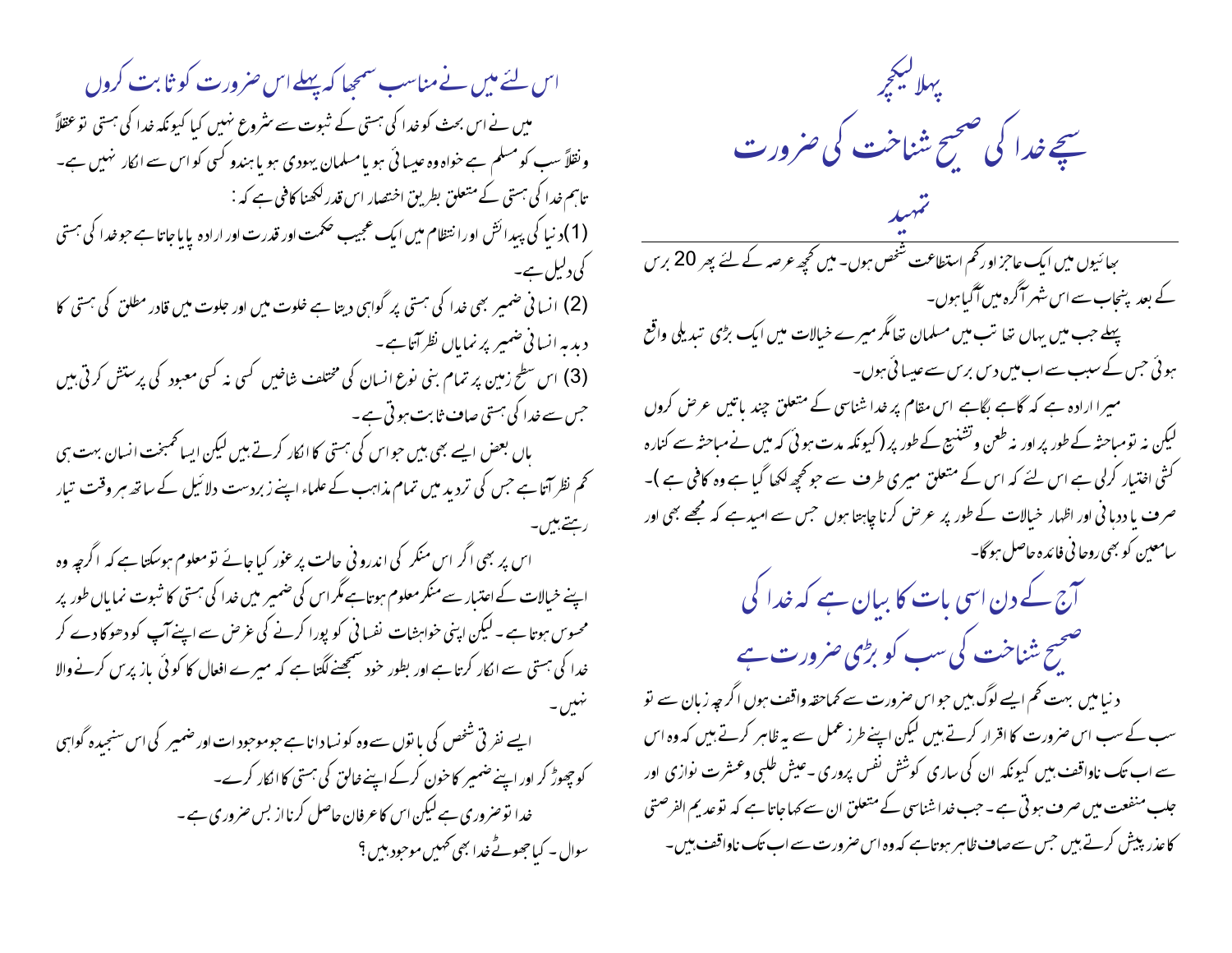ا گرچہ ہم میں سے بعض کی عقل تعلیم علوم اور اجتماع خیالات سلف اور قدرے وقوف حالات د نباوی کی وجہ سے کسی قدر روشن ہے لیکن دل بالکل کالے بیں۔ کیونکہ سب خواہشیں اورارادے دلوں میں اٹھتے ہیں اور اعصا کے ذریعہ ظاہر ہوجاتے ہیں اور خود سماری ضمیر گواہی دیتی ہے کہ سمارے سب حرکات اور سکنات اور خیالات درست ہی نہیں ہیں اگر جہ تحچھ تحچھ درست بھی نظر آئے مگر زیادہ تر حصہ برائی کا ہم سے ظاہر ہوتا ہے اور یہ شبوت ہے اس بات کا کہ ہمارے دل تاریک، بیں۔ اور ہے بھی ظاہر ہے کہ عقلی روشنی سے نہ کبھی دل روشن ہوا ہے اور نہ ہوسکتا ہے ۔ پس دل کی روشنی کی بڑی صرورت ہے لیکن وہ <sub>ک</sub>ماں سے آئے ؟ موحبودات کی معرفت صرف عقل میں تحچیہ روشنی پیدا ہوتی ہے یہ دل میں چنانچہ یہ بات د نبا کے عقلاً کی تحریر وتقریر اور چال چلن سے ثابت ہے۔ تو بھی د نیا کے لوگوں میں سے چند ایسے بھی ہیں حن کے دل صرور روشن بیں اور اگر چہ ان میں مادی روشنی نہیں ہے مگر خدا شناسی سے بھرے ہوئے نظر آتے ہیں جس کا نتیجہ یہ ہے کہ صرف خداشناسی سے دل روشن ہوتا ہے پس دل کی روشنی حاصل کرنے کے لئے تاکہ سمارے قدم سلامتی کی راہ پر چلیں خداشناسی کی بڑی اور نہایت صرورت معلوم ہو تی ہے۔ یہاں تک کہ اگر مادی علوم کی روشنی ہمارے اندر نہ ہو تو ہمارا چنداں نقصان نہیں ہے لیکن خداشناسی کی روشنی اگر ہمارے دلوں میں یہ آئے توصرور ہم ہلاک ہوگگے ۔ لیکن افسوس ہے کہ حس کی بڑی صرورت ہے اس پراوگ کم نوحہ کرتے ہیں۔ خوشی اور عم اور د نباوی تغیرات کے دیکھنے سے او رہم پر وقتاً فوقتاً ان حالات کے طاری ہونے سے ہمارے دلوں میں اوپر ہماری عقلوں میں بھی کس قدر حیرا فی اور بے قراری پیداہو تی ہے۔ د نباوی خوش وقتی کی حالت میں ہم بجوں کی مانند کیسے بہل جاتے ہیں اور مصائب کے وقت کیسی بے قراریاں ظاہر ہو تی بیں۔عرُض د نیا کے د کھ سکھ کی موجوں میں ہماری کشتی کیسی ڈا نواں ڈول چلتی ہے لیکن خداشناس لوگوں کو حب ہم دیکھتے ہیں تووہ ان حالات یعنی د نیا کے دکھ سکھ میں ایسے ثابت

حواب۔ فی الحقیقت توٹھیں موحود نہیں لیکن اکثروں نے فکر کی غلطی کے سبب سے اپنے باتھوں سے با اپنے خیالوں سے اپنے ذہنوں پا اپنی عبادت گاہوں میں فرصی یاذہنی خدا بنار کھے ہیں اور اپنی روحوں کو ان کے سپر د کرکے بڑی خطر ناک حالت میں پڑے بیں۔ اور بعض ایسے بھی بیں حبو سچے خدا کی ہستی سے کسی قدر واقف توہیں لیکن صحیح شناخت کی کوتاہی کے سبب سے قربت الہٰیٰ سے محروم ہیں۔ اس لئے ہم <del>گ</del>ھتے، ہیں کہ سچے <sub>خدا</sub> کی صحیح شناخت کی سب کو نہایت

صرورت ہے اگر چہ اس صرورت کے اثبات پر بہت سی دلیلیں پیش کی جاسکتی ہیں لیکن اس وقت صرف يانچ باتيں پيش کرتا ہوں۔

يهكي بات یقیناً تمام موحودات سچے خدا کی مکیت ہے۔ اور ہم ذی روح اور ذی عقل موحودات میں شامل ہیں۔ لہذااز بس صروری ہے کہ سچاخدااپنی شناخت کے وسیلہ سے ہماری روحوں میں سکونت کرے۔ورنہ ہم باغی ہوکے ہلاکت کے فرزندوں میں شامل ہونگے۔

دوسری بات په ہم پر فرحن ہے کہ خدا کی فرمانبر داری اور اطاعت کریں گمر یہ اطاعت اور فرما نبر داری ہو نہیں سکتی *جب تک کہ خد*ا کو صحیح طور سے نہ پہنچانیں۔آقا کی *خدم*ت وہی نوکر کرسکتا ہے *ج*واپنے آقا کی عزت اور معراج اور ارادہ سے واقعت ہے۔

تیسری بات یہ صاف ظاہر ہے کہ یہ د نیا گذشتنی اور گذاشتنی ہے ۔انسانی روح کسی کسی وقت اس کے چھوڑنے پر مجبور ہو گی اور موت کامزہ چکھ لیگی پس اس خطر ناک حالت میں کیا کرے - یاؤ پسار کے مرجائے یا عروۃ الوثقٰیٰ کو پکڑے پس سچے خدا کی صحیح شناخت کے سواوہ کونسی جیز زمین وآسمان میں ہے جس کوازروی عقل ہم تھام لیں۔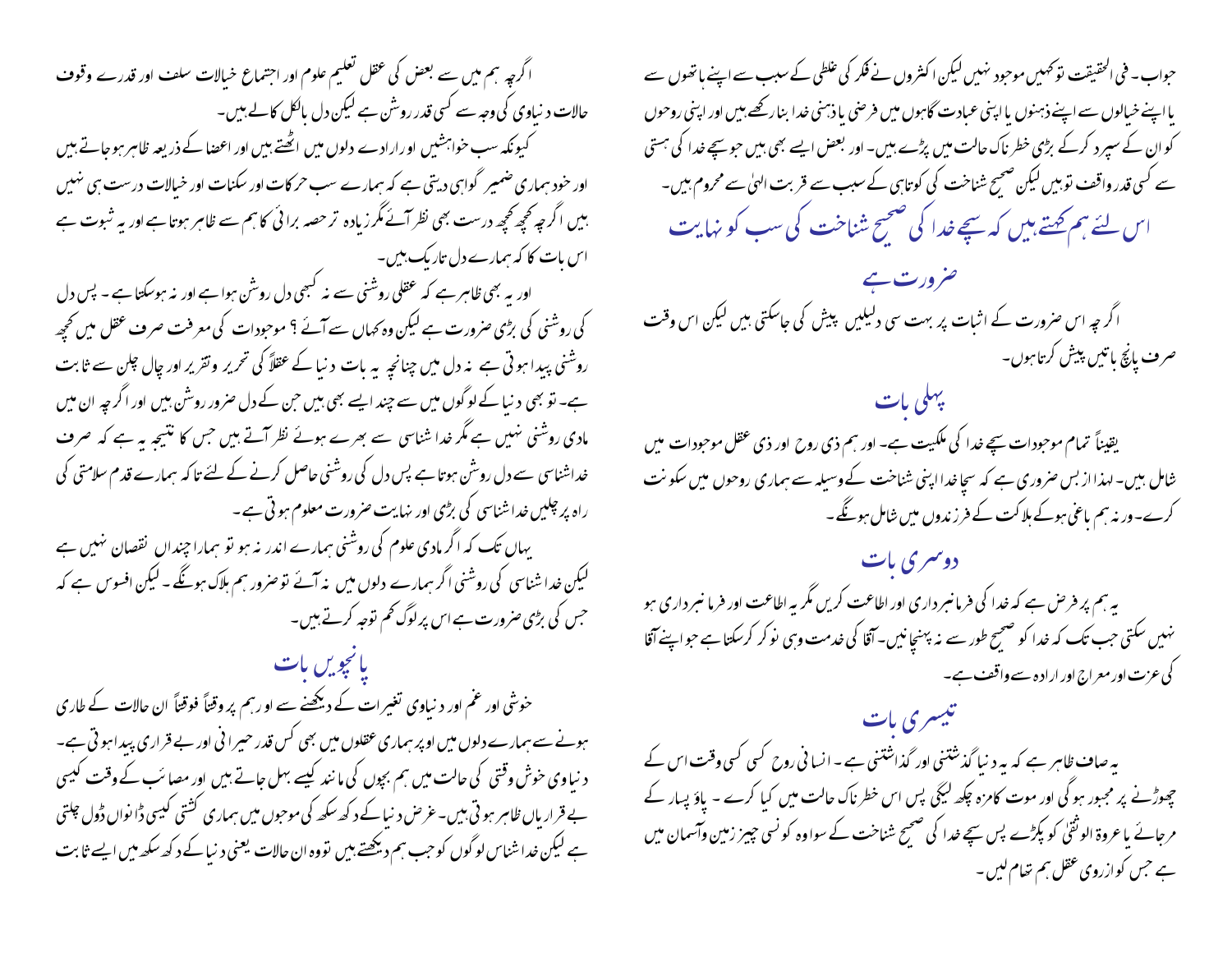دوسراليججر

## خداشناسی کاوسیله

گذشتہ کیکچرمیں اس شناخت کی صرورت ان یانچ با توں سے حواس میں مذکور بی<u>ں</u> دکھلائی گئی تھی لیکن زیادہ عوٰر کرنے سے یہ بھی معلوم ہوتا ہے کہ یہ صرورت انسان کی روح میں مر کوز ہے اور بہ روح کی ایک خواہش یااقتصا ہے۔ اگرچہ اس خواہش کو حبوسب کی روحوں میں موحبود ہے ۔ بعضوں نے د نیاوی لذایز کے حصول میں مصروف رکھاہے ۔ تو بھی بنی آدم کا ایک انبوہ کشیر اپنے ریاضات ومحاہدات وخیالات سے اس کا ثبوت دیتا ہے اور ہر دو فریق کی حالت کا بغور معائینہ کرنا اس الهیٰ شناخت کی صرورت کو انسانی روحوں میں مر کوز دکھلاتا ہے ۔

اگر کوئی کھے کہ دیوانوں میں اور ان بجوں میں حوحیوانوں کے ساتھ جنگل میں پلتے ہیں خدا کا خیال بھی نہیں ہے پس کیونکر کل بنی آدم کی روح میں اس کا ہونا یقین کرسکتے ہیں۔حواب ہہ ہے کہ انسان حب تک انسانی درجہ میں ہے اس وقت تک پہ خواہش صرور اس میں یائی جاتی ہے اور حب وہ اپنے درجہ سے خارج ہو کر حیوان کے درجہ میں پہنچ جاتا ہے تب اس میں اس کے حقیقی اقتصا کی تلاش کرنا فصول ہے ۔دیکھوا ندھاآدمی دیکھ نہیں سکتا گورگا بول نہیں سکتا بہرہ سن نہیں سکتا لنگڑا چل نہیں سکتا ہے وقوف سمجھ نہیں سکتا تو بھی حوانسان صحیح وسالم ہیں ان میں یہ صفات یا ئی جاتی ہیں پس بعض معذوروں کے سبب سے حٖن سے خاصوں کی کلیت میں فرق نہیں آسکتا ہے۔ جب بہ صرورت روح میں جا گزین ہے تواس کی تکمیل بھی ممکن ہو گی۔ کیونکہ جس نے روح میں خداشناسی کی حواہش رکھی ہے وہ اس حواہش کے بپورا کرنے پر بھی قادر ہے - وریہ حکیم علی الاطلاق کا فعل عبث ٹھہر یگا اور یہ محال ہے ۔ دیکھو جسم میں پیدا کرنے والے نے حبو خواہشیں رکھی ہیں مثلاً کپڑے کی خواہش کھانے پینے کی خواہش وعنیرہ اسی نے یہ انتظام بھی کیاہے۔ کہ سب کو حوراک اور پوشاک بطور مناسب پہنچے۔

قدم اور پر تسلی نظر آتے ہیں گویاوہ ایک دوسرے ہی قسم کے لوگ ہیں۔ نہ تو د نباوی خوشی میں خوش ہوجاتے ہیں اور نہ دکھوں میں بے قرار نظر آتے ہیں۔ پس یہ عجیب نعمت انہیں کہاں سے حاصل ہے؟سچے فدا کی صحیح شناخت سے۔ حاصل کلام (1) غدا کی صحیح شناخت کی بڑی صرورت ہے اور بغیر اسکے صاف ہلا کت نظر آتی ہے ۔ (2) سچے فدا کی ضمیح شناخت ایک موثر جیپز ہے حبودل کوروشن کرتی ہے اور اطمینان قلبی اس سے حاصل ہوتاہے۔ حاصل ہوتا ہے۔<br>(3) بغیر اس شناخت کے نہ تو خدا کے حقوق ہم سے ادا ہوسکتے بیں اور نہ بندوں کے حقوق - اور ۔<br>سلامتی کی راہ پر ہم کسی طرح نہیں چل <u>سکتے</u>۔ ا یک بڑی غلطی اور ہے حبو بلا کت کا باعث ہے وہ یہ ہے کہ اکثر اہل اسلام یوں کھتے ہیں کہ شناخت الهیٰ ہمیں قرآن وحدیث سے حاصل ہو گئی ہے اور ہنود کھتے ہیں کہ شاستروں سے حاصل ہو گئی ہے اور عیسا ئی تھتے ہیں کہ ہمیں یا ئبل سے حاصل ہو گئی ہے اور اس لئے ہم کسی اور کی بات اس بارہ میں نہیں سنتے ہیں۔ نہیں یہ بیجا بات ہے ہمیں صرور سب کی باتیں خداشناسی کے بارہ میں سننا واجب ہے اس میں صرور ترقی ہو گی اگر ہمارے خیالات فاسد بیں تو صرور قوی خیالات انہیں اڑادینگے اور بہ تواجیا ہے کہ باطل خیالات اڑجائیں اور اگر ہمارے خیالات قوی بیں تو دوسمروں کی بات سننے سے اور بھی زیادہ مضبوط ہوگگے اور قابل اعتماد ٹھہرینگے نہ سننا یا توجہل مر کب کی وجہ سے

ہے یا اس لئے کہ دوسمرے کے خیالات سے ڈرتے ہیں کیونکہ وہ قوی نظرآتے ہیں۔ اس حالت میں باطل خیالات کود یا کر بیٹھناخود کشی کامر تکب ہونا ہے اور یہ کہنا کہ وہ ہیچ اور پوچ بکتا ہے یہ مغروری کی مات ہے حبو تاریک دل سے نکلتی ہے خدا ہم سب کو توفیق دے کہ خداشناسی پر متوجہ ہوں ۔مسیح کے وسیلہ سے آئین فقط۔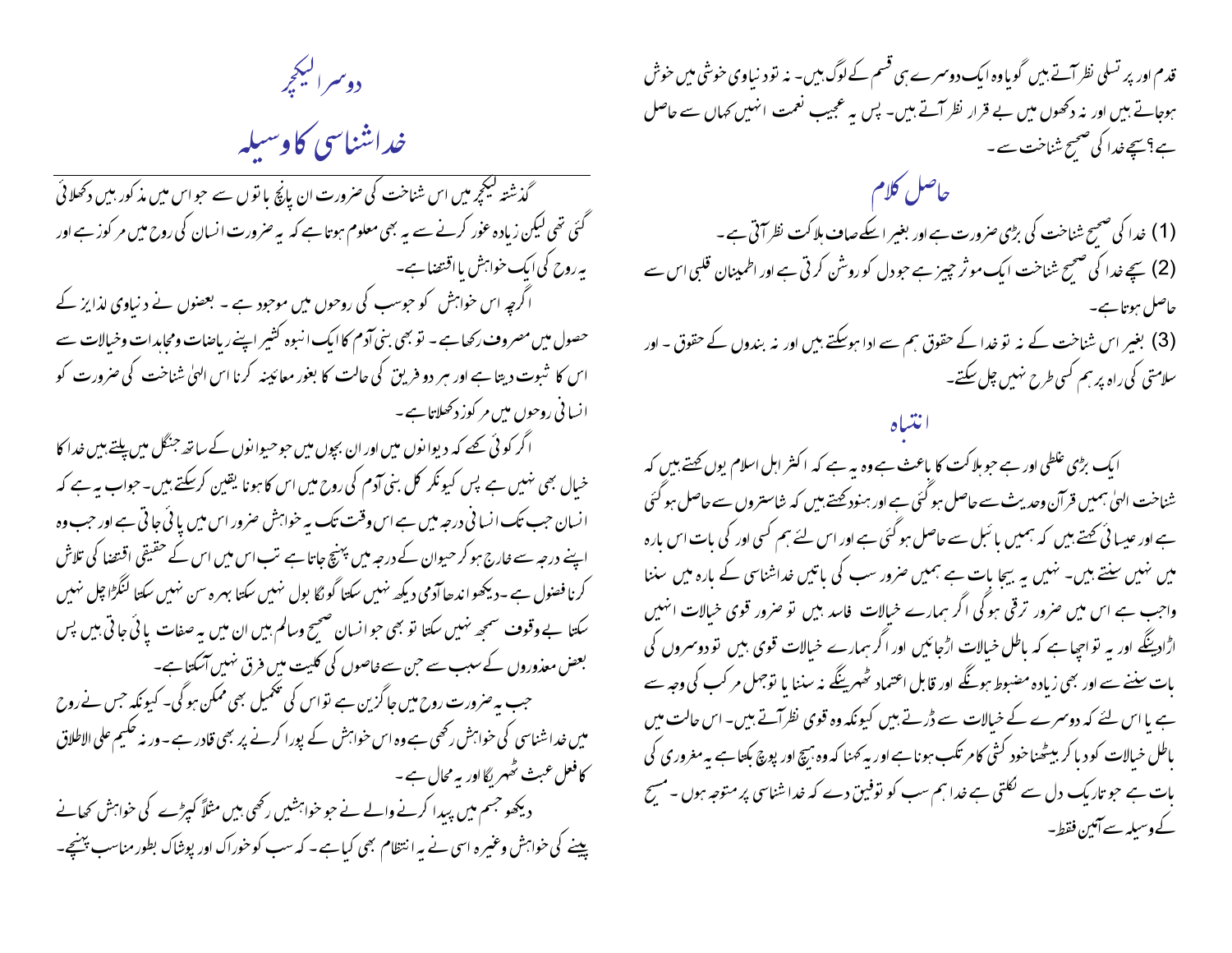زندہ رکھتی ہے لیکن سمر چشمہ حیات سے قوت حاصل کرنے کی مھاج ہے ۔ خیالات اگر جہ حولانی دکھلاتے ہیں مگر عذا ئی اور اعلیٰ طاقت سے بغیر ہ وہ کحچھ نہیں کرسکتے۔ تو کیاصرف عقل ہی ایساحو ہر ہے جس کو بیرو فی طاقت کے بغیر کافی سمحاجائے اور وہ تو گھنٹتی بھی ہے اور بڑھتی بھی ہے اور اپنے فیصلوں کی ہمیشہ ترمیم بھی کیا کرتی ہے اور سارے اختلاف کی بنیاد بھی یہی ہے پس عقل کس طرح خداشناسی کا کافی وسیلہ ہوسکتی ہے اس لئے ہم کھتے ہیں کہ عقل عمدہ جیپز تو ہے مگر کافی نہیں ہے پس اسی پر بھروسہ کرکے بیٹھے رہنا کوتاہ اندیش آدمی کا کام ہے حوافخر میں پیتائے گا۔ دیکھئے تو کہ عقل ہماری بعض صروریات کے دریافت کرنے میں کیسی لاچار او ربے بس ہوجا تی ہے۔مثلاً انسان کی ا بتدا ئی حالت کا بیان تحچیہ نہیں بتلاسکتی کہ انسان کیونکر پیدا ہوا۔ اسی طرح ہماری انتہا کا حال نہیں بتلاسکتی کہ ہم کیا ہوگگے۔ وہ نو اس سٹریعت کے سمجانے میں بھی علطی کر تی ہے حبوبہمارے دلوں پر لکھی ہو ئی ہے ۔مثلاً ہندوؤں کی عقل کے اعتیار سے حبو یا تیں اچھی معلوم ہو تی بیں دوسروں کی عقل کے اعتیار سے وہی باتیں بری معلوم ہوتی ہیں۔ بہاں تک کہ خدا کی ذات وصفات کا بیان بھی تسلی تبخش نہیں کرسکتی اگر جہ خدا کی ہستی پر گواہی دیتی ہے ۔لیکن یہ گواہی ہماری تسلی کے لئے کافی نہیں ہوسکتی ہے۔ ہہ چار پاتیں یعنی انسان کی ابتدا اور انتہا ۔ نیکی اور بدی خدا کی ذات وصفات ایسی بیں کہ جب تک ہمیں تسلی بخش طور پر نہ سمحا ئی جائیں تب تک ہماری روحوں کی پیاس بجھ نہیں سکتی اور یہ بات عقل سے ناممکن ہے اس لئے ہم <u>بھ</u>تے ہیں کہ صرف عقل سے نہ حود شناسی ہمیں حاصل ہوسکتی ہے اور پہ خداشناسی ۔ پس حب عقل کی یہ کیفیت ہے کہ امور بالاکے متعلق کجھ نہیں بتلاسکتی ہے تو پھر بتلاؤ کہ اقتصائے شناخت الہٰیٰ جس کی بڑی صرورت ہے کس طرح تحکمیل تک پہنچ سکیگا۔ کیا ہمارا پید اگرنے والا ہماری اس صرورت اور اس لاچاری سے واقف نہیں ہے یا اس کی ۔<br>تحمیل پروہ قادر نہیں ہے یا یہ حواہش سیحاہے اور صر**ف وہم سے ہم میں** پیداہو کئی ہے ؟ ہر گز نہیں۔

اسی طرح روح میں حبوحبو خواہشیں اس نے پیدا کی بیں کیاان کے انتظام پروہ قادر یہ ہوگا صروری ہوگا روح کی حواہشیں بھی وہ پوری کرے گااور کرتاہے۔ پس بہ خواہش کہ میں اپنے خدا کو پہچانوں لوگوں میں صروری پائی جاتی ہے لیکن اس کی تکمیل کے طریقے مختلف آدمیوں کے ایجاد کئے ہوئے معلوم ہوتے ہیں ۔مثلاً: بہت سے لوگ بیں حو خداشناسی کے لئے تحصیل علوم کی طرف زیادہ متوجہ ہوتے ہیں لیکن اس سے بجز اس کے کہ عقل زیادہ روشن ہوجائے اور کو ئی خاطر حنواہ نتیجہ نہیں لکل سکتا ہے اور بہت سے ایسے ہیں حو بزر گوں کے پاس جاتے ہیں تا کہ ان سے خداشناسی سیکھیں چنانچہ وہ انہیں ریاضتیں اور محاہدات اور ذکر فکر اور تحچھ دیگر وظا ئف سکھلاتے بیں لیکن ان سے بجز نفس کشی اور وہم چیز ہے دیگر حاصل نهيں ہو تی۔ اور بعض ایسے بیں حبو قیاسات پر زیادہ زور دیتے ہیں مگر یہ صرف عقلی بر کشعگی ہے جس سے یا تو پاس بادیوانگی پا سمراسمیگی پیدا ہوتی ہے اور روح کی تشنگی ہر گز نہیں بجھتی ۔ جنہوں نے ان سب با نوں کا تجربہ کیاہےوہ جانتے ہیں کہ یہ سب باتیں سچ ہیں اور یوں ہی ہیں۔ ہمارے زمانہ میں اب اکثر لوگ دلائیل پر بہت زور دیتے ہیں پہلے اس ملک میں ریاضت پر بہت زور تھا مگر جب سے علم میں ترقی ہوئی اور پائبل آئی اس وقت سے یہ حال ہوا ہے کہ 「ضادم خیالات علمیہ اور الہامیہ کے سبب اکثر لوگ دلائیل عقلیہ کے زیر سائے پناہ لینے کو دوڑتے ہیں اور عقل کو صحیح شناخت کا کافی وسیلہ جانتے ہیں جس سے بڑی گڑ بڑی مچی ہے۔ ہم ہہ کہتے ہیں کہ عقل غدا شناسی کاا یک وسیلہ صرور ہے کیونکہ وہ انسان میں موجب یثرافت اور موجب نگلیف سٹرعی ہے بلکہ ایک باطنی آنکھ سے مگروہ کامل اور کافی وسیلہ مبر گز نہیں ہے پس ہم نہ اسے رد کرتے ہیں اور نہ صرف اس کی ہدایت ہی کو کافی جانتے ہیں جس کاسبب ہیہ ہے کہ ہمارے سب اعضا اور حواس اگر جہ ہماری اس زند گی کے رفع حاجات کے لئے پیدا کئے گئے ہیں مگر بیرو فی طاقت کے بغیر وہ کافی نہیں بیں۔مثلاًحب تک بیرونی عذاسے طاقت اعضامیں نہ آئے وہ

سب ببکار ہیں۔آنکھ اگرچہ دیکھنے کا آلہ ہے لیکن بیرو نی روشنی کی سخت محتاج ہے روح اگرچہ یدن کو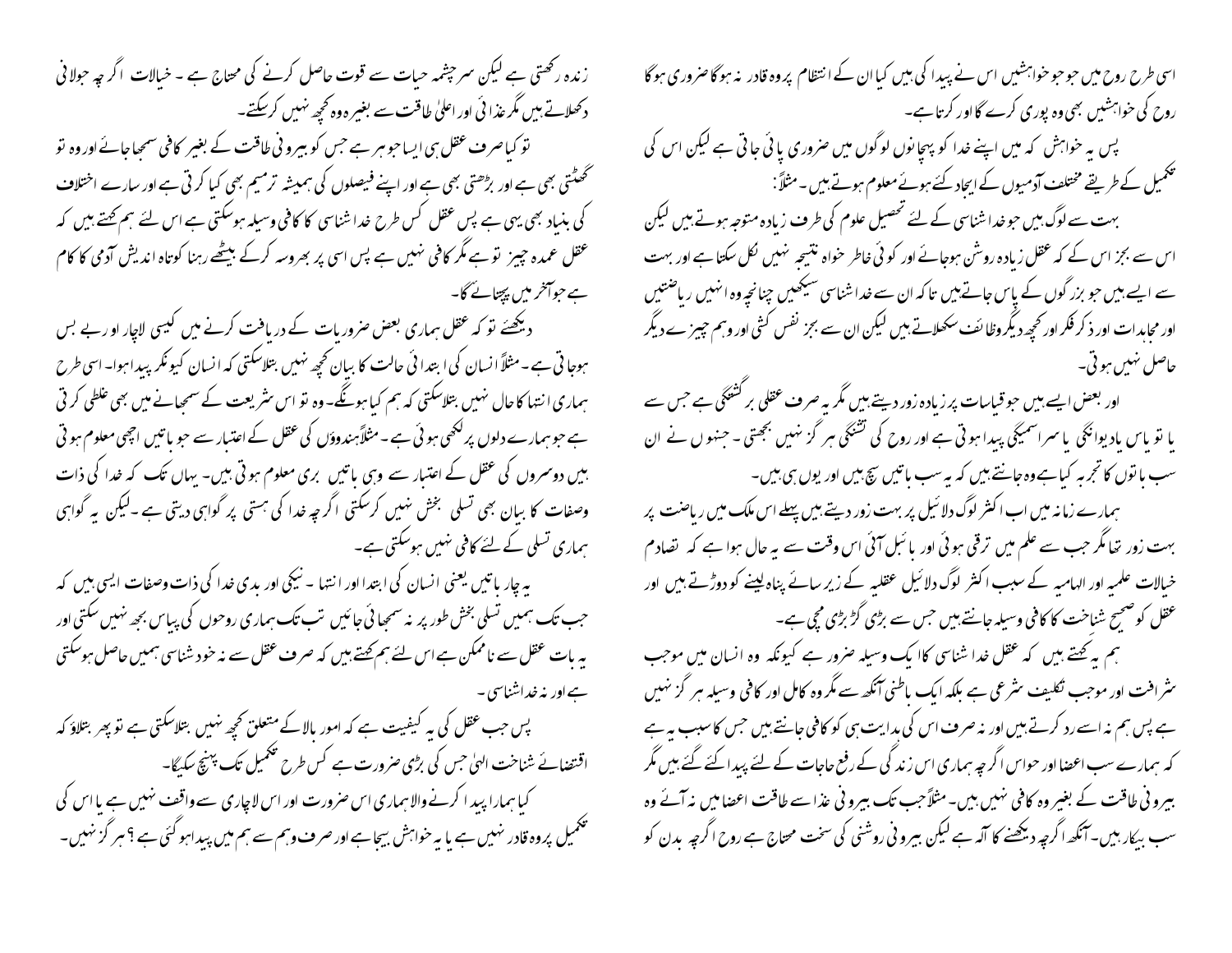شناخت الہیٰ کے لئے عقل انسانی کو الہام اِلہیٰ سے منور ہونے کی بڑی صرورت ہے بغیر اس کے عرفان الہیٰ ناممکن ہے۔ نبی کے اس قول کو یاد کیجئے حہاں لکھاہے کہ "تیرے سب فرز ند خدا سے تعلیم پائینگے۔" خدا سے تعلیم پانا یہی ہے کہ ہماری عقلیں الہام یا انوار الهیٰ سے منور ہو کر خدا شناسی حاصل کریں۔

اب تک اس بات کا ذکر نہیں ہواہے کہ صحیح الہام کس کتاب میں ہے اگر جہ میں حوب میں جا نتا ہوں کہ صرف پائبل میں صحیح الہام ہے لیکن اس کا ذکر پھر آئیگا اس وقت اس امر کا ذکر ہے شناخت الهیٰ کاوسیلہ عقل مع الہام ہے نہ تنہا عقل اور تنہا الہام کیونکہ جب ہماری آنکھیں تھلی ہوں اور سورج بھی لکلاہو تب ہم اچھی طرح دیکھ سکتے ہیں اور حب آنکھیں یہ ہوں اور رات ہو تواندھیرے میں ٹٹولتے پھرینگے اس لئے عقل والہام دو نوں کی صرورت ہے۔ اور بہ بدایت عقل ہی کی ہے کہ انسان الہام کامحتاج ہے اور بندوں میں اخذ کرنے کا اقتضا اور خدامیں عطا کرنے کا اقتصاموحبود ہے پس خداشناسی کے لئے صحیح الہام کی تلاش سب پرواجب ہے حو کوئی اس طریقہ سے ہٹ جاتا ہے وہ اید تک سلائی کامنہ نہ دیکھے سکے گا۔

بیٹنگ خدا نے یہ خواہش ہمارے دلوں میں رکھی ہے اور وہ خوب جا نتا ہے کہ ہمارے دلوں میں یہ خواہش بے چینی کا باعث ہو گی اور ہم اس کو پورا کر نہیں سکتے ہیں ہم تو حسما فی خواہشوں یعنی بھوک پباس وعنیر ہ کو بھی پورا ہنیں کرسکتے ہیں جہ جا ئیکہ کہ اس اعلیٰ حواہش کو پورا کرسکیں۔ ہماری کیا طاقت ہے کہ قحط سالوں میں ویا ئی بیماریوں میں جبکہ لاکھوں انسان مرجاتے ہیں اپنی عقل سے اور اپنے انتظام سے خوراک پیدا کرسکیں یا ان امراض کو دفع کرسکیں۔ جب جسمانی خواہشوں کے حسمانی تکمیل کے درمیان ایک غیبی طاقت مصروف کار نظر آئی ہے توروحانی خواہشوں کی تکمیل کے لئے عیبی اور آسمانی مدد کیونکر کام کرسکتی ہے۔ شناخت الہیٰ کے لئے خدا سے مدد آنی چاہیے اور یہ مدد وہی ہے جس کا نام الہام ہے۔ پس شناحت الهیٰ کے لئے الہام کی بے حد صرورت ہے اس طور پر کہ عقل حبو ایک ناکافی وسیلہ ہے اور الہام سے قوت پاکے پورا اور کافی وسیلہ بن جائے ۔ آنکھ حبیما فی چیزوں کے دیکھنے کاوسیلہ ہے مگر سورج سے روشنی حاصل کرکے۔اسی طرح عقل خدا شناسی اور حنود شناسی کا وسیله ہے مگر آفتاب صداقت یعنی الهیٰ کر نوں یا الہام سے روشنی حاصل کرکے اسی طرح روح کی حنواہش بھی پوری ہوسکتی ہے لیکن الہام الهیٰ کی مدد سے ۔ اب میں صاف کھتا ہوں کہ جس طرح ہماری روح میں خداشناسی کا اقتضاموحود ہے اسی طرح ہمارے خالق کی الوہیت میں اس اقتصا کی تحمیل کی امید ہو ٹی چاہیے ۔ اگرہم اپنی پرورش اور اپنے دیگر حالات پر عور کریں تو ہمیں حوب معلوم ہوسکتا ہے کہ ہمیشہ ہماری تھروری اورلاچاری میں اس کی قوم اور اس کی طاقت اور اس کی حکمت اور اس کی مسبب الاسیا پی ہمارے شامل حال رہی ہے تو کیا اب ہم ایسے ہوگئے کہ الہام کو صرورت سے بے نیاز ہوگئے حالانکہ وہی عقل حوہماری صرور بات مذ کورہ بالامیں لاچار ہے اب بھی ہم موحبود ہے پس ہیہ بڑی مغروری اور بڑی نادا ٹی کی بات ہے کہ ا نسان الہام کی طرف سے بے پرواہ ہواور صرف اپنی عقل پر تکبہ کرکے پلاک ہو۔ حوشخص بہ کھتاہے کہ الہام کی صرورت نہیں ہے جیسے کہ برہموسماحی کھتے ہیں گویاوہ یہ کھتا

ہے کہ آنکھ کے لئے آفتاب کی صرورت نہیں باز ند گی کے لئے ہوا کی صرورت نہیں ہے ۔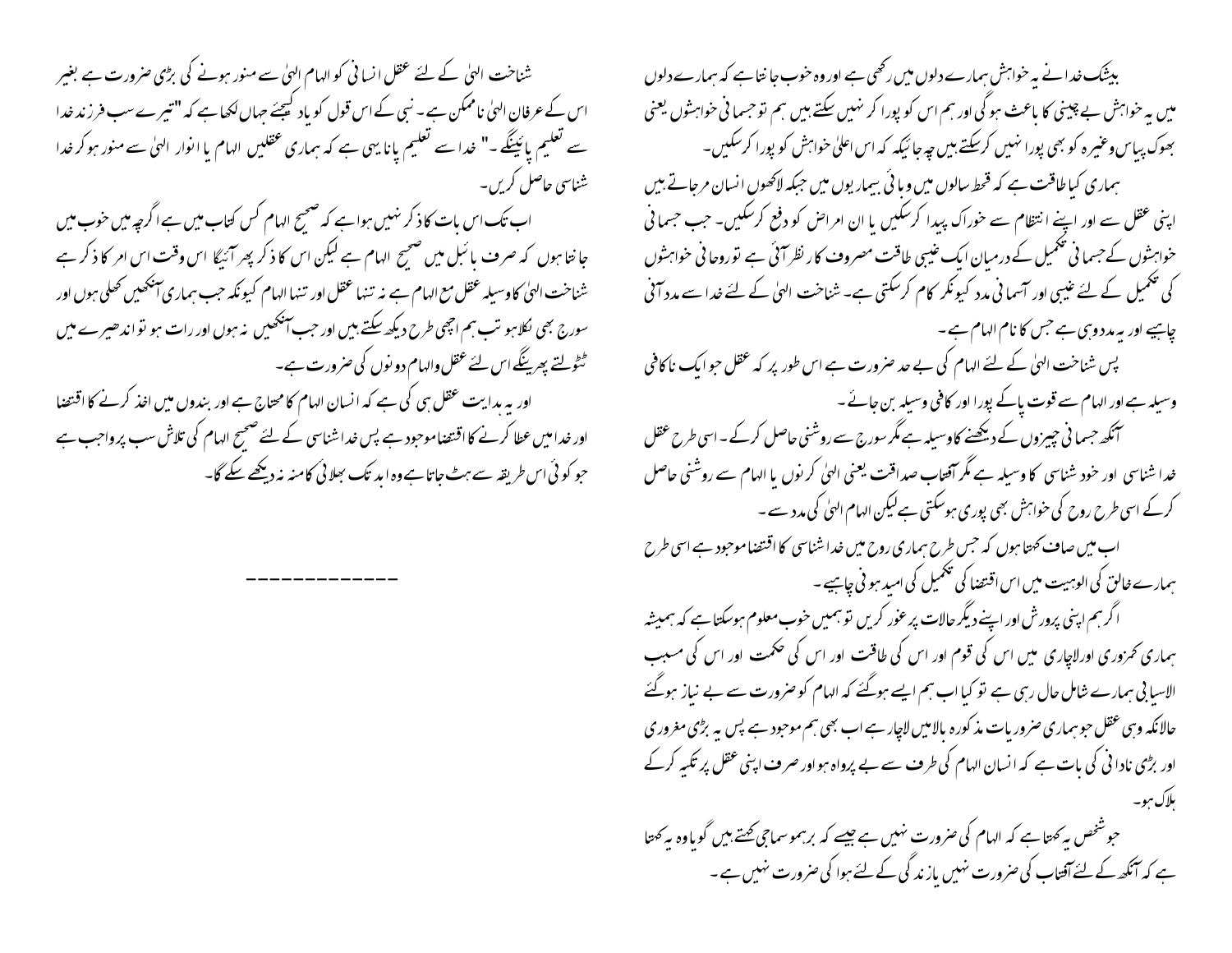حن حییرزوں کو عقل صفا ئی کے ساتھ دریافت نہیں کرسکتی ہے الہام ا نہیں صفائی کے ساتھ بتلاتا ہے مثلاً خدا کی قدرت اور صحمت اور اس کے اگرام اور حن کو ہم اس دینیا میں عقل کی آنکھ سے دیکھتے ہیں اس قدر صاف اور واضح معلوم نہیں ہوتے ہیں جس قدر الہام الهیٰ کےذریعہ سے وہ روشْن تر اورشفاف ترمعلوم ہوتے ہیں یہی وجہ ہے کہ ان لوگوں کا دل حبومحص عقل کے پیروہوتے ہیں خدا کی حکمت اور قدرت سے زیادہ متاثر نہیں ہوتا ہے جس قدر کہ الہام کے پیروں کا دل متاثر اور متشکر ہوتا اس کے سوا خدا کی بہت سی ایسی عجیب وعریب قدرتیں اور ضممتیں اور بخششیں ہی حبو صر ف الہام ہی کے ذریعہ سے ظاہر ہو تی ہیں اور عقل کی وہاں تک کسجی رسا ئی نہیں ہو تی ہے۔مثلاً نجات کی صحمت اور خدا کی صحبت اور گناہوں کی مغفرت اور روحا فی انعام اور دلوں کی تبدیل اور بر کات کے فیصان وعنیر ہ ذالک ایسے امور بیں جہاں تک عقل کی رسا ئی ممکن سٰیں لیکن الہام سے تحچیہ بھی بعید نہیں ہے۔ دوم۔ بیر کہ اس الہیٰ سٹریعت کو دلوں پر منقش ہے اور حس کوعقل نے دھندلاسا دیکھا تھا اور اس کے مطلب کے سمجھنے میں علطیاں کرکے آدمیوں کوٹھراہ کیا تھا نہایت صاف اور عنیر مبہم طور پر بتلاتا ہے کہ دلی سٹریعت کا کیامطلب ہے انصاف ،رحم ، یا کیز کی ، فصل، خوش، اخلاقی اور فروتنی وعنیرہ کے کیامعنی ہیں۔ سوم۔ یہ کہ الہام نے ہماری حالت کو ہم پر یہاں تک ظاہر کیا ہے کہ اب ہم حوب جانتے بیں کہ ہم کیسی خواہشات نفسا فی اور مہلکات روحانی میں پہنے ہوئے بیں یہ کام نہ توعقل سے ہوسکتا تھااور نہ اس نے کیا۔الہام کےوسیلہ سے ہم اپنی تمام اندرو فی اور بیرو فی بیماری اور خطروں کوصفا ئی کے ساتھ دیکھ سکتے بیں اور ان کے معالجہ اور دفعیہ کے لئے اس کے کلام سے امداد لے سکتے بیں۔ گو پا کہ الہام ایک شیشہ کا حوص ہے جس پرہم وصو کرتے ہیں جہاں ہم اپنے چںرے کے داغ کو حوب دیکھ

تيسراليججر

الهام اور خداشناسی

گذشتہ کیچکر میں اس بات کا بیان ہوا تھا کہ عرفان الہیٰ کے اقتضاء کی تکمیل حو ہر ایک کی روح میں موحبود ہے صرف عقل سے نہیں ہوسکتی بلکہ اس کی تکمیل خالق سے ہو تی ہے اور اس لئے ہم الہام کے محتاج بیں تا کہ عقل انسا فی الہٰیٰ نور سے منور ہو کر اپنے خالق کو اچھے اور سچے طور پر جان سکے اس پر اکثر یہ اعتراض کرتے ہیں کہ حو پاتیں عقل سے دریافت نہیں ہوسکتی بیں وہ الہام سے بھی دریافت نهبیں ہوسکتی ہیں۔ درحقیقت یہ اعتراض بے توجہی کی وجہ سے پیدا ہوتا ہے۔شاید معتر ص نے یہ سمجا کہ الہام ایک ایسی جییز ہے جس سے لاا نتہامعرفت حاصل ہوسکتی ہے اور ہر ایک شئے کی حقیقت اور د نیاومافسہا

کے رموز اس کے وسیلے سے اس طرح ہوتے ہیں جس طرح بعض ماتیں عقل سے حل ہو تی بیں۔ اس لئے مناسب معلوم ہوا کہ یہ تبیسرالیکچرالہام کے متعلق دیا جائے کہ الہام کے لئے بھی ایک حد ہے حہاں تک اس کاحد کا تعلق ہے وہاں تک وہ لاریب ہماری رہبری کرتا ہے۔ اور حبو یا تیں اس کی حد میں داخل نہیں وہ ان سے تعرض نہیں کرتا۔ الہام کی حد ازروئے عقل از قرار ذیل ہے: عقل کے اس ناطق ضم کو ہمیشہ یاد رکھنا چاہیے کہ اس بے مثل اور لائٹر بک خدا کی نہ علم میں نہ قدرت میں ، او ر نہ کسی اور بات میں کوئی مخلوق ہر گز برابری نہیں کرسکتا ہے کیونکہ بہ بات ناممکن اور محال ہے ۔

معرفت کالب لباب ہہ ہے کہ خدا کی نسبت ہمارے ذہن میں صحیح خیالات پیدا ہوں اور ہماری حالت او رکیفیت ہم پرآئینہ ہوجس سے ہماری روحوں میں تاز گی اور تسلی پیدا ہوجائے اب ظاہر ہے کہ وہ سب خیالات حواہ عقل کی وساطت سے پیدا ہوجائیں یا خارجی دلائل ہمیں ان کی تسلیم پرمجبور کریں ہر حالت میں ایہام انسان کوعقل کی نسبت تحچیہ زیاد ہ روشنی اورتحچیہ زیاد ہ علم اورتحچیہ زیاد ہ عزت بخشتا ہے - وباں خدا کی مانند ہمیں عالم حقائق نہیں بناسکتا نہ عنیر ممکنات کو ہمارے لئے ممکنات <sub>کہم</sub>رسکتاہے۔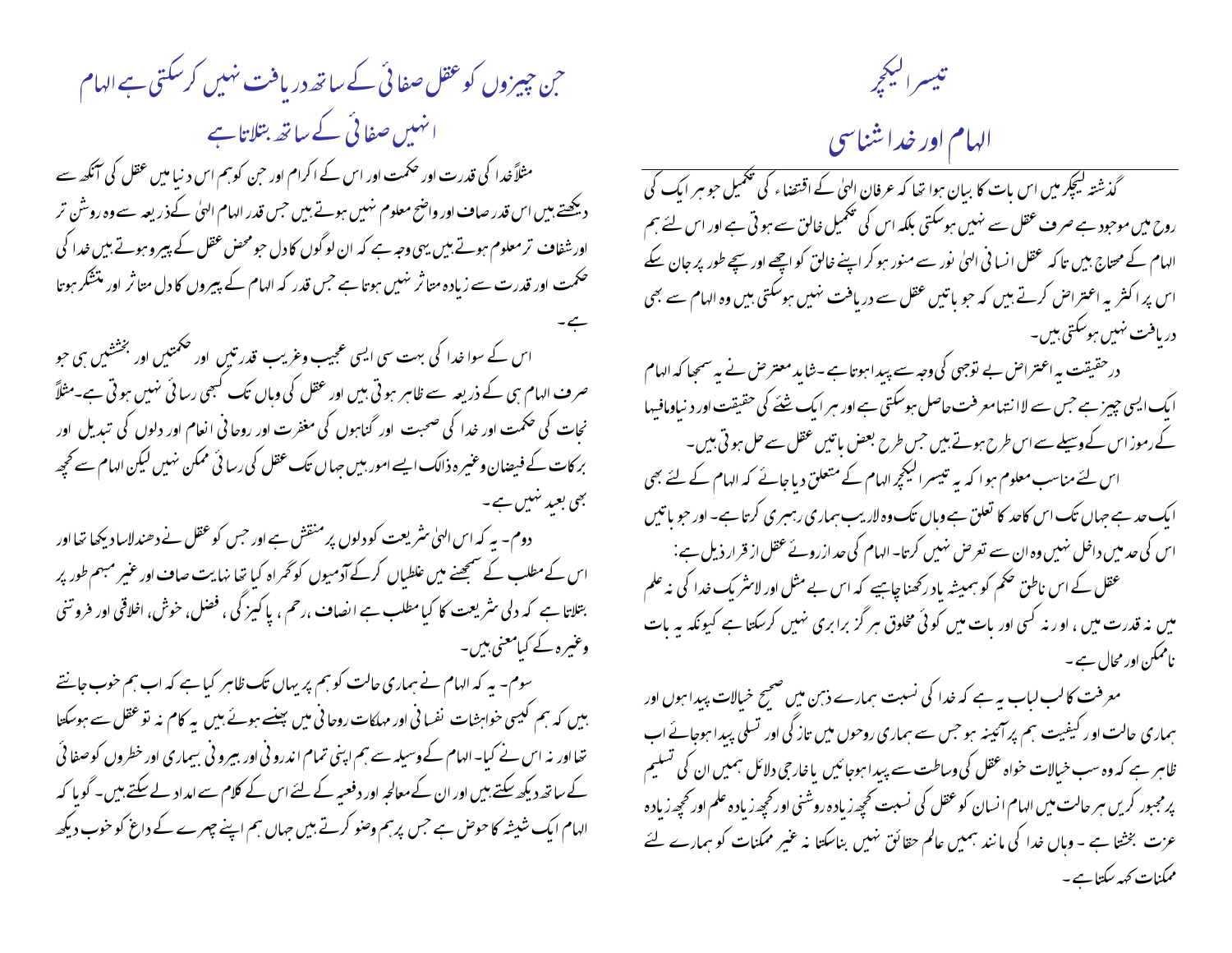باطنی پاکیز گی ،خدا کی حصوری ، حقیقی تسلی، زنده ایمان اور امید حقیقی خوشی کا بیعا نه حبو صبحے عرفان کا پہلا پھل ہے۔ دلاوری حبو حبیرخ کج رفتار کے د کھ سکھ کی موحوں میں ابدی سفر کی بندر گاہ میں ہماری مدد کرے۔ پس الہام یہاں تک ہماری مدد کرسکتا ہے اور یہ مدد ہماری حالت موجود ہ کے لئے کافی اور واقی ہے اس سے زیادہ توقع رکھنا طمع بیچا ہے - ہاں اس زند گی کے بعد ہم بہت کجچہ دیکھینگے لیکن وہاں بھی خدا کی ما نند عالم حقائق ہر گز نہ ہوئگے حواہ کتنا ہی تقرب کیوں نہ حاصل ہو کیونکہ مخلوق خالق کے برابر ہر گز نہیں ہوسکتا۔ ۔<br>حب الہام کی مدد کی حد معلوم ہو گئی تواب باد کیجئے کہ وہ پانچ باتیں ح<u>وپہلے لی</u>جرمیں شناخت ان کی صرورت دکھلاتی ہیں الہام ہی کے وسیلہ سے تعمیل پاسکتی ہیں۔ مثلاً (1) خدا کی شناخت اس قدر عرفان کے وسیلہ سے ہماری روحوں میں کافی ہے (2) خدا کی درست اطاعت اس قدر شناخت سے ہوسکتی ہے (3) خطرناک حالت میں اس قدر شناخت ہمارے لئے عروة الوثقیٰ ہے (4) دل کی روشنی کے لئے یہ شناخت ایک کافی چراغ ہے (5) زمانہ کی ر نگار نگی میں ثبات حاصل کرنے کو بہ شناخت حوالہام سے پیدا ہو تی ہے بس ہے ۔ ا گرہم الہام کو قبول نہ کریں اور صرف عقل کی پیروی کو کافی سمجعیں تو یقیناً ہم ایسے امور سے دوچار ہوگگے حن کا انحام بجز نوسٖمات اور تخیلات اور پاس وحرماں کے اور کحچھ نہ ہو گا بقول شاعر کہ : یہاں فکر معیشت ہے وہاں وعدعہ حسٹر آسود کی حرفی ست پہاں ہے مذوباں ہے لیکن جنہوں نے عقل والہام سے معرفت حاصل کی ہے وہ لوگ بہاں معرفت الہیٰ سے آسودہ بیں اور وباں صحبت الہیٰ سے کامل آسود کی میں داخل ہوگگے سید نامسح کے وسیلہ سے آمین - فقط۔

دیکھ کر دھوتے ہیں۔ یاایک خورد بین ہے حوہماری عقل کے باتھ آگئی ہے جس کے ذریعہ سے باریک سے باریک چیز کودیکھ سکتی ہے۔<br>الہام ان با نوں کو بتلاسکتا ہے <sup>ج</sup>ن کو عقل نہیں بتلاسکتی ہے یا <sup>ج</sup>ن کے متعلق تذيذب رہتی ہے اور یہ اس لئے ہے کہ پہلے الہام نے دو باتیں ہمیں دکھلاکے ہماری عقلوں کواپنا گرویدہ بنالیا ہے جن کا اکار ہماری عقلیں ہر گز نہیں کرسکتیں۔ اول یہ کہ الہام نے ان امور عقلیہ کو حن کا ذکر اوپر ہوگیا ہے زیادہ صاف دکھلاکے ہمیں اپنا بے حد معتقد بنالیا ہے دوم یہ کہ قدرت اور حکمت الهیٰ کے ساتھ ظاہر ہو کر ہمیں یقین دلاتا ہے کہ وہ اس خدا کی طرف سے ہے جس کوعقل قادر مطلق اور حکیم علی الاطلاق کھتی ہے ۔ اس لئے ان دو خارجی دلیلوں کے سبب سے حو تحچیہ الہام بتلاتا ہے عقل مجبوراً اس کو قبول کرلیتی ہے ۔ پس حو تحچھ الہام کھتا ہے وہ صرور سچ ہے کیونکہ اس کی س<sub>چ</sub>ائی کے برخلاف ہمارے پاس کوئی مشحکم دلیل نہیں ہے امدا حوکچھ وہ کھتا ہے اس کا ما ننا ہم پر فرص ہے یا نخصیصِ ان امور کے متعلق حبن کا تعلق ذات وصفات الهیٰ کے ساتھ ہے کیونکہ ان امور کے متعلق عقل بالکل کنگی ہے پس ایسے مقامات میں الہام ہماری عقلوں سے کے لئے مثل دور بین کے ہوگا۔ یعنی الہام عقل کی حد میں عقل کے لئے مثل حور دبین کے ہے اور عقل کی حد کے باہر اس کے لئے مثل دور بین کے ہوگا اور پہلے مقام میں عقل یوں گواہی دیگی کہ حو کحچھ میں دھندلا سا دیکھتی تھی اب اس خورد بین کے وسیلہ سے صاف دیکھتی ہوں اور دوسمرے مقام میں یوں بولے گی کہ اب میں آئینہ میں دھندلاساد یکھتی ہوں۔ الہام اس دکھلانے اور بتلانے میں کحچھ بخشتا بھی ہے جوعقل اپنے دکھلانے اور بتلانے میں مہر گز نہیں بخش سکتی تھی اس لئے انسانی روح عقل کی یاورسی کے باوحبود بھو کی اور پیاسی رہتی تھی۔ اہدام کیا بخشتا ہے ؟ وہ ایسے اعلیٰ تاثیرات روح میں پیدا کرتاہے حو غلط اور صرف عقلی خیالات سے کسجی پیدا نہیں ہوسکتے ہیں مثلاً: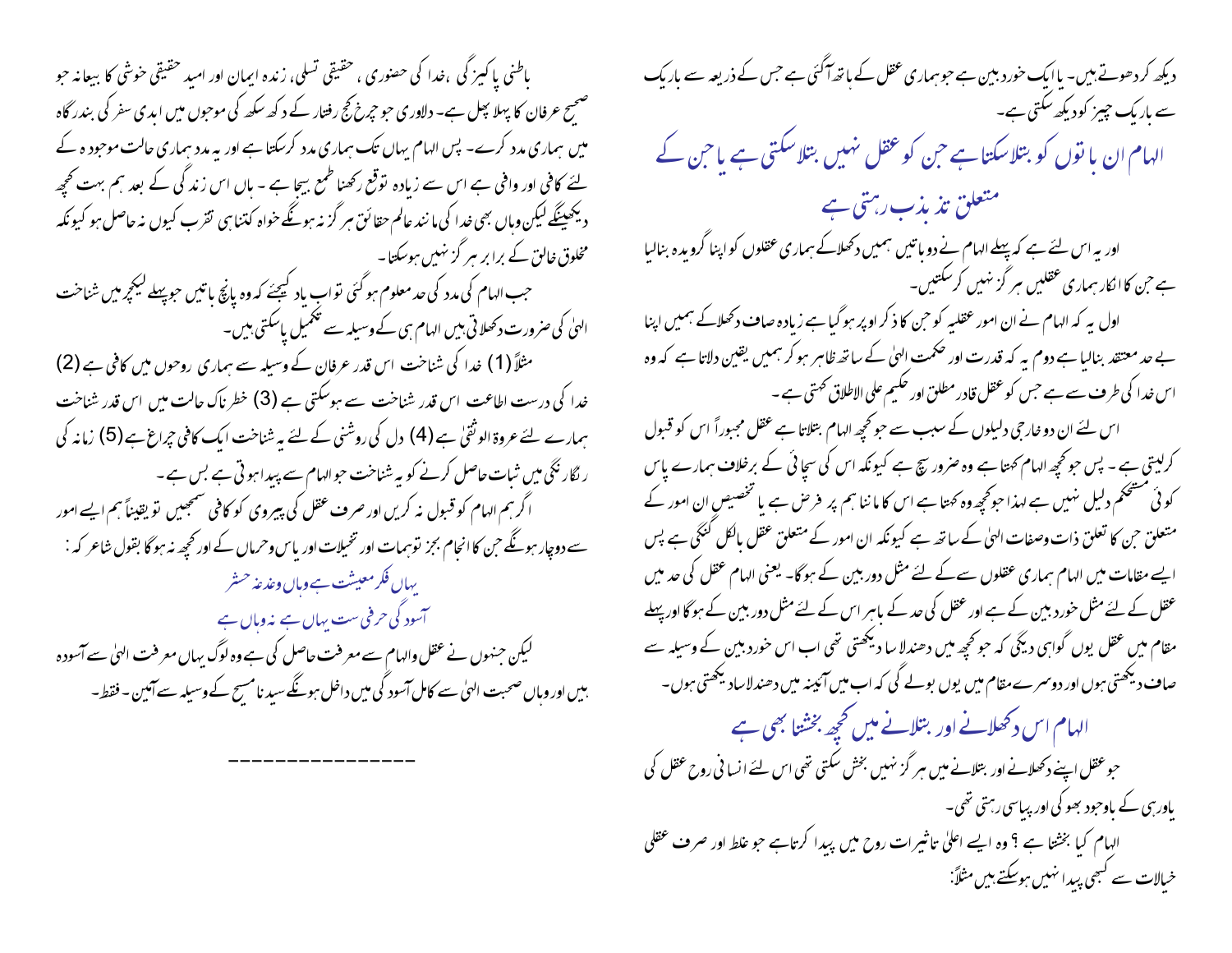بالکل چلاجاؤ نگا یہاں کی سب چیزیں اسی جگہ چھوڑنے والا ہوں سب لذ توں سے زیادہ مجھے اپنا خالق پیارا ہے میں اس کی مرصنی پر چلنا چاہتا ہوں اور اس لئے اس کی مرصنی کو تلاش کرتا ہوں تاکہ اس پر چلوں یہ ارادہ میرے دل میں زندہ ارادہ ہے گویاایک چلاہٹ ہے اس نو پیدا بچے کی حبوشیر مادر کے لئے چلار ہا میں نہ علم دکھلانے کو حبکڑتنا پھر تا ہوں نہ کسی باپ داداے کی ناجائز بات کی حمایت کرتا ہوں نہ کسی کی تحقیر اور بدنامی کا حواہاں ہوں اور نہ میں ایسی باتیں کرکے دنیا کھانا چاہتا ہوں میں صر ف اپنے خالق کی مرضی کو تلاش کرتا ہوں تا کہ باقی عمر میں اس کی خدمت کروں۔ میں اس لئے فکر کرتا ہوں کہ تاکہ صحیح الہام کو دریافت کروں کہ کہاں ہے اور اس کی روشنی سے میں بھی منور ہوجاؤں۔ اس کے علاوہ مقدمات پیش آئندہ کےد رمبان ان کے مدراج کی بھی رعایت کر فی ہو گی۔مثلاً امور عقلی کے متعلق عقل کی طرف اور تجربہ کی با توں کے متعلق تجربہ کی طرف اور قدرت کی با توں میں قدرت کی طرف رحوع کرنا ہوگا اور حکمت کی با نوں کے متعلق حکمت کی تہ تک پہنچنا ہوگا اور اندھی اونٹنی کی طرح درختوں میں منہ مارتے پھرنا نہ ہوگا۔ پس صحت فکری کے لئے ان تمام امور بالا پر عوْر کرنا اور ان کالحاظ رکھنا از بس صروری اور لايدى ہے۔ خدا کے مدرسہ میں داخل ہونے والوں کے لئے یہ باتیں بطور ابجد کے بیں وہ شخص حوالہام کی روشنی میں آجاتا ہے اس کامعلم خدا ہوتا ہے کیاہر سست اور سثریر اور ٹھٹھ باز اور متکبر ومتعصب اور خود عرّ ص اور مغرور بھی وباں دخل پاسکتا ہے ہر گز نہیں مگر سنجید کی اور اخلاص کے ساتھ ہر شخص حاصر ہوسکتا ہے۔ د نیاوی حکمت سے ال<sub>ٹ</sub>ی حکمت صرور بڑی چیز ہے لیکن د نیاوی حکمت محنت و تند <sub>ب</sub>ی کے بغیر سر گزحاصل نہیں ہوسکتی اس لئے الہیٰ حکمت کے لئے بے حد تند ہی بلکہ من وہی در کار ہے ۔ دیکھئے کہ د نیاوی لوگ علوم د نیاوی کو کیسی سخت جانفشا فی کے ساتھ حاصل کرکے د نیاوی مدارج حاصل کرتے ہیں مگر علم الهیٰ کے بارہ میں کوئی کتاب بطور تفریح دیکھ کرکھتے ہیں کہ مذہب کوئی

حيوتها ليججر الهام کی شناخت حب الہام عقل کے ساتھ معرفت الہیٰ کاوسیلہ ٹھہرا نو اب یہ دریافت باقی رہ جاتی ہے کہ صحیح الہام کھاں ہے کیونکہ کئی ایک کتابیں ایسی ہیں جن کی نسبت الہامی ہونے کا دعویٰ کیاجاتا ہے اور حیونکہ ان کی بعض تعلیمیں آپس میں مختلف ہیں لہذا اس امر کا دریافت کرنااز بس صروری ہے کہ ان میں سے کونسی کتاب الہامی ہوسکتی ہے۔ حپونکہ د نیا میں فریب اور دھوکا بھی بکثرت نظر آتا ہے ۔ اس لئے صحیح الہام بڑی فکر وعوْر کے بعد معلوم ہوسکیگا۔ ہر فکر بھی صحیح نہیں ہوتاہے کیونکہ اہل کذب اور دھوکے باز اور فریبی لوگ بھی تحجیہ فکر رکھتے ہیں پس طالب حق کو چاہیے کہ پہلے پوری طاقت فکری کے ساتھ فکر کی صورت پر عور فکر کرنا اور بات ہے اور فکر کی صورت پر کہ میں کس طرح سے فکر کرتا ہوں عور کرنا اور بات فکر کی صحت کے لئے یہی کافی نہیں ہے کہ عقلی یا نقلی خیالات یا گذشتہ واقعات کے مقدمات کو ذہن میں ترتیب دے کر نتیجہ اخز کریں بلکہ مناسب بہ ہے کہ ہم ان علطیوں کو زیر نظر رکھیں حوا کثر مقدمات کے تر تیب دینے میں واقع ہو تی ہیں ور نہ مقدمات کی تر تیب سے حو نتیجہ کلیگا وہ غلط ہو گا اور روح کے لئے باعث بلا کت۔ پس منسج خیالات یعنی حس روحا فی کا خلوص اس معاملہ میں تلاش کرناواجب ہے تا کہ اس میں تعصب اور حمايت اور نفسا في اعراض كي آميزش نه ببو كيونكه اعراض نفسا في اوربيحا حوش بهميشه صحت فکر میں مانع ہوتے ہیں۔چنانچہ تاریخ اس پر گواہ ہے کہ دنیامیں اسی قسم کے لوگ کلا یاًحمزاًسچا ئی سے الگ حس روحانی میں نہ صرف خلوص نیت کافی ہے بلکہ انسان کی دلی تمنا یہی ہو فی چاہیے کہ میرا مصتم ارادہ ہے کہ میں خدا کی مرحنی پر چلو لگا۔وہ یہ کہ میں زمین پرمسافر ہوں تحچیہ عرصہ کے بعد یہاں سے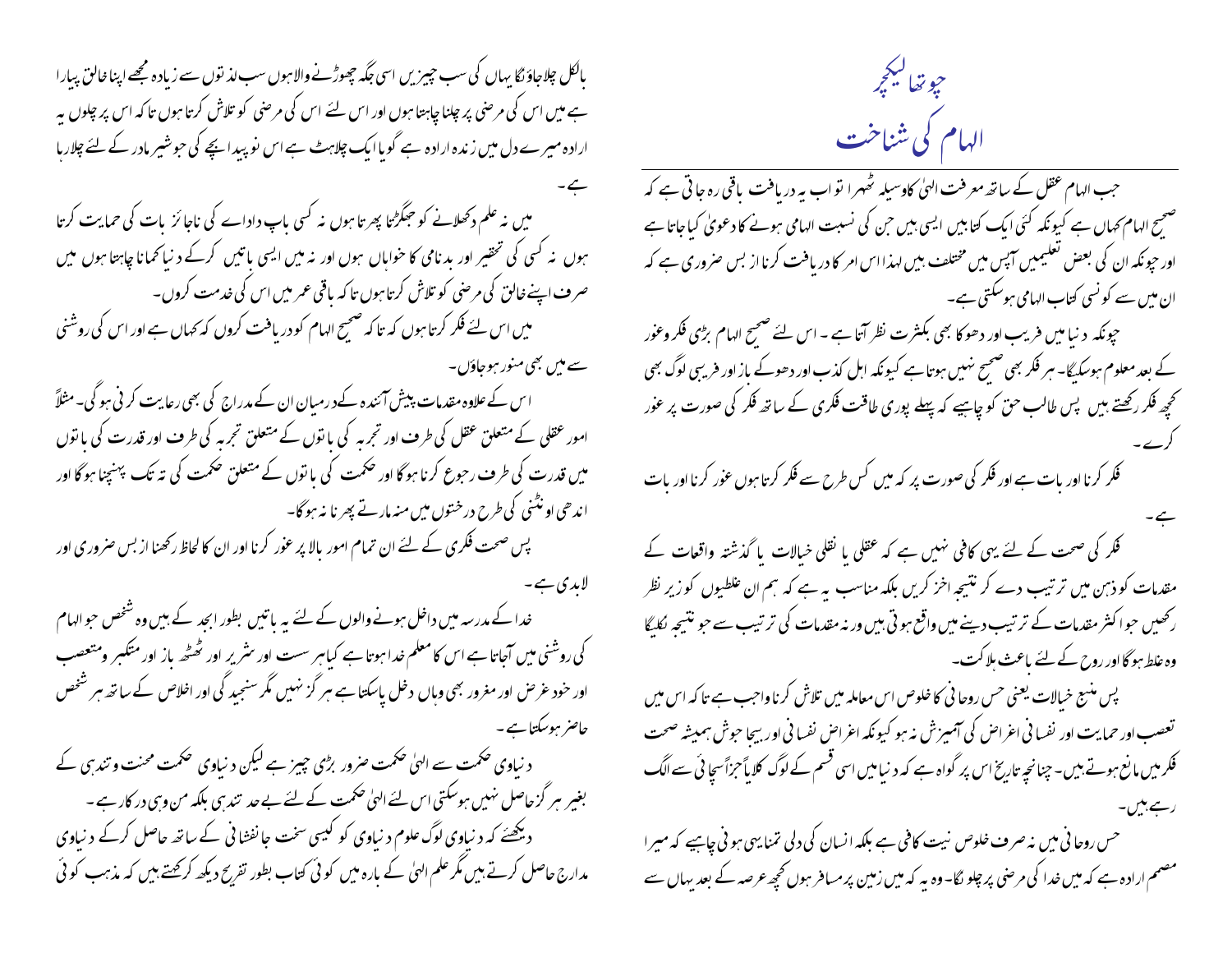خو بیوں کا باعث حومسیحی ممالک میں پیداہو ئی بیں صرف با ئبل مقد س ہی ہے اور دیگر ممالک میں حو قیاحتیں بیں ان کی حرِّ ان کی الہامی کتابیں بیں۔ بہ الہامی روشنی قادر مطلق کی طر**ف سے ہے** پس لازم ہے کہ الہام کے ساتھ بھی ایک اعلیٰ قدرت ہو کیونکہ الہام قادر مطلق کی روشنی اس د نبا ومافیہا کو قادر مطلق نے بنایا ہے جب اس نے بنایا ہوگا تو اس وقت کیسی قدرت نمایاں ہو ئی ہو کی اگرچہ ہم اس وقت موحبود نہ تھے کہ اس عظیم الشان قدرت کو اپنی آنکھوں سے دیکھتے کہ اس نے کہا ہو جا اور ہو گیا۔ لیکن جب ہم عوْر کرتے ہیں کہ تو گویا اس لاٹا فی قدرت کو ہم اپنی آنکھوں سے نہایت حبیرت کے ساتھ دیکھتے ہیں ۔ اور حود د نیا کا نظام اور تر تیب اس کی گواہی دیتی ہے کہ اس کا خالق وہ خداہے حبوا پنی ذات اور صفات میں بے مثل اور لائنٹر پک ہے۔ پس الہام میں بھی یہ صفت ہو نی چاہیے کیونکہ الہام اس کا قول ہے اور جہان اس کافعل قول اور فعل میں مطابقت از بس صروری ہے۔ اگر کوئی شخص یا ئبل پر عوٰر کرے توجانے گا کہ آدم سے لے کرموسیٰ تک خدا نے خاص طور پر اپنے خاص الخاص بندوں کو اپنے الہام سے سمر فراز فرمایا حبو عجیب قدرت کے ساتھ ظاہر ہوتا ہے رہا۔ پھر موسیٰ سے لے کر مسیح تک خدا کی ساری مرحنی سارے جہان کے لئے حبوظاہر کی گئی ہے اس کے اول اور آمخر اور درمیان میں بھی وہی قدرت نمایاں تھی جس کا ذکر مختصر طور پر کرنا خالی از فائدہ نہ مبوڪا. توریت سٹریف کی کتاب خروج کار کوع 18 بیت 19 میں یہ ہے کہ" تب جادو گروں نے فرعون سے کہا یہ خدا کی قدرت ہے ۔" اور انجیل سٹریف ہہ مطابق حصرت لوقا کے رکوع 11 آیت 20 میں ہے کہ " اگر میں خدا کی قدرت سے دیووَں کو کالتا ہوں تو بیٹنگ خدا کی بادشاہت تہارے پاس آگئی ہے۔" پہ اشارہ ہے اس قدرت کی طرف حبوظہور الہام کے وقت ظاہر ہو ئی تھی۔

چییز نہیں۔حاصل کلام یہ ہے کہ الہامی کتاب کے دریافت کرنے کے لئے سب سے پہلے اور صروری بات ہہ ہے کہ نیک نیتی اور خلوص کے ساتھ تند ہی کرکے فکر کریں۔ ثانیاً صحیح الہام کی شناخت کے لئے الہام کی تعریف اور الہام کی عرص کو ہمیشہ مد نظر رکھنا الہام کی تعریف یہ ہے<br>الہام ایک روشنی ہے اس کی طرف سے حبو قادر مطلق اور حکیم علی الاطلاق بلکہ جامع جمیع صفات کھال ہے۔ اورالہام کی غرص یہ ہے عقل کوزیادہ بصیرت دے اور روح کی پیاس کو بجیائے تحچھ بتلائے اور تحچھ عنایت کرے۔ پس الہام کی شناخت کے لئے خلوص نیت کے بعد سب سے بڑی اور معتبر علامات یہی بیں کہ تعریف اور عرص کی سٹر طیں اس میں پائی جاتی بیں۔ حپونکہ الہام ایک روشنی ہے پس حہاں وہ ہوگا وہاں سب تحچھ اس کے وسیلہ سے صاف نظر آئیگا جہاں آفتاب ہے وہاں روشنی ہے اور جہاں وہ نہیں ہے وہاں اندھیر اہے جس ملک میں جس مقام میں اور جس خاندان میں اور جس آدمی کے دل میں ا<sub>ل</sub>ہامی خی<u>الات ہونگے وہاں صرور رو</u>شنی ہو گی روشنی میں سب *کچھ ص*اف نظر آئیگا پس وہاں بدی اور نیکی ہر دوصاف صاف ظاہر ہو نگی۔ ہمارادعویٰ ہے کہ الہام صرف پائبل مقدس ہی میں ہے جس کی تاریخ کی دلیل یہ ہے کہ جن ممالک اور شہروں اور قوموں میں با ئبل پہنچ کئی ہےوہاں عجیب تبدیلی اورز ند کی تہذیب اور شائنیسٹکی کی یا ئی جا تی ہے۔ اب ان حالات کو ان ممالک اور شہروں اور قوموں کے خیالات سے مقابلہ کرو جہاں با ئبل نہیں پہنچی ہے کہ وہ کس حالت میں ہیں اور عیسا ئی ممالک کس حالت میں ہیں -افغانستان ، ایران، عربستان ، تر کستان اور ہندوستان کے رحواڑوں کو دیکھو کہ کس حالت میں بیں۔ ان تمام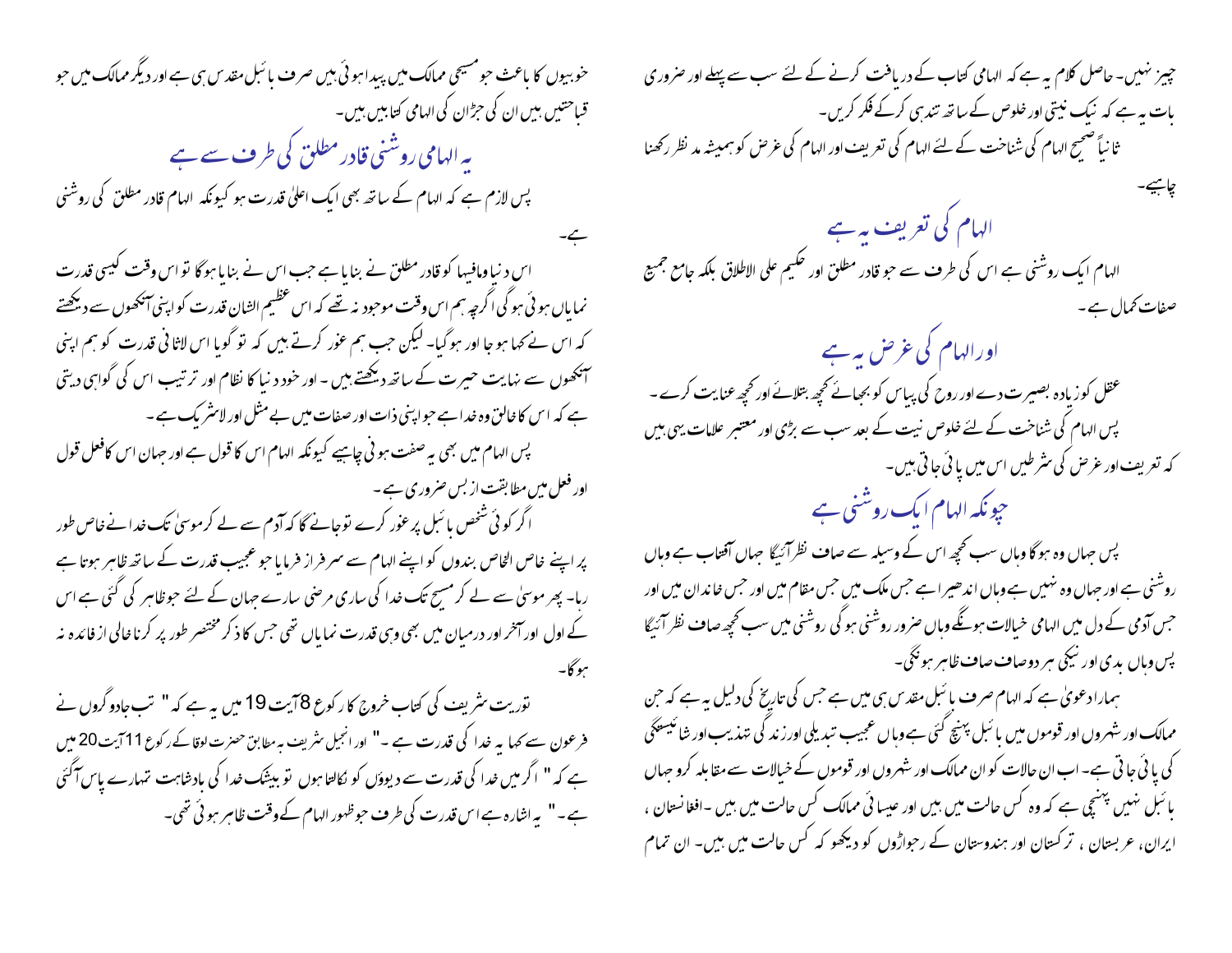پاہر بیں پس اگر جہان کی حالت مذ کور ہ دلیل ہے اس بات کی کہ یہ جہان حکیم علی الاطلاق بنا یا ہوا ہے توالہام کی بیہ حالت بھی دلیل ہے اس بات کی کہ بیہ اسی کاقول ہے جس کا بیہ جہان فعل ہے ۔ اگر الہام کی ساری باتیں ہماری عقل میں آسکتیں تو ہم صاف انکار کرتے اور کھتے کہ بہ الہام نہیں ہے کسی آدمی کی عقل میں سے لکلی ہوئی یا تیں بیں کیونکہ ہماری عقلوں میں اس کی گنجا ئش ہے یہ عجیب بات ہے کہ حودلیل پائبل کے شوت کی ہے اسی کولوگوں نے اس کی تردید کی دلیل بنایا ہے اور حبو بات کتب عنیر الہامیہ کی تردید کی ہے اسے شبوت کی دلیل بنایا ہے اور بہ علطی اس لئے واقع ہو تی کہ انہوں نے اپنی صورت فکری پر فکر نہیں کیا جس کا ذکر میں نے اس لیکچر کے سٹروع میں گردیاہے۔

الہام جامع جمیع صفات کھال کی طرف سے ہے

اس لئے لازم ہے کہ اس سے خدا کی بزر گی تھمال کے طور پر ظاہر ہو۔ ہم د نیا میں کو ٹی تعلیم ایسی نہیں دیکھتے کہ پائبل سے زیادہ خدا کی عزت دکھلاسکے اور اس کی صفات کھال کا انکشاف یخشہ پال حمِن مقامات پر ناواقف لوگ اعتراض کرتے ہیں ہم انہیں مقامات میں اس کی زیادہ تر بزر گی دیکھتے ہیں اور دکھلا بھی سکتے ہیں ۔ چنانچہ آئندہ لیکچروں میں ان کا ذکر وقتاً فوقتاً آئے گا۔ اس قسم کے لوگوں کے کا نشایہ ہے کہ وہ نہ تو پائبل کی اصطلاحوں سے واقف بیں اور نہ ان اسمرار سے حو یا ئبل میں بیں۔ حپونکہ یا ئبل کے صرف کاغذ اور جلد ان کے باتھ میں اس لئے وہ اپنی اصطلاحوں اور اپنے خیالات فاسدہ کی بنا پر اعتراض گھڑلیتے ہیں۔لیکن حپونکہ اب یا ئبل کا علم وسیع تر ہوتاجاتا ہے ان کے اعتراض حود بخود اڑتے جاتے ہیں جب سٹروع سٹروع میں بائبل آتی تھی اس وقت لوگوں کے کحچھ اور ہی اعتراض تھے اور اب کحچھ اور سی اعتراض ہیں۔

الہام کی عرص یہ ہے کہ عقل روسن تر ہوجائے پس وہ کون سی کتاب ہے حبو پائبل سے زیادہ ہماری حالت کو اور نیکی ویدی کو اور خدا کی خدا ئی کودکھلاسکے اگر کو ئی ایسی کتاب د نیامیں موحود ہے تو کسی عالم با ئبل کے پاس لے کرآناچاہے تو کھرے اور کھوٹے میں تمیز ہوجائے۔

لیکن آج بھی پائبل کے ساتھ ایک عنیبی طاقت اور انہیٰ حمایت صاف صاف نظر آقی ہے ماوحبود اس کے کہ لوگ مخالفین اس کی مخالفت میں کو ٹی کسر اٹھا نہیں رکھتے اس پر بھی بہ ا<sub>ل</sub>علٰ کتاب فتسحاب ہو تی چلی جارہی ہے اور کو ٹی پاطل خیال اس کے سامنے ٹھہر نہیں سکتا۔ اس کتاب کی نسبت سٹروع سے آج تک کہاجاتاہے کہ اس نے جہان کوالٹ دیااور سچ ہے کہ الٹ دیااور الٹی چلی جاتی ہے ۔ دشمنوں کی دشمنی اس کے ساتھ جلی جاتی ہے اور حود میُتے جاتے ہیں لیکن پائبل ترقی کرتی جاتی ہے ۔ دیکھئے کہ یہودیوں کی مخالفت کھاں گئی اور رومیوں کی دشمنی کدھر گئی اور یونا نیوں کا تعصب کھاں گیا؟ اب بھی حس ملک میں با ئبل جا تی ہے وہاں کے لوگ مخالفت کرتے ہیں لیکن رفتہ رفتہ حود بخود مغلوب ہوتے جاتے ہیں بائبل کا یہ دعویٰ نہایت سچاہے کہ میں سارے جہان کو فتیح کرونگی۔ سچ پوچھو نو د نیامیں کوئی ایسی ک<sub>تل</sub>ب نہیں ہے جو بائبل کامقابلہ کرکے اس کی روشنی اور قدرت کے سامنے کوئی اور کتاب ٹھہر نہیں سکتی۔ یا ئبل اپنے پیروؤں کے دلوں میں ایسی تاثیر کر ٹی ہے جس سے اور ممالک اور اقوام اور خاندان اور ہر آدمی منور ہو کر خدا کی قدرت ظاہر کرتے ہیں۔ پس پہ لازوال اور عمجیب قدرت حبو با ئىبل کے ساتھ ہے گواہی دیتی ہے کہ یہ کتاب قادر مطلق کی طرف سے

الہام اس حکیم علی الاطلاق کی طر**ف سے ہے** 

حس نے اس جہان کو حکمت کے ساتھ پیدا کیا کیونکہ تمام موحبودات میں ایک عجیب حکمت اور ترتیب نظر آقی ہے ۔ اگرچہ انسانوں نے علی قدر ان حکمتوں میں سے چندے کو کحچھ کحچھ سمجھ بھی لیاہے تو بھی بہت سی ایسی ضممتیں اس جہان میں بیں حوانسان کے فہم سے باہر بیں لیکن ان کے نہ ستمجھنے سے ہم ہر گز نہیں کہہ سکتے کہ جہان کا بنانے والاخدا حو حکیم علی الاطلاق ہے نہیں ہے ہماری یہ حالت کہ بعض یا توں کو سمجھتے بیں اور بعض کو نہیں سمجھتے ہیں دلیل ہے اس بات کی کہ حہان حکیم على الاطلاق كا بنا با ہوا ہے۔

یہی حال اس کے الہام کو بھی ہونا چاہیے بائبل میں بہت سے باتیں ایسی بیں جنہیں ہم حوب مسمجھتے ہیں اور اس کی حکمت کی بزر گی دیکھتے ہیں لیکن بعض باتیں ایسی گھری ہیں جو فہم سے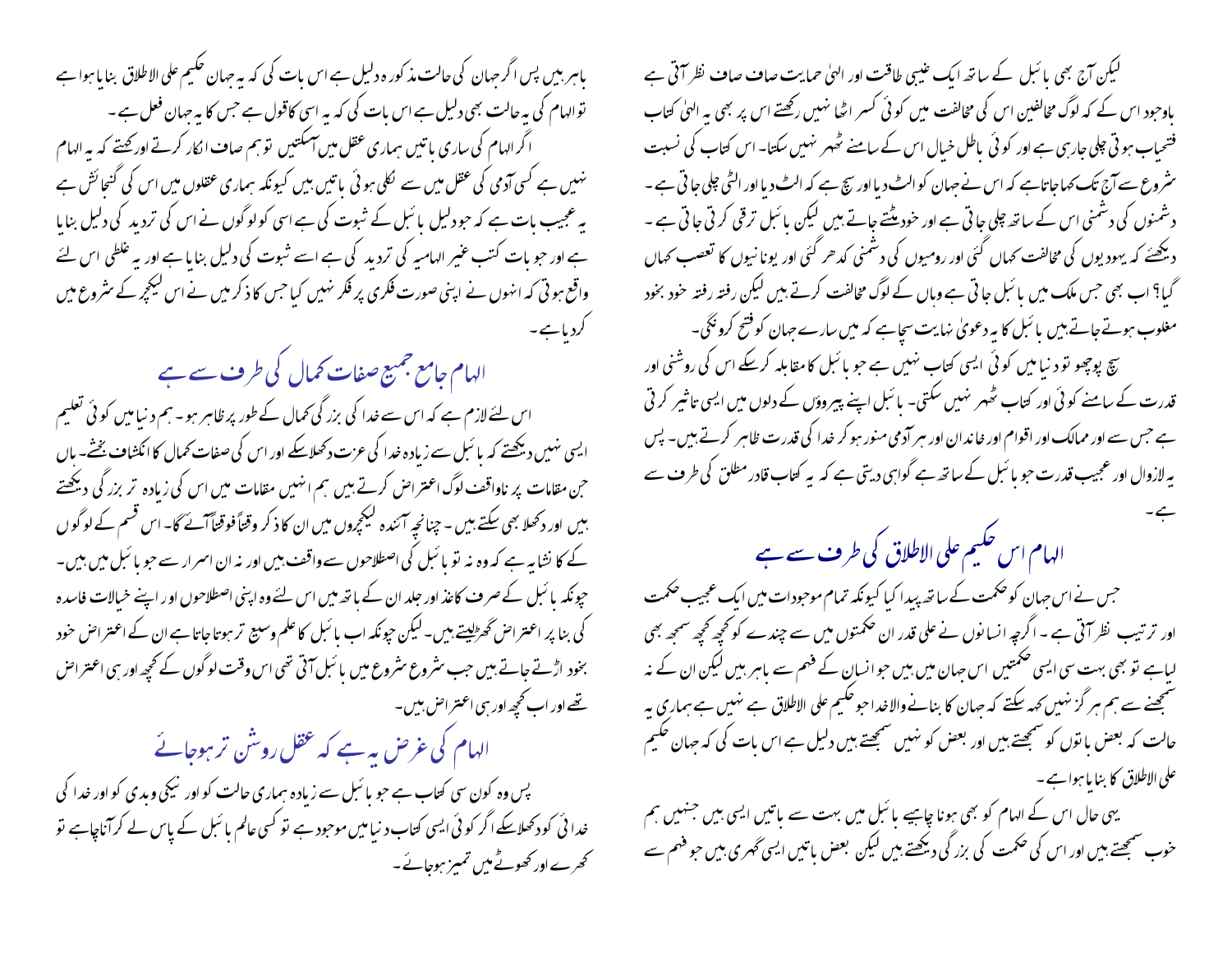

انسا فی روح کے متعلق بھی لوگوں نے بہت ہی عور وفکر کیا ہے اور اب تک کررہے ہیں لیکن عقل کے لئے یہ بہت ہی مشکل ہے کہ تنہا اس کی حقیقت کو دریافت کرسکے تاہم اسکی نسبت صبح خیال پیدا کرناواجب ہے کیونکہ انسان کی تمام ترکوشش اسی کے لئے ہے ۔اگر روح ایک اعلیٰ حقیقت رکھتی ہے اور ناقابل فنا ہے تواس سے زیادہ بہتر کون سی چیز ہے جس کے ہم طالب ہوں اور اگر یہ کوئی بے حقیقت حبیر ہے اور فانی ہے تو ناحق ہم اس کے لئے اس قدر تکلیف اٹھارہے ہیں اور ہماری ساری جا نفشا فی برباد ہے پس اس کے متعلق ہم بھی اپناخبال پیش کرتے ہیں ۔ روح کے متعلق تین قسم کے خیالات پائے جاتے ہیں - اول پہ کہ وہ خدا کا امر ہے اس سے زیادہ ہمیں کحچھ معلوم نہیں ہے - یہ قول قرآن سثریف سے ماحوذ ہے - دوم یہ کہ وہ خالق کی جنس میں سے ہے جیسے یونان کے کسی شاعر نے <sub>کھا</sub> کہ ہم خدا کی نسل بیں اگر <sub>ک</sub>ھا جائے کہ یہ خیال پرانے تصوف کا ہے تو بجا ہے ۔ سوم یہ کہ وہ ایک قسم کے ابخرے بیں حبوحبھم کی تر کیب سے متولد ہوتے بیں ہرخیال حسمانی حکیموں کا ہے۔ دیکھوانسانی عقل کی لاچاری اپنے قریب کے چیز کے دریافت کرنے میں اس قدر عاجز ہے

تا بدورجه رسد-

کیاوہ خدا جس نے ہمیں عوٰر وحوص کرنے کامادہ عنایت کیااور طاقت فکر ی بخشی اور انسا فی ذہن کو کسی قدر رسا ئی عطا کی ہے اور اسباب حصول علوم روحا نی اور حسما فی ہمیں دیئے وہ ہماری ذات ہی کے علم سے ہمیں محروم رکھیگا ہر گز نہیں۔ الہام الهیٰ ہمیں بتلاتا ہے کہ روح انسانی ایک ہوا ہے مگر نہ دیناوی ہوا بلکہ کسی دوسرے جہان کی ہوا ہے اس کا نام زند گی کا دم ہے حوفاص خالق موحودات سے لکلاہے اور براہ راست خدا سے نکل کرآدمی میں آیا ہے ۔سب حیوانات کی جانیں اس نے عالم احسام میں سے بوسیلہ حکیم کے پیدا کرائیں بیں مگرا نسان میں اس نے آپ زندگی کا دم پھولکا ہے اسی کا نام روح ہے۔

بائبل میں یہی حوثی ہے کہ وہ عقل کی مدد کرتی ہے اور اسے روشن تر بنا تی ہے۔ الہام کی غرض یہ ہے کہ اس کے وسیلہ سے روحانی اقتصا پورا ہو مجرد عقل نے اور دوسمروں معلموں کی کتابوں نے تو کماحقہ روح کی حواہش کو بھی نہیں سمحیا جہ جا ئیکہ وہ اس کی تکمیل کرتے صرف پائبل ہی نے اس خواہش کو آدمیوں میں دکھلایا ہے اور اس کے پورا کرنے کا علاج بھی بتلایا ہے اگر کچھ کچھ عقل نے ان معلموں نے سمجیا بھی تنا او تکمیل کے عوص حرمان کی راہ دکھلائی تھی اور ایدی خوشی سے روح کو ناامید کردیا تھا یا باطل امید میں پہنسارکھا تھا۔ الہام کی عرص یہ تھی کہ روح کو کحچھ بختے بھی گناہ سے اور گناہ کے عذاب سے رہا ئی روح کو اس وقت در کار ہے اور ایدی حوشی کی امید یقین کےساتھ روح کواسی وقت مطلوب ہے سو یہ بات سوائے بائبل کے کوئی کتاب ایسی نہیں ہے کہ روح کوعنایت کرکیے۔ لیکن ان دو ا نعاموں کا یقین وہی شخص کرسکتا ہے جس نے با سَبل سے یہ یقین حاصل کیا ہو۔ لیکن جنہوں نے یقین کا ہہ درجہ حاصل نہیں کیاہے عوْر کریں تو یا ئبل کے پیروں کے افعال واقوال اور حرکات وسکنات کو عنیر لوگوں کے افعال واقوال اور حرکات وسکنات کے ساتھ مقابلہ کرکے کسی قدر دریافت کرسکتے ہیں لیکن یہ مقابلہ ہمیشہ خواص میں کیاجاسکتا ہے نہ کہ عوام میں - کیونکہ جیسے جسم میں اور عقل میں لوگ مختلف ہوتے ہیں ویسے ہی روح میں بھی مختلف ہوتے ہیں۔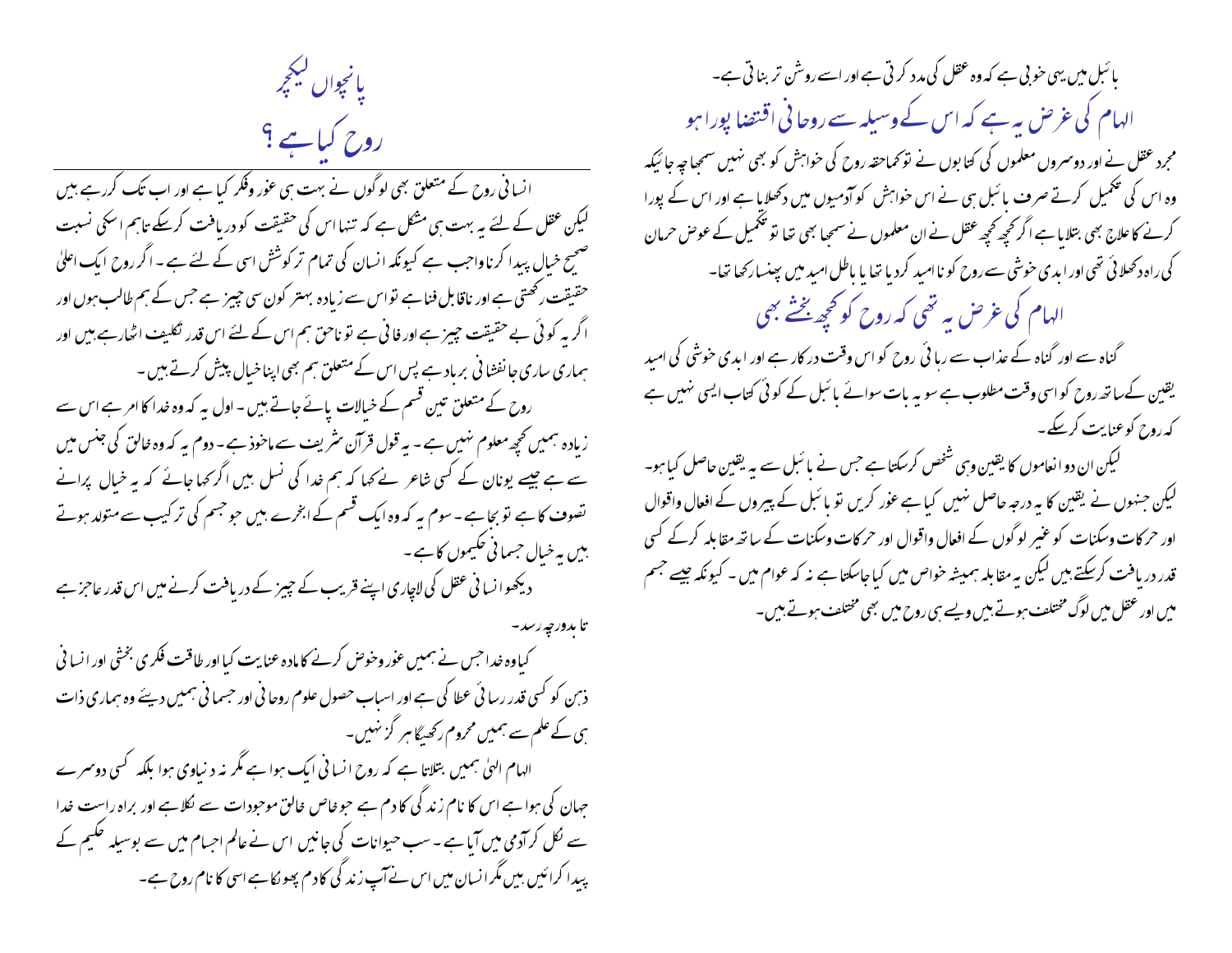اس بات کو دیاد رکھنا چاہیے کہ روح ترقی اور تنزل حوبدن کی قوت اور ضعف کے لحاظ سے ہوتارہتاہے دیکھ کرہم اسے عناصر کی ترکیب سے پیداشدہ مبر گز نہیں کہہ سکتے ہیں کیونکہ روح میں کحچھ فضائل نظر آئے ہیں حن کا حبسم اور وہم سے پیدا ہوناممکن نہیں۔ يهلى فضيلت

روح انسا فی کامسکن یعنی تمام مادی اشباء سے نہایت افصل اور عظیم الشان مسکن مکین کی شان کوظاہر کرتاہے اور ہہ بھی ایک دلیل ہے بات کی کہ انسان کے بدن میں ایک ایسی عزت دار جپیز رہتی ہے حو تمام دید فی موحودات میں بے نظیر ہے گویا ہہ حاکم کامحل ہے اور باقی رعیت اور نوکروں کے جھونیڑے ہیں۔

دوسري فضيلت روح میں تمام مراتب علیا کے حاصل کرنے کی ایک ایسی استعداد ہے جو تمام دید فی موحبودات پرایک عمجیب فوقیت اور غلبہاس میں معلوم ہو تی ہے ۔ تيسري فضيلت

تمام حیوانی ارواح میں سفلی صفات بشدت نظر آتی بیں یعنی شہوت ،عداوت ، عضب ، حود عرُ حنی ، بے حیا ئی ، بے رحمی وعنیر ہ- مگر روح انسان میں فصائل علویہ کی کرنیں بکثرت حِبِمکتی ہیں مثلاً محبت ، حوشی ، صلح ، خیبر حوابی ، فروتنی ، پر ہمیرْ گاری ،وعنیرہ کی حواہشیں ۔ اب اس بات پر عور کرنے سے صاف صاف ظاہر ہوتا ہے کہ جسم کی حواہشیں اور ہیں اور روح کی حواہشیں اور ہیں اور ان میں تباین ہے اور یہ اس لئے ہے کہ جسم اس جہان کا ہے لیکن روح عالم بالا کامخلوق ہے ۔ حيو تھی فضیلت

روح میں عجیب دومقصد نظر آتے ہیں ابدیت کی حواہش، اور حقیقی حوشی کی امنگ، اور بہ باتیں علویت کی علامتیں ہیں۔ حیونکہ روح میں یہ علامتیں موجود بیں لہذا روح کو عالم بالا سے ایک خاص نسبت ہے۔

یہ ایک علیحدہ خیال ہے جسے جوتھاخیال کھنا چاہیے۔ یہ خیال تبیسرے خیال کا بالکل مخالف ہے اور اسے رد کرتا ہے اور اس تردید کی دلیل بھی اپنے اندر رکھتا ہے کیونکہ بتلاتا ہے کہ وہ ایک خاص ہوا ہے حوخالق سے لکلی ہے وہ نادید فی جیپز ہے اس لئے حکیموں کو نظر نہیں آئی اس لئے انہوں نے کہا کہ وہ فا ٹی ابخرہ ہے۔ پہ خیال پہلے خیال کی تردید نہیں کرتامگر یہ بتلاتا ہے کہ پہلاخیال موٹا خیال ہے اور عام بات ہے جس سے کحچھ روشنی ذہن میں نہیں آسکتی ۔ لیکن دوسرے خیال میں اور اس میں ایک بڑا نازک فرق ہے جو نہایت خطر ناک بھی ہے کیونکہ زند گی کا دم حوخداسے لکلاوہ خدا کی جنس اور الوہیت کا ایک حزو نہیں ہے تو بھی خدا کے ساتھ ا یک خاص نسبت رکھتاہے حبود یگر مخلوقات کی نسبت سے زیادہ خاص ہے ۔ خدا کی زند گی کا دم حوا نسان میں پھورُکا گیاوہ کیاچیز ہے کو ئی انسان اسے بتلا نہیں سکتا جیسے خدا کے سمع و بصر وعنیرہ کچھ اور ہی چیز ہے ایسے ہی اس کا دم بھی کحچھ اور ہی چیز ہے ۔ اس الہامی تعلیم کا خلاصہ یہ ہے کہ روح انسانی مخلوقات سے بالاتر جییز ہے اور جسم انسانی د نیاوی جیپز ہے اور ان کے میل سے انسان بنا ہے ۔ حکیموں نے کہا ہے کہ جسم گھنٹتاو بڑھتا ہے اور روح بھی اس کے ساتھ تھنٹتی اور بڑھتی ہے اس لئے ہم کھتے ہیں کہ وہ فا فی جسم سے متولد ہے ۔ لیکن یہ تسلی بخش قباس نہیں ہے کیونکہ جس عالم احسام کے انتظام کے موافق صرور تھٹے گا اور بڑھے گالیکن آسما فی مخلوق حبوروح ہے وہ اپنے مظہر پامسکن یعنی حبہم کی گنجائش باطاقت اور ظرف کے موافق اس میں جلوہ گر ہو گی کیونکہ اس کا ظہور انتظام جہان کے موافق جسم میں ہوا ہے لیکن وہ ایک مستقل مخلوق ہے بموجب ان فضائل ستہ کے حوذیل میں آتے ہیں۔ اور حوروح کا گھٹتا بڑھنا جسم کے گھٹنے بڑھنے کے ساتھ دیکھ کرکھتے ہیں کہ روح کوئی مستقل حوہر نہیں ہے انہیں اس بات کے امکان پر بھی خیال کرنا چاہیے کہ مظہر روح یعنی جسم عالم احسام کے انتظام کا صرور مقید ہے اور ظہور روح صرور مظہر پر موقوف ہے لیکن وہ شخص حوروح کا ظہور جسم کی ہر حالت میں کامل طور پر ما نتا ہے گویا وہ بہ چاہتا ہے کہ روح اس عالم انتظام میں انتظام شکن ہوکے ظاہر ہو تب میں اسے مستقل حوہر جا نوں گالیکن یہ بات محال عادی ہے ۔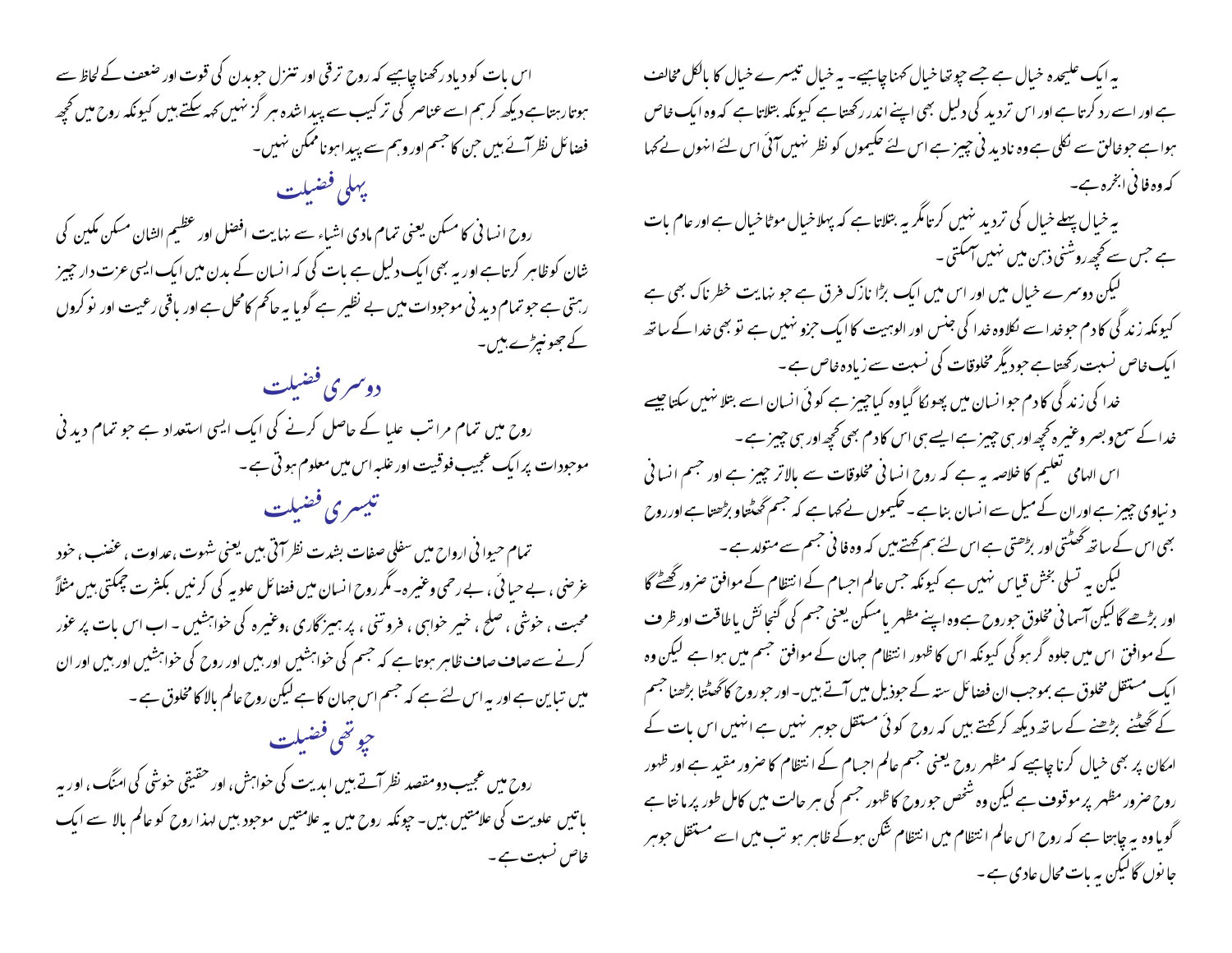اس کے سواعقل کے رو سے نہ تو ہم انسان کی ابتدامعلوم کرسکتے ہیں اور نہ انتہا اور نہ روح کی ماہمیت دریافت کرسکتے ہیں پس ان مجہولوں سے ایک معلوم کا کالنا کہ وہ فا ٹی ہے کس طرح ممکن ہے ہاں جسم کے علاقہ سے ممکن ہے لیکن اس کے ساتھ نو جسم کا حقیقی علاقہ ثابت نہیں ہوتا ہے - پس فنا کا نتیجہ لکالنا ایسی حالت میں صحیح معلوم نہیں ہوتا ہے۔ ہم اوپر اس امر کا ببان کر چکے ہیں کہ روح کوایک خاص نسبت ہے اس سے حو عنیر فا فی ہے لہذاروح بھی عنبر فائی ہے۔ پھر دیکھو کہ عالم کا انتظام یعنی اس حِہان کا بندوبست اگرچہ بظاہر انسان کے باتھ میں ہے لیکن حقیقت میں مدبر اعلیٰ کے باتھ میں ہے اور یہ انتظام موقوف ہے اس بات پر کہ روح عنیر فا فی ہے اور اسی عالم الغیب کے سامنے حبوا مدہ ہو گی۔ اگر بہ اعتقاد کہ روح فا ٹی ہے عالمگیر ہوجائے تو حہان کا انتظام بالکل برباد ہوجائے اور سب ہلاک ہوجائینگے پا کتوں اور گدھوں کی طرح زند گی بسر کرینگے پس سمارے خالق کی طرف سے ہمارے انتظام کی صورت ظاہر کرتی ہے کہ ہم عنیر فانی بیں اور ناممکن ہے کہ وہ فریب دے۔ اگر روح فا فی ہے تو پھر نیکی کااحراور بدی کی سمزا کی توقع رکھناعبث ہے اور منتظم بلکہ خدا کےوحبود کااقرار کرنااس سے عبث تر ہوگا۔ سبد نامسج نے سب سے زیادہ روح کے عنیر فانی ہونے کا شبوت دیا ہے۔مثلاً حب منکر ان قیامت اور روح کے فنا کے قائل لوگ ان کے پاس آئے توآپ نے انہیں حواب دیا کہ " کیا تم نے موسیٰ کی کتاب میں حیاڑی کے مقام پر نہیں پڑھا کہ خدا نے اسے کیونکر کہا کہ میں ابراہیم کا خدا اور اضحاق کاخدااور یعقوب کاخداہوں مردول کاخدا نہیں بلکہ زندوں کاخداہوں۔ ۔ آپ نے خدا کی ہستی کو ثابت کرکے یہ تعلیم دی کہ روحیں عنیر فا فی بیں کیونکہ جب خداہے اور اس کی ہستی میں تحچیہ شک نہیں ہے تو صرور روح عنیر فانی ہے کیونکہ جب روحوں کا خالق زندہ اید تک موحود ہے تو پھر روحیں بھی موحود ہوسکتی ہیں اور حب اس میں وہ قدرت ہے جس پر حہان قائم ہے تواور بھی زیادہ شبوت ہے کہ خدا قائم رکھ سکتا ہے کیونکہ اس میں قدرت ہے اور موجب عدم فنا ہوسکتی ہے ۔ اور مسیح نے یہ بھی بتلایا کہ ابراہیم اسحاق یعقوب اگر چہ مرگئے تو بھی موحبود ہیں وہ خدا کی

يانجويں فضيلت حوحواہشیں روح میں موحود بیں اس حہان کی چیزوں سے کبھی پوری نہیں ہوسکتیں مگر خالق ہی سے پوری ہوسکتی ہیں اگر سارے حہان کی چیزیں اور حشمت اور خوشی روح کودی جائے تو بھی روح سپر نہیں ہوسکتی ۔لیکن حب خدا سے ایک لفظ بھی سن لیتی ہے ۔نو بڑی سپری اس میں آجا تی ہے۔ اس سے حوب ظاہر ہے کہ روح اس سفلی کرہ کی نہیں ہے اس کا کرہ علوی ہے کیونکہ ہر جیبز اپنے کرہ کی طر**ف ما**ئل ہے۔

وہ روحیں جنہیں اس جہان کی آلود گیوں نے تھم تردیادیا ہے اپنی نقل مکانی کے لئے تحچھ جمع کے وقت کچھ قوی آئمبر تلاش کر تی ہیں۔ پس ان سب با توں سے ظاہر ہوتا ہے کہ انسا فی روح اس جہان کی چیز ہی نہیں ہے صروروہ عالم بالاسے ایک خاص نسبت رکھتی ہے ۔

حجفظي فضبلت

اس لئے ہمیں یقین ہوتاہے کہ الہامی بیان حواس کی نسبت ہے۔صحیح ہے اور ہم الہام کے زیادہ متشکر بیں کہ اس نے روح کی بابت عقل کی نسبت زیادہ تحچہ بتلایا کہ روح ایک آسما فی حوسر ہے اور نہ ہم حقیر اور نا حبیر ٰ بیں اور نہ مثل اور حیوا نوں کے ذلیل بیں بلکہ خدا کے فصل سے تحجیہ عمدہ چییز ہیں لیکن افسوس کہ ہم اپنی روح کی قدر نہیں جانتے۔

اب باقی رہی ہہ بات کہ روح کس حالت میں ہے جس کامطلب ہیرہے کہ آیاوہ فا ٹی ہے یاعنیر فا نی ۔ کوئی کھتاہے کہ وہ فا نی ہے جسم کے ساتھ فنا ہوجا ٹیگی مگر یہ بات قابل یذیرا ئی نہیں ہے کیونکہ بدن کے اعتبار سے حوروح کامسکن ہے یہ صحم لگایا گیا ہے نہ کہ نفس روح کے اعتبار سے ہم تو بہ کھتے ہیں کہ جسم اس جہان کا ہے اورروح اس جہان کی ہے اور دو نوں کی حواہشوں میں تباین ہے البتہ تحجیہ عرصہ کے لئے بدن میں حواس کامسکن ہے رہتی ہے - لیکن مسکن کی بربادی سے روح کی بربادی کا حکم نہیں لگا ماجاسکتا ہے۔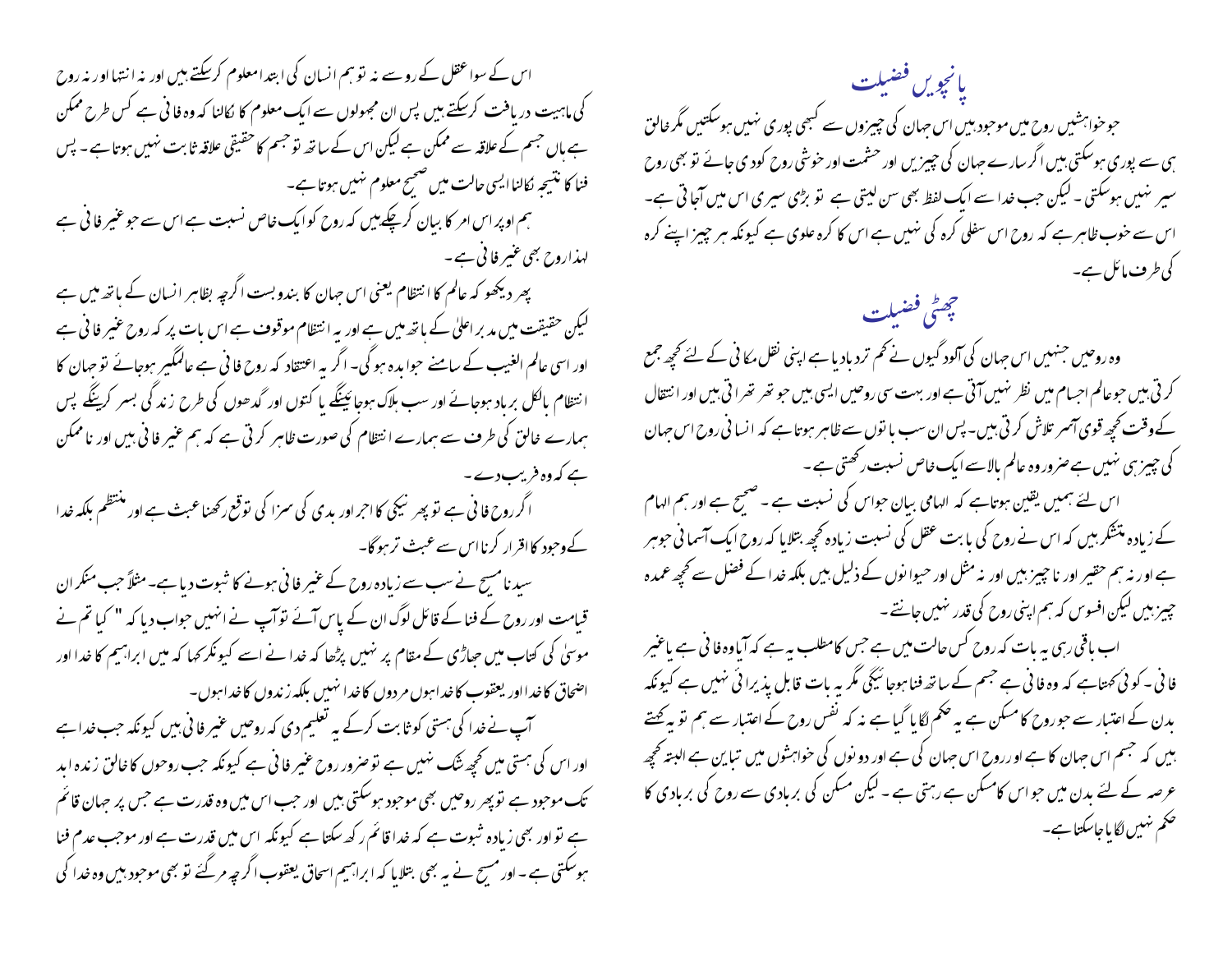حيططا ليكججر روح کی موحوده حالت

گذشتہ کیکچر میں اس بات کا ذکر ہوا ہے کہ انسانی روح کوئی معمولی مخلوق نہیں ہے بلکہ اس میں عالم بالا کی خوبیاں ٹرُطا تی بیں اور اس کی خواہشیں صرف خدامیں پوری ہو تی بیں اور یہ کہ وہ عنیر فائی شئے ہے ۔ ۔<br>آج روح کی ایک دوسمری خطرناک حالت بیان کرینگے حوحالت مذکورہ بالا کی نسبت زیادہ تر واضح ہے۔ ۔<br>اگر روح فانی ہو تی تو کحچھ خوف نہ تعامگر یہ حالت حس کا ذکر کیاجاتا ہے فنا کی ہہ نسبت زیادہ<br>خوفناک ہے۔اس کی اس خطر ناک حالت کا بیان تو بہت بڑاہے لیکن مختصر اَکحچھ ذکر کرتاہوں۔ پہلی بات ا نسان کی روح پرایک فسم کی تاریکی جیا ئی ہوئی ہے بہ تاریکی تین طریقوں سے ثابت کی جاسکتی ہے : (1)روحا فی یا نوں سے سخت بے خسری حبو بعض آدمیوں میں صاف ظاہر ہے کہ ان کی روح اپنے خالق ومالک کی نسبت کس قدر بے خبر ہے اوراس کی مرحنی پر چلنے سے کیسی عافل ہے اور اپنی نسبت کہ میں کون ہوں اور کس حالت میں ہوں اور کس حالت میں مجھے ہو ناچاہیے تحجیہ ہی نہیں جانتی ہے یہ سب باتیں ظاہر کرتی ہیں کہ روح پر سخت تاریکی جیا ئی ہوئی ہے اگر روح میں کحچہ بھی روشنی ہوتی تووہ سب ياتيں جا نتي ہو تي ۔ (2) برے کاموں میں منہمک رہنا اس تاریخی کوظاہر کرتا ہے یعنی جھوٹ، کینہ ، بغض، خود عرضی، حسد ،الالچ ، کفر ، عرور ، وعنیرہ حوآدمیوں کے اندر سے لُکلتے ہیں یہ سب باتیں ظاہر کرتے ہیں کہ روح یل یکی میں ہے۔

طرف مضاف بیں زندہ خدامعدوم شئے کواپنی طرف مضاف نہیں کرتا ہے پس پہ لوگ اگرچہ مرکئے تو بھی کھمیں موحبود بیں۔اور حباڑی کے اشارہ میں یہ بھی بتلایا کہ اگر جہ موت کی آگ میں پھنس جاتے ہیں تو بھی نہیں مرتے ہیں جیسےوہ بوٹاآگ میں نہ جلتا تھا کیونکہ قادر مطلق ان کی حفاظت کرتاہے۔ اس کے سوالعزر کو جلاکے اور پا ئر سمردار کی لڑکی کو زندہ کرکے اور شہر نائین کے بیوہ کے یچے کو جاتے ہوئے جنازہ سے کھڑا کرکے مسیح نے عملاً ثابت کیا کہ روحیں موت کے بعد فنا نہیں ہوجا تی ہیں بلکہ وہ زندہ رہتی ہیں۔ اور پھر آخر کو اس نے اپنی موت اور زندگی سے اس امر کا ایسا ثبوت دیا کہ جس میں کسی طرح کاشک ہی باقی نہ رہا اور جیسا دین مسیحی بہت سی با توں میں ممتاز ہے اسی طرح مردوں کی قیامت کے ثبوت میں بھی سب سے زیادہ ممتاز ہے - یہودیوں اور مسلما نوں میں اس کا ذکر ہے کہ قیامت ہو گی اور روحیں عنیر فانی بیں مگراس کا یقینی صرف مسیحی مذہب میں ہے ۔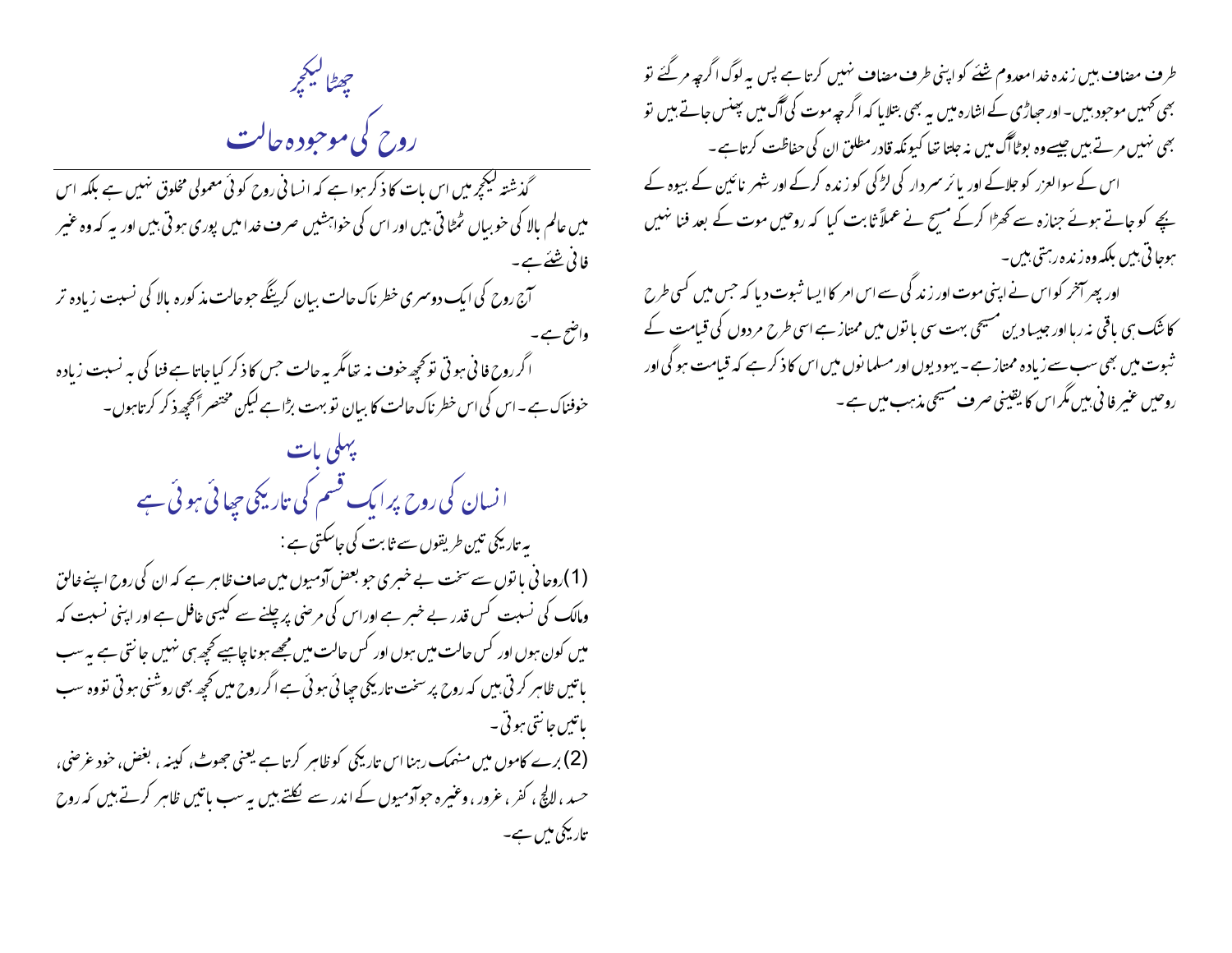یہ عنفلت اور عنود کی ایسی ہے جیسے آدمی نئے کی حالت میں ہو یاجیسے سا سپ کے ڈسے ہوئے پر زہر چڑھاہواحو بجزسونے کے اور کسی چیز کا نام تک نہیں لپتاہے ۔ عقل نہیں بتلاسکتی کہ یہ عنود گی <sub>ک</sub>ماں سے آگئی اگرج<sub>ی</sub>روح کے فضائل مذ کور رہ کی تو بہ صرور خلاف ہے تو بھی پیدائش ہی سے روحوں میں یہ یا ئی جاتی ہے۔ الہام بتلاتاہے کہ یہ عیب انسان کی حرِّمیں آگیاہے حبو پہلوں میں ظاہر ہوتاہے جیسے کوڑھ یا تیدق نسل میں جاری ہوجاتاہے اسی طرح گناہ آدم کے سبب سے روحوں میں یا ماجاتا ہے جس کو ہم عفلت یاعنود کی تھتے ہیں۔ اس کا علاج نہ کوئی طبیب کرسکتا ہے نہ کوئی جادوگر نہ عامل نہ عالم نہ امیر نہ فقیر لیکن خدا میں قدرت ہے کہ وہ اس کامعالحہ کردے۔ تيسري بات روح دومتضاد کششوں میں گرفتار ہے روحوں کو نیکی اپنی طرف کے پینچتنی ہے اور بدی اپنی طرف - آزاد کی ایک طرف کے پینچتنی ہے اور قید ایک طرف تنگ راہ اپنی طرف تھینیچتاہے اور بزو کشادہ راہ اپنی طرف بہ دو نوں گششیں یاوجود سخت گرفت کے روح پر حبیری دست اندازی نہیں کرسکتی بیں اور نہ اپنی طرف مائل کرسکتی ہیں ت**اوقتیکہ** روح اس پر راصی نہ ہواور یہ ایک سخت خطر ناک حالت ہے کیونکہ جیسے ایدی حنوشی میں داخل ہونے کی امید ہے ویسے ہی ابدی ہلاکت میں پینس جانے کا بھی حوف ہے ۔ روح ایک خدمتگار کی حالت میں خدمت کے لئے مستعد معلوم ہو تی ہے روح ایک خادم کی طرح ہے جسے وہ آقا اپنی اپنی خدمت کے لئے بلاتے ہیں۔ خدا اس کو الہام کے وسیلہ سے اپنی خدمت کے لئے بلاتا ہے۔شیطان یاد نیا اسے اپنی خدمت کے لئے بلائی ہے۔ اور پہ تو ناممکن ہے کہ ان دو نوں میں سے وہ کسی کی بھی خدمت نہ کرے- وہ کبھی بیکار رہ نہیں سکتی

(3)مگروبات اور خواہشات نفسانی کا ہجوم حبوروحوں پر غالب ہے یہ بھی اس بات کا شبوت ہے کہ روحوں پر ایک تاریکی حیا ئی ہوئی ہے۔ روحوں کی اس تاریکی سے تو ہم واقف ہیں مگر یہ نہیں بتلاسکتے بیں کہ یہ تاریخی کھاں سے آگئی ہے - باں روح کی بے چینی ظاہر کرتی ہے کہ یہ اس کی اصلی حالت نہیں ہے عارضی حالت ہے لیکن ہہ کہ بہ مرض اسے کہاں سے لگ گیا کیا عقل کحچھ نہیں بتلاسکتی ہے لیکن الہام بتلاتا ہے کہ یہ توجہ اللی کے نہ ہونے کا نتیجہ ہے یا بعد اللیٰ کا اندھیرا ہے یا خداسے نسبت خاص میں بہ گناہ کے سبب فرق آجائے کا اندھیراہے۔ اور ہہ بھی ہم دیکھتے ہیں کہ تاریکی یہ توسورج کی روشنی سے اور یہ علوم د نیاوی کی روشنی سے اور نہ ید فی وروحا فی ریاصنت سے دور ہوسکتی ہے کیونکہ سب اہل علم اور اہل ریاصنت میں بھی اور سب لوگوں کی طرح پہ اندھیرا پایاجاتاہے کہ اگرچہ وہ بہت کوشش کرتے ہیں لیکن دفع نہیں ہوتا۔ لیکن قربت الہیٰ صرور اس تاریکی کے دفع کاموجب ہوسکتی ہے کیونکہ حس قدر روح فدا کے نزدیک ہو تی جاتی ہے اسی قدر روشنی آتی جاتی ہے اور تاریخی دفع ہو تی جاتی ہے۔

دوسم ی بات ایک قسم کی عفلت اور عنود گی روحوں پر طاری ہے اور بہ عنود کی تین یا توں سے ثابت ہو تی ہے: (1) یاوحبود اس کے کہ روح جانتی ہے کہ میں مسافر اور سفر میں ہوں تب بھی اس اقرار سفر اور حالت سفری کی روحیں حالت قبامی کی دنیا کو اپنی قبامگاہ جان کر اس کی طرف مائل ہو تی ہیں جیسے چلتے ہوئے مسافر نیند کے سبب سے ٹھنڈی ہوامیں درختوں کے نیچے سونے کی طرف مائل ہوا کرتے بیں۔ (2)عبرت اور دانا ئی اور تنبیہ کے تازیانے بار بار روحوں کو بیدار کرتے ہیں لیکن وہ اور عفلت کی نیند سو ٹی جا ٹی بیں سمر اٹھا تی بیں اور پھر سوجا تی بیں عرصیکہ عضب کی عنود کی میں گرفتار بیں۔ (3) یقینی خطرہ میں بھی ایک عجیب بے پروا ئی اور بےفکری روحوں میں دیکھی جا تی ہے یہ بھی عفلت اور غنود کی کا کامل شوت ہے۔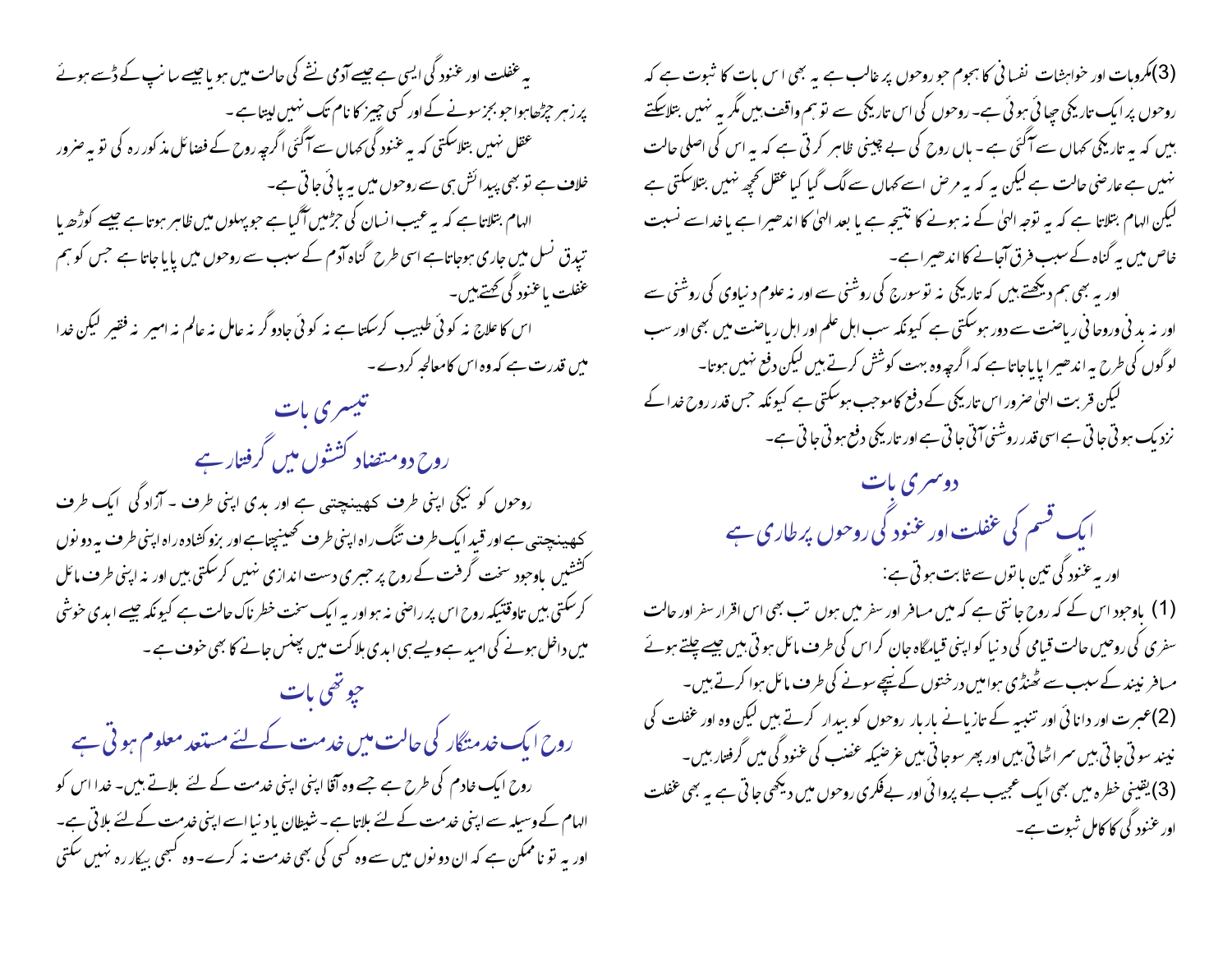اگر روح کی اصلیت اور فضائل پر سوچیں اور اس خطر ناک حالت پر بھی عوْر کریں تب نجات کی احتیاج معلوم ہو تی ہے بلکہ نحات کے معنی بھی یہی بیں۔کہ کو ئی ہمیں اس حالت سے نکالے اور اسی زند کی میں لکالے - یہ بھی کوئی بات ہے کہ مرنے کے بعد تم معاف کئے جاؤگے اور بہشت میں ۔ داخل ہوگے اور اب ہمارا بہ مذہب قبول کرلو؟ صحیح مذہب کے قبول کرنے کا مطلب یہی ہے کہ وہ ہمیں اس بری حالت سے ابھی لکالے اور الهیٰ طبعیت میں داخل کرے تب تو صرور ہماری نحات ہو گی۔ اور اگر ہم اپنے گناہوں میں اور اس بری حالت میں پہنسے ہوئے مرگئے توصرور ایدی ہلاکت میں پجنس جائینگے اور بہ ناممکن ہے کہ وباں بخش ہو جہاں ایک زبردست عادل تخت عدالت پر بیٹھا پس مناسب تو پہ ہے کہ حو کوئی نجات دہندہ ہونے کا دعویٰ کرے پااعمال حسنہ کوموجب نجات بتلائے اسی د نیامیں ہمیں اس سے مستفید کرے۔ صرف سید نامسیح اس حالت سے نجات دینے کا مدعی بیں اور کو ئی نہیں بلکہ اور لوگوں نے تو اس بدحالت کواچھی طرح معلوم بھی نہیں کیاہے۔ ہزار باروحیں جنہوں نے مسیح کے طفیل سے خلاصی یا ئی ہے - پکار پکار کے تحتی ہیں کہ ہمیں مسیح نے اس بری حالت سے کالاہے۔ اور ان کے اقوال وافعال اور زند کی ظاہر کر تی بیں کہ سچ مچ وہ بدحالت سے لکل کئی بیں پس اس نقد بخشش کے بالمقابل ہمیں اور کیا چاہیے؟ پس جب ہم یہ محسوس کرتے ہیں کہ ہم اس بری حالت میں ہیں۔ اور س سے لکنا بھی ممکن ہے۔اور اگر اس پر بھی ہم اس بری حالت سے لکلنے کی کوشش نہ کریں تو یقیناً ہم خود کشی کے مرتکب اور حبولوگ بہ کچتے ہیں کہ ہم نیکی کے وسیلہ سے اس حالت سے لکلینگے وہ علطی پر ہیں کیونکہ نیکی موقوف ہے نجات پر - نجات ہوجائے تب نیکی ہو نہ یہ کہ نجات موقوف ہے نیکی پر کیونکہ یہ ید حالت عقلاًو نقلاً مانع نیکی ہے پس چاہیے کہ سب لوگ پہلے اس حالت سے نکلنے کا فکر کریں اور فکر اتنا ہی در کار ہے کہ باقی وسائل کو چھوڑ کر اسے پکاریں حومحص رحم کرکے آدمیوں کو مخلصی دیتا ہے فقط۔

کیونکہ خدمت کے لئے پیدا کی گئی ہے اور ہر وقت کحچھ نہ کحچھ کام میں لگی رہتی ہے خواہ شبطان کا ہو یا رحمنٰ کا اور حیونکہ آقا مخالف بیں اس لئے احر بھی مخالف ہوگگے جب تک کامل تسلی نہ ہو کہ میں کسی کی طرف ہوں اور کس کی خدمت کرتا ہوں اس وقت تک بے حد تشویشناک بات ہے۔ یانچویں بات روح نہ صرف انتقال کے ماتحت ہے کہ اسے اس د نبا سے نقل مکانی کرنا ہوگا بلکہ ابدی موت بھی اس پر سا ہہ ،فلن نظر آتی ہے ۔ اور اس کا شوت ذراعور طلب ہے حبودوطرح پر ہے : (1)روحوں میں ایپٰ طبعیت سے جدا ئی یا ئی جا تی ہے مگر سب کی روحوں میں نہیں بلکہ ان لو گوں کی روحوں میں جہاں نہ محبت ہے نہ یا کیز کی نہ خیبر اندیشی ہے اور نہ رفاہ عام - کیونکہ حہان پر نظر کرنے سے خالق کی طبعیت میں یہ باتیں یا ئی جاتی ہیں ۔لیکن حس روح میں یہ باتیں نہیں بیں صرور وہ الہیٰ طبعیت سے جدا ہے اور یہ جدائی ہے موجب عضنب الهیٰ کا -(2)حسما فی مزاج یعنی وہ مزاج حبوحسما نہت کاعلیہ روحا نہت پر ظاہر کرتا ہے اور حس کی علامت عصبہ، خود عرضی ، اور شہوت پرستی ہے۔ یہ نشان ہے ابدی موت کے سا یہ کا ۔ ، بات ان سب خطر ناک با نوں میں انسان ایسامقید نظر آتاہے کہ اگروہ چاہے کہ نکلے نواپنی طاقت سے نکل نہیں سکتاہے گویاجال میں پچنسا ہواہے۔ وہ نہ آپ لکل سکتا ہے اور نہ کوئی جیپز سوائے خدا کے اسے لکال سکتی ہے وہ ایسا ہے جیسے جبلخانہ میں قبیدی ہوتے ہیں یاجیسے حپڑیالوہے کہ ہنیجرے میں بند ہوتی ہے۔ ہزار پھڑ بپر انے اور ریاصت کی ح<u>بو</u>نچ مارے اور ذکر فکر مجاہدہ، مراقبہ شغل اشغال وعنیرہ کی تدبیریں کالے اس قید سے لکلنامحال ہے یہ اس وقت لکل سکتاہے جب کوئی باہر سے آئے اور ففس کادروازہ کھول دے۔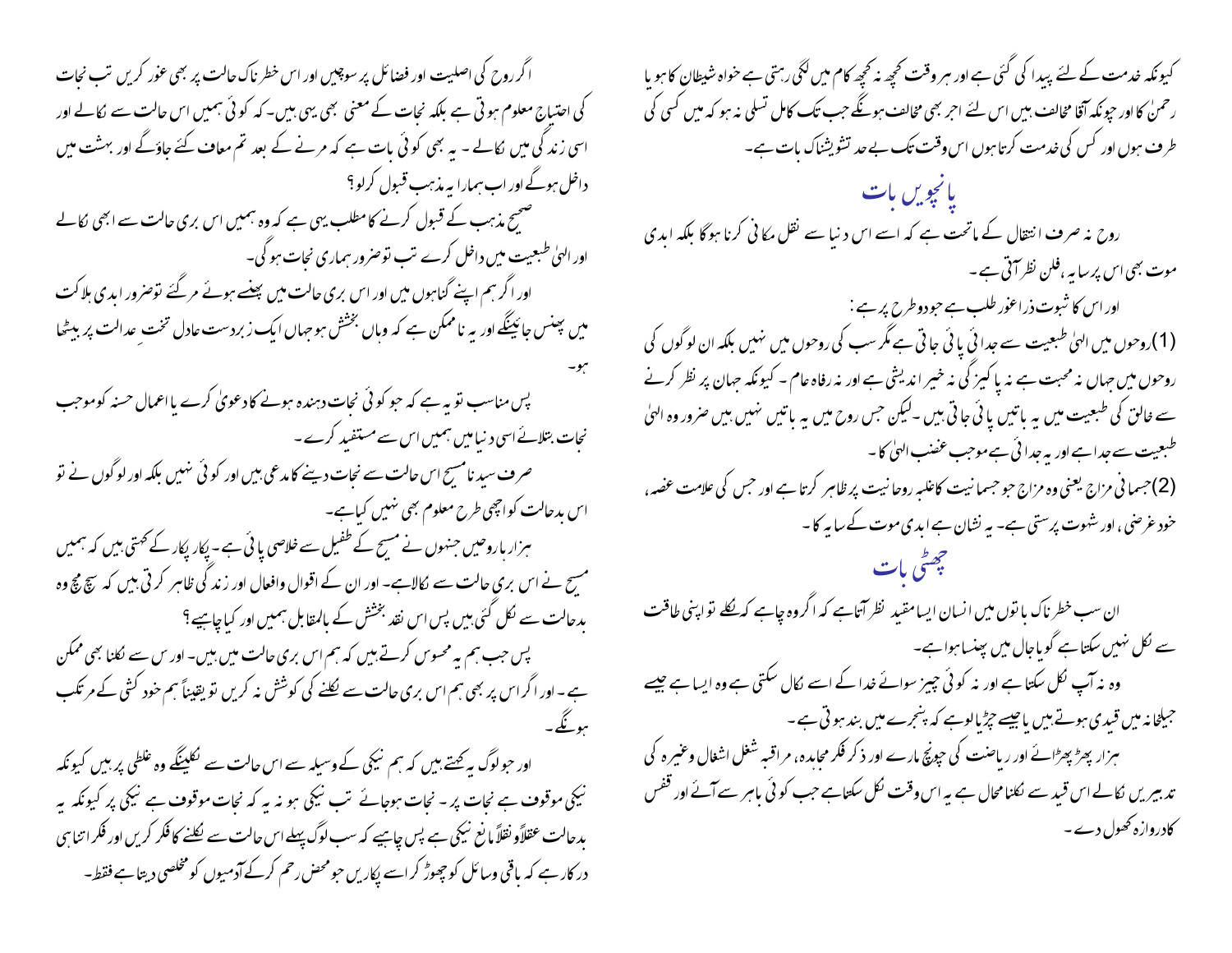(1)حو تلوار اس وقت کاٹ نہیں کر تی وہ جنگ میں کیونکر کام دیگی ؟ (2)زور آور کے قبصنہ سے کھرور نہیں بلکہ زور آور تر چھڑا سکتا ہے - حالانکہ ہم اس حالت میں نیکی کو مغلوب اور بدی کوغالب دیکھ رہے ہیں پھر کیونکر اس عندیہ پراختیار کریں۔ (3) کیا قوت غالبہ کے ماوجود ہم مغلوب بیں یاعدم قوت کے سبب سے ؟ (4)آج تک کسی آدمی میں قوت مخفیہ کیوں ظاہر نہیں ہوئی؟ (5)اگر ہم روشنی رکھتے ہوئے <sub>تار</sub>یکی میں پہنے ہیں توہماری خطرناک حالت کحچھ بات ہی نہیں ؟ (6)انسا فی راستیازی کالعد م ہے ٹٹولنے سے اس میں سے تحچھ بھی تنہیں نکل سکتا ہے؟ (7)حو کوئی کھتاہے کہ نیکی کے ذریعہ سے بچینگے اس کامطلب ہیہ ہے کہ پورا قرص ادا کرکے جیلخانہ سے چھوٹ جائینگے لیکن یہ انہو نی بات ہے درحقیقت اس کے معنی یہ ہیں کہ نجات نہیں ہوسکتی ہے ۔ پہ خیال سٹریعت قلبی اور تحریری کی نافہمی سے پیدا ہوا ہے نہ سٹریعت سے کیونکہ سٹریعت میں راستیازی کرنے کا ذکر اور اس کے کرنے کی بڑی تاکید اس غرص سے ہے کہ انسان اپنی حالت لاچاری کومعلوم کرے نہ اس لئے کہ وہ راستیازی کریگا اور اس کےوسیلہ سے نجات پائیگا پس وہ حالت نمائی ہے۔

## تنبيسرا حواب

پرانے جاہلوں کاخیال ہے کہ ہم جس حال میں پیدا ہوئے بیں اسی حال میں پڑے رہینگے خدا اپنے فصل سے آپ ہی نکالیگا۔اس حبواب میں تحچیہ راستی اور تحچیہ ناراستی ملی ہو ئی ہے ۔ خالق کے فصل پر تکیہ کرنا راستی کی بات اور مناسب بھی ہے اور عقل بھی اسے قبول کر تی ہے۔مگر ناراستی اس حواب میں یہ ہے کہ :-(1) بد حالت میں بے خوف پڑے رہنا بدحالی کو پسند کرنااور سمزا کی حالت کو حقیر سمجھنا ہے ۔ (2)اس حبواب کو پسند کرنااس فصلی کشش کی تڑپ کوحبوروح میں مر کوز ہے مند فع کرتاہے ۔ (3)عالم اسیاب میں رہے کروسائل رحم سے قطع نظر کرکے رحم کا امید وار رہنا بیوقوفی ہے ۔

سا تواں کیکج ِ اس مقصد پر کہ انسانی روح مذکور ہ خطر ناک حالت سے کیونکر خلاصی پاسکتی ہے۔ یہ مشکل اور صروری سوال کئی طرح ادا ہوسکتا ہے ۔مثلاًا نسان کی نجات کیونکر ہوسکتی ہے ۔ پا اے ہعائیوں ہم کیا کریں کہ نجات پائیں-وعنیر ذالک۔ حس طرح میہ سوال مختلف طور پر ادا ہوسکتا ہے اسی طرح اس کے حوایات بھی مختلف پیرا بہ میں دیئے جاتے ہیں۔ لیکن اس پیارے سوال کا صحیح حواب سننے کو ہر عقلمند کا دل صرور چاہتاہے کہ کیونکہ اس کا صحیح حبواب زند گی کامر کز ہے اسے مذیاناز ند گی سے مطلق ناامید ہونا ہے۔ يهلاحواب بعض د نیاوی عقلمند یہ حواب دیتے ہیں کہ اس حالت سے آدمی لکل ہی نہیں سکتا ہے اس لئے اس کافکر ہی نامناسب ہے لیکن بہ عند بہ کئی وحوہ سے غلط ہے ۔ (1)روح کے فضائل مذکورہ اور اس کی قدر کی اس میں تحچیہ رعایت ہنیں ہے ۔ (2)خدا کی قدرت کااس میں انکار ہے ۔ (3) سراسر حسمانیت پرمبنی ہے۔ (4)خدا کاوہ قا نون انتظام حبواصلاح مفاسد کے لئے ہے اس میں مفقود ہے ۔ (5)روح کے تمنائے خوشی کی تکمیل اس میں نہیں ہے ۔ حبوعقلاً ناجا ئز ہےوعنیرہ۔ دوسم احواب بعض اہل مذاہب ہہ جواب دیتے ہیں کہ انسا فی راستیازی اس کوموت کے بعد رہا ئی دیگی۔ پہ حبواب عام طور پر پسند کیاجاتا ہے اور عام لوگ فوراً یہی حبواب دیتے ہیں لیکن پہ حبواب کئی طور پر پاطل ہے۔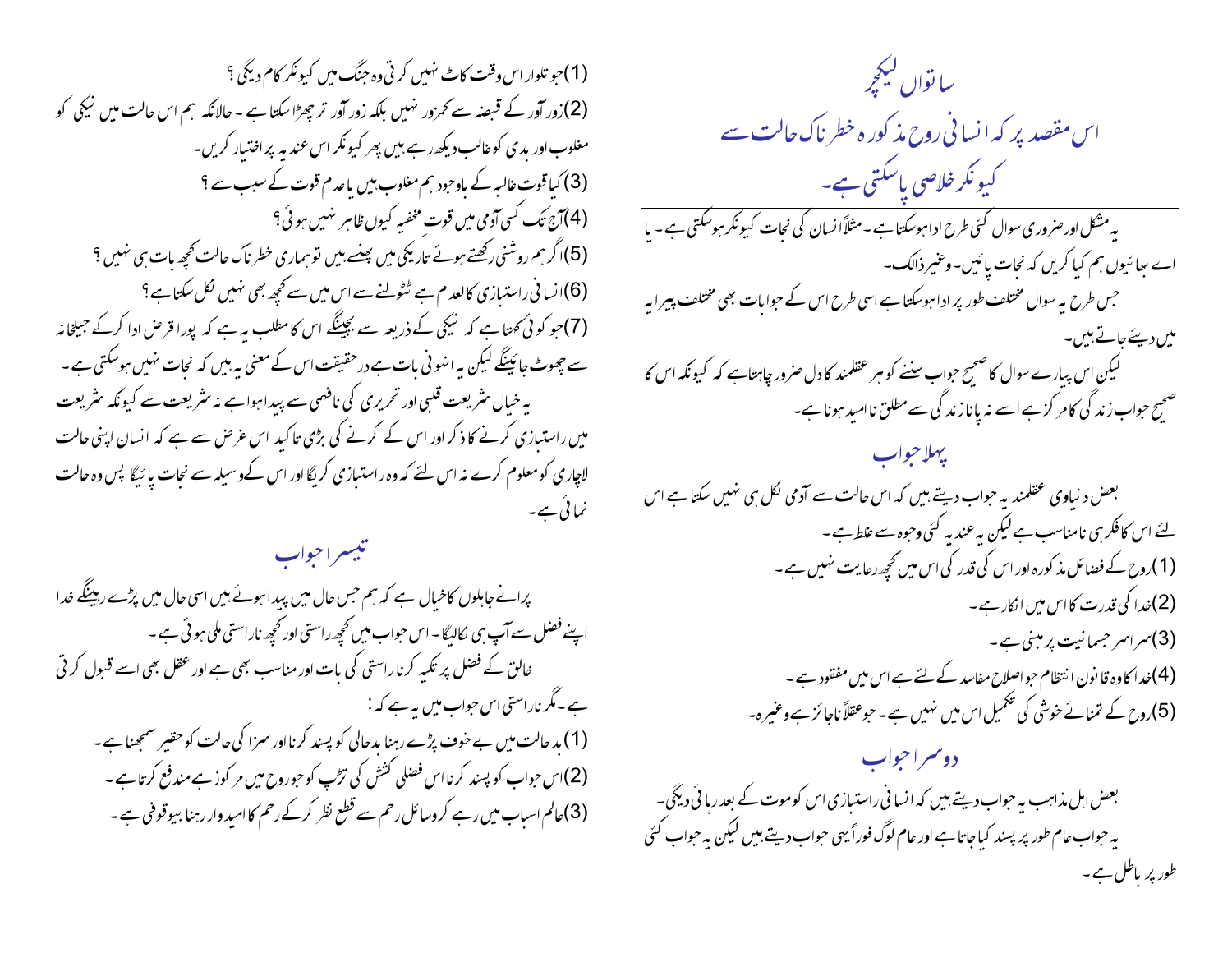یہ حالت ایک محتاج روح کے باتھ پھیلانے کی ہے اس سچے عنی اور سخی کے سامنے حس کے دروازہ سے کوئی ناامید نہیں پھر سکتااور حس کا دروازہ چھوڑ کر کسی دروازہ سے کحچھ فائدہ نہیں پاسکتے۔ عقل بھی تھتی ہے کہ قادر مطلق کا فصل اس حالت کے ساتھ متوازی ہونا چاہیے۔ کیار کاوٹ ومزاحمت کے ساتھ کوئی کشش پوری قوت دکھلاسکتی ہے ہر گز نہیں ۔ یا کا بدوں تنقسح کے صحت ہوسکتی ہے اور دوا کار گر ہوسکتی ہے ہر گز نہیں ۔ کیا جہل مر کب لے کر ہم علوم میں ترقی کرسکتے ہیں کبھی نہیں۔ پس اس حالت سے لکلنے کے لئے اس قسم کی تیاری کی صرورت ہے ۔ تب الہیٰ قوت اس حالت سے لکالنے کے لئے حبو ہر وقت موحبود ہے اپنی تاثیر دکھلا ئیگی اور روح کے بند ھن کھل جائینگے اور پہلے روح پر پو پہٹنے کی روشنی حجمگیگی ۔ اگر چہ ہزاروں پر حواس کے ارد اگرد بیں رات رہے لیکن اس شخص پر صرور پو پیٹیگی ۔ دیکھوسید نامسیح کے صحابہ کرام چلاتے ہیں (انجیل سٹریف خط دوم اہل کر نتھیوں رکوع 4آیت 6)۔" خداحس کے صحم کےمطابق تاریکی سےروشنی چمکی اس نے ہمارے دلوں کوروشْن کردیا-" وہ کھتے ہیں کہ ہمارے دلوں میں روشنی آگئی نہ یہ کہ ہم روشنی کے امیدوار ہیں - اور صرور ان میں روشنی تھی۔ ان کے اقوال اور ان کی زند کی سے ظاہر ہے کہ ان کے دل صرور روشن تھے اور اس میں کیا شک ہے کہ جب مہلکات روحانیہ دل سے لکل کئیں یعنی حسد، عضب ، کینہ ، یدی وعنیرہ اور پاطل خیالات بھی دماغ سے دور ہوئے اوراس کے عوص صحیح خیالات اپنے اور خدا کے اور حہان کی نسبت قائم ہوئے اور محبت ، وخلق وخیر اندیشی اور ہمدردی اور رحم سے بھر پور ہوگئے تو پھر کیونکر نہ تحمیں کہ اندھیراجاتاریااور روشنی آگئی اور یہ ایسی روشنی ہے کہ اس کے لئے اہل ریاصنت سمر پٹک کر مر گئے لیکن ان کومیسر یہ ہوئی اور یہ اہل علم کو کسجی یہ بات حاصل ہوئی۔اس لئے کہ مسح کے شاگردیہ بھی بتلاتے ہیں کہ بیرروشنی ہم میں کہاں سے آئی سر چشمہ روشنی کھاں ہے۔ خداروشنی کاممر چشمہ ہے جس نے سب کحچھ نیست سے ہست کیاادھر سے روشنی آگئی - پس وہ روشنی کاسمر جشمہ بھی درست بتلاتے ہیں اور صرور ان میں روشنی بھی ظاہر ہے اہذا چھٹے کیکچر کی پہلی بات دفع ہوئی۔

(4)خالق میں نہ صرف رحم ہی ہے مگر اور صفات بھی ہیں پس کیونکر یقین ہوسکتا ہے کہ ہماری طرف صر ف صفت رحم ہی مرعی ہو گی۔حالانکہ آثار عضب بگواہی حالت بد ہم پر بشدت طاری بیں۔ (5)اپیا نہ ہو کہ جھونپڑے میں رہے کر محلوں کے خواب دیکھتے رہیں۔ ان تیسوں حوا بوں کے ما<sup>حصل</sup> (1) پہ تیسنوں حبواب کیابیں نافہمی اور عفلت کے نتیجہ بیں اور انحام موت ہے ۔ (2)اب پہ بھی دیکھ لو کہ اس لاچاری کی حالت میں انسا فی عقل کو ئی مفید نسخہ نہیں کال سکتی جس سے انسان اس بد حالت س<u>ے نکلے</u>۔ .<br>(3) یہ بھی معلوم ہوا کہ یہ سارے مذاہب حن میں یہ تقریریں لکھی ہیں خداسے نہیں بیں کیونکہ یہ سب مخلصی کی راہ نہیں دکھلاسکتے ان کے خیال میں بھی مخلصی کی راہ نہیں آئی ہے۔ جو تعاجواب وہ ہے حبوالہام کی کتا بوں سے ملتاہے اور وہ ان سب سے نرالا ہے اواسی سے انسان کی تسلی ہو تی ہے وہ یہ ہے۔ ۔<br>کہ اس بد حالت سے مخلصی اسی زند گی میں اس الہیٰ صحمت سے ہوسکتی ہے جو بڑی گھرا ئی کے ساتھ سید نامسیح میں ظاہر ہوئی ہے بسٹر طیکہ طالبان نجات کے دل اس کے لئے اسی حکمت کی مناسبت پر مستعد وطبار ہوں۔ اس کا حاصل یہ ہے کہ نجات صرف خدا کی طاقت سے ہے ۔ مگر اس کی خواہش انسان کی طرف سے چاہیے۔ یعنی اگروہ چاہے کہ میں نجات پاؤں تب خدااسے نجات دیتا ہے ۔ پس چاہیے کہ آدمی بد حالی پر اور لاچاری پر اور روح کی پاک حواہشوں پر اور سثر یعت کی تکمیل پر حبومطلوب ہے عوْر کرکے اس (دیاوخستمَکی )حبو حقیقت میں اس کے اندر ہے اور وہ نہیں جا نتا حوب معلوم کرے ایسا کہ یہ صرف اس کی زبان بلکہ اس کی روح یوں چلائے کہ گناہ اور عم کے غار میں سے ۔ میں کرتا ہوں کہ فریاد خدایا میری سن آواز - اور فرما تومجھے یاد- اسی کا نام دروازہ گھٹکھٹانا ہے اسی کو خالص طلب کھتے ہیں یہی موقع کشش رحمت کا ہے یا اخذ صباء کا آفتاب صداقت سے موقع ہے ۔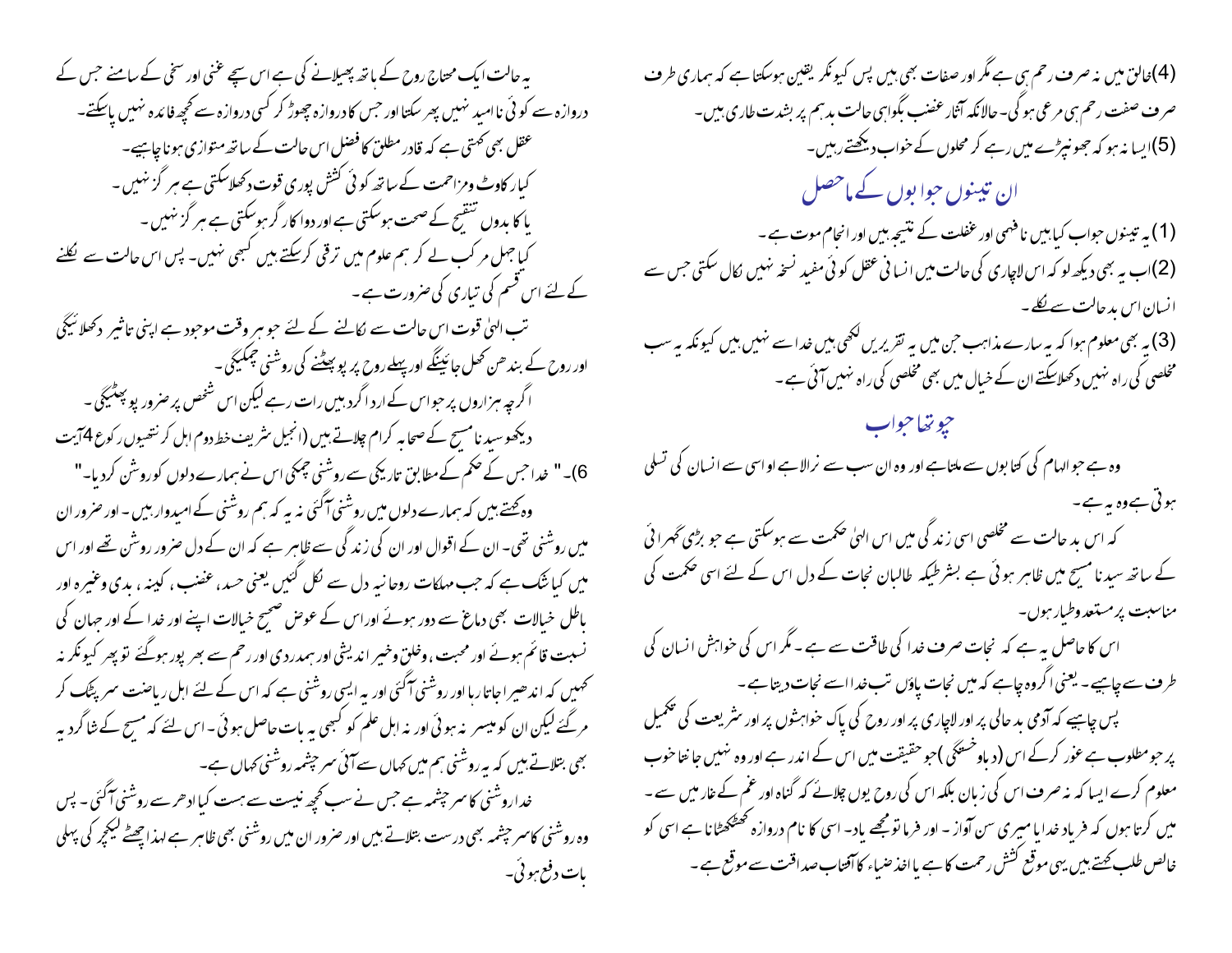سرط الكح<br>الصوال ليج<u>ج</u>ر خدا کی ذات وصفات

لفظ کبا ذات پر دلالت کرتا ہے اور کیساصفات پر - مگر یہ نہایت مشکل سوال ہوتا ہے - خدا ہمیں غلطی سے بچائے اور اپنے صحیح عرفان ہمیں عنایت کرے۔ پہ سوال اگر جہ نہایت ہی مشکل ہے مگر اس قدر نہیں کہ سمجھ میں بنہ آسکے کیونکہ اگروہ ہماری سمجھ میں نہیں آسکتا ہے تو گویا کہ ہم ایک وہمی خدا کی پرستش کرتے ہیں اور اگر بہ ٹھیں کہ ہم حوب جانتے ہیں تب وہ خداخدا نہ رہے گا حبو ہمارے ذہن میں سمایا ہے مگر حس قدر جاننے کی طاقت خدا نے بندوں کو بخشی ہے اتنا جانتے ہیں - ہاں کہاہو جا ننا محال ہے اس لئے سب کھتے ہیں کہ ماَعرَ فناکَ حقّ معرفتک کیکن ایک مافوق الفطرت شخص حوالوہیت میں خدا کے برابر ہے وہ فرماتا ہے کہ اے باپ (یعنی پرورد گار )میں نے تجھے جانا ہے اور دنیا نے تجھے نہیں جانا اور اس کا فرمانا بجا ہے کیونکہ وہ اوپر سے سوال کا پہلاحصہ کہ خدا کیاہے

اس کی بابت عقل صرف اتناکهه سکتی ہے کہ وہ ایک واجب ہستی حوقائم بذاتہ وعنیر مرنیٗ

کیونکہ ہر شے قائم بالغیر نظر آتی ہے اور ایک دوسرے پر موقوف ہے اور دو رو تسلسل نو باطل ہی بیں۔اس لئے چاہیے کہ کوئی ہستی قائم بالذات ہو جس پر تمام سلسلہ متبی ہوجائے ۔ لیکن اس کی نسبت بہ سوال کرنا کہ وہ کیا ہے اور کیسا ہے اور <sub>ک</sub>ھاں ہے کوئی تحجیہ نہیں جان سکتااور نہ بتلاسکتا ہے آدمی کی عقل نے صرف اس کی ہستی پر گواہی دی ہے اور اس سےزیادہ تحچیہ نہیں بتلاسکتی ہے پس اس سوال کے حواب میں کہ خدا کیا ہے ہم کچھ نہیں کہہ سکتے بجزاس کے کہ خدا ایک ہستی ہے جس کا ہوناصروری ہے۔ اور وہی مدار موقوف علیہ ہے سب موحودات کا اور کو ٹی بالکنہ نہیں جا نتا کہ وہ کہاں ہے اور کیسا ہے ۔ اور حبب دل میں دن ہو گیا تو پھر عنود کی <sub>ک</sub>ماں اب دیکھو ان کی سمر گرمی کو کہ دنیا خواب عَفلت میں بڑبڑا تی ہے اور و ہ کیسی پرُمحبت یا توں سے جگاتے بیں اور جاگتے ہیں انہوں نے خدا کو پسند کیا اور د نیا کوچپوڑ دیا- وہ خدا کی خدمت کرتے ہیں پر اہل د نیااپنی نفس پروری میں مشغول ہیں ان کے سمر پر سے موت کی ٹھٹاہٹ کئی ہے فصل اور بر کات سماوی کی اوس ان پر صاف پڑتی ہو ئی نظر آتی ہے ان کے سارے د نیاوی بندھن ٹوٹ گئے لہذاوہ آزاد بیں۔ حاصل کلام ہہ ہے کہ اس بدحالت سے انسان لکل سکتا ہے کیونکہ اگر جہ وہ حسمانی تولد کے اعتبارسے اس حالت میں پیدا ہوا ہے مگر روحا فی نولد کے اعتبار سے پیدا نہیں ہوا ہے۔ باں ہماری کوشش اور ہماری راستیازی اس حالت سے ہر گز نہیں مُال سکتی لیکن غدا کی قدرت حوسید ناعیسیٰ مسیح میں ظاہر ہو ئی ہے اس سے مخلصی پاسکتے ہیں۔ خدا پر بے ہودہ بھروسہ رکھنا بھی نہیں لکال سکتا کیونکہ شان الوہیت اور انتظام عالم کے ۔<br>لیکن ایک ہی نام ہے جس سے نجات پاسکتے بیں اور وہ سید ناعیسیٰ مسیح ہے فقط۔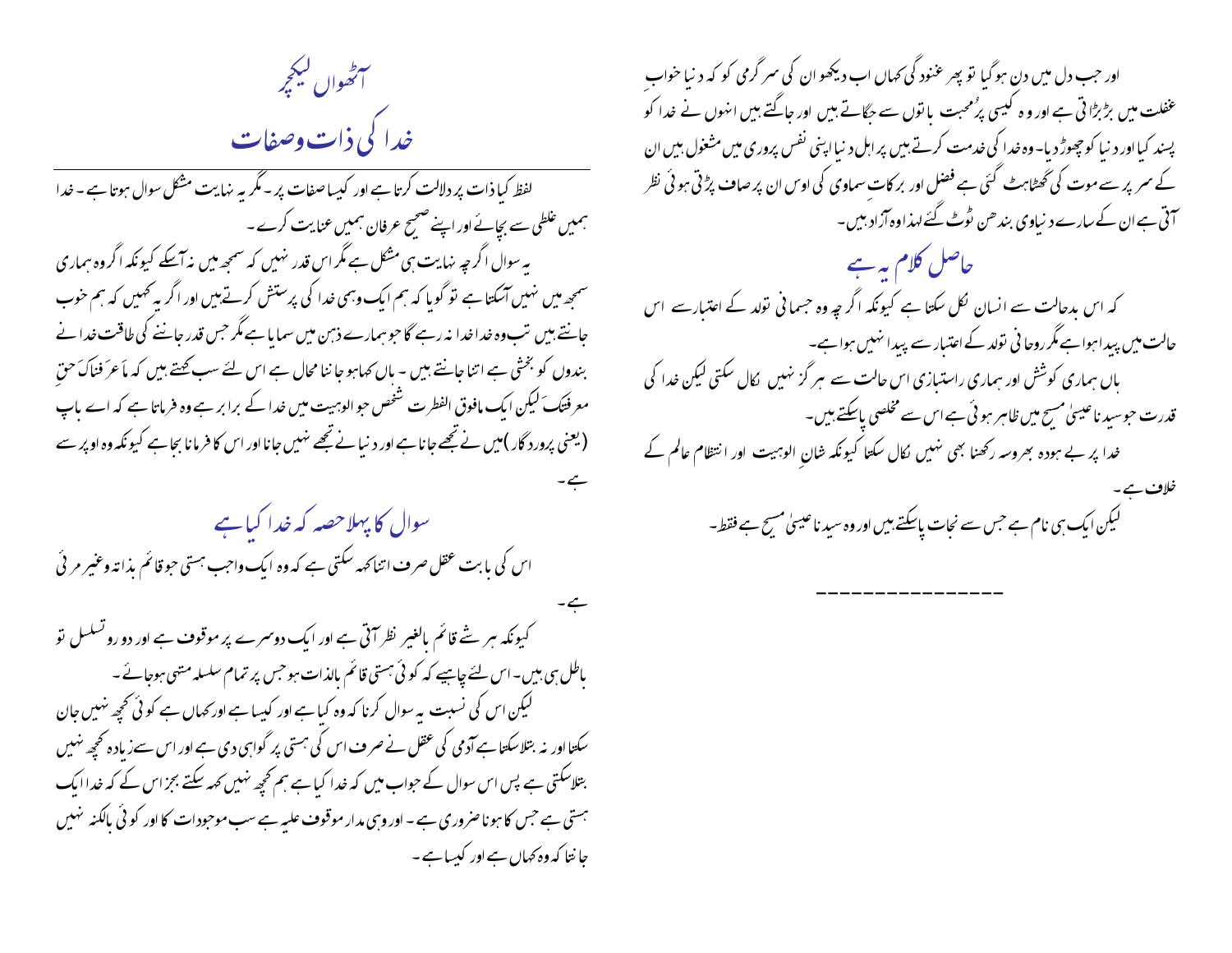بیان بالامیں حوخدا کی نسبت ہے اگرچہ الفاظ مناسب استعمال ہوئے ہیں لیکن تعریف کا مفہوم ادا نہیں کرتے ہیں ۔ پس اقتضاء روح کیونکر پورا ہوسکتا ہے اور معرفت حس سے تسلی ہو کھاں گس طرح حاصل سکتا ہے ۔ اقنصاء روح صرف اسی سے پورا نہیں ہوسکتا ہے کہ ہم خدا کی نسبت پہ الفاظ سنیں بلکہ اس سے زیادہ وصاحت کی صرورت ہے پس نہ توعقل کی آنکھ سے محچھ دیکھا نہ جسم کی آنکھ سے مگریهی سنا کہ تحجیے ہے ۔اب روح کی سیری کیونکر ہوروح تو دیدار کی مشتاق ہے اور ان با توں سے حواو پر مذکور بیں دیدار نوَ محاں تحچیہ مفہوم بھی تسلی بخش خیال کی آنکھ کے سامنے نہیں گذرسکتا۔ پہلے اس بات کومعلوم کرنا چاہیے کہ انسان کی روح خدا کے دیدار کی مشتاق ہے اور یہ اس کی ا یک حواہش ہے حبو خالق کی طرف سے اس میں رکھی گئی ہے اور یہ عمدہ اور پاک اور اچھی حواہش ہے مگر لوگوں نے بیچاطور پراس کی تکمیل اپنی مرحنی سے کرنے کاارادہ کرکے کیا کیا گجیے نہیں کیا۔ بہتوں نے اوتار ہونے کا جھوٹا دعویٰ کیا یا لوگوں نے انہیں اوتار فرص کرکے چاہا کہ اپنی اس خواہش کو بجپائیں اور بہتوں نے بت پرستی اسی منشاسے نکالی کہ اپنے خالق کو سامنے دیکھیں۔ ہمہ اوست والوں نے چاہا کہ موحبودات پر نظر ڈال کے سمجعیں کہ خدا سب تحچیہ ہے اور یوں روح کی پباس بجہائیں اور منکر ان خدا نے بھی اسی لئے ان کار کیا کہ یہ عقل کی آنکھ سے نہ جسم کی آنکھ سے کسی طرح اسے نہیں دیکھ سکتے جسے دیکھناچاہتے ہیں۔ اور اہل اسلام نے بھی اپنی اس حواہش کے سبب کہ روح کحچھ دیکھنا چاہتی ہے مراقبہ اور حصنوری کی قلب ، قبامت میں دیدار الهیٰ کی امید اور قبلہ سازی یا فنا فی انشیخ اور فنا فی الرسول اور بعض نے حسن پرستی وعنیر ہ حیلوں سے اس پیاس کو بجعا ناچاہا پر کسی کی تحچھ تسلی مہیں ہوسکتی ہے۔ حاصل تقریر آنکھ صرور روح میں اقتصا ہے کہ ہم اپنے خدا کو دیکھیں اور آدمی اپنی تجویز سے اس خواہش کے پورا کرنے میں سب طرح سے ہاتھ یاؤں مارتے ہیں اور ذہنی فرصٰی خدا اپنے خیالات میں جمع کرلیتے ہیں اس لئے ان کا دل ناپاک ہوجاتا ہے اور رفتہ رفتہ مردہ لیکن خدا اس اقتضا سے واقف ہے اور بورا کرنے پر بھی قادر ہے۔

سوال کادوسمراحصہ کہ کیسا ہے ؟ اگر جہ ہم اس کی ماہیت کے متعلق تحچھ نہیں <sub>ک</sub>ہہ سکتے ہیں لیکن من وجہ <sup>کس</sup>ی قدر بیان کرسکتے ہیں۔مگر پہلے ذیل کے فقروں پر عور کرلینا چاہیےوہ یہ ہیں : (1) کہ حقائق اشیا صرور ثابت ہیں یعنی چیزوں کی حقیقتیں حہاں تک انسان کی عقل نے دریافت کی بیں صرور ثابت بیں وہ وہمی یا فرصی سٰیں بیں۔مثلاً آگ ایک حقیقی جیز ہے جسے جلانے کی طاقت ہے نہ ایک فرصی یاوہمی جیز۔ (2)ہمارے حواس اور ہماری قوت فکری بیکار شے نہیں ہے اور ہمارے صحیح تجربات یقینی بیں۔ پس جبکہ بہ بات ہے تواب خدا کی نسبت بھی کحچھ فکر کرسکتے ہیں کہ وہ کیسا ہے ۔ بعض کھتے ہیں کہ وہ نر گنُ یعنی بے صفات ہے لیکن یہ بات تسلی بخش نہیں ہے کیونکہ د نیا کی ہر ایک چیز میں کوئی نہ کوئی صفت ہوتی ہے اور ہر ایک چیز میں نئی صفت نظر آتی ہے پس حبکہ مخلوقات میں صفات موجود بیں تواس کے کیامعنی بیں کہ خالق میں صفات نہ ہوں اس لئے یہ خیال کہ خدامیں کوئی صفات نہیں ہے باطل ہے۔ اس خیال فاسد کاحاصل بیرہے کہ گویاخداایک بےجان مادہ ہے اور د نیا کا کار خانہ عبث ۔ اس خیال میں الہام کی روشنی کی ذرا سی بھی آمیزش نہیں ہے اس لئے یہ خیال نہایت بے ہودہ اور ہلاک کن ہے۔ لیکن ح<sub>ب</sub>ی کوالہام سے کحچھ بہرہ ملاہے وہ ک<sup>ھتے</sup>، بیں کہ خداواحب الوحبود ہے اور جامع جمیع صفات کمال ہے یعنی قدم حیات قدرت علم سمع بصر ارادہ اس میں ہے اور وہ تمام عیوب سے پاک ہے مکان زمان حبو ہر عرص جہات وعنیر ہ سے مبر اہے۔ په سارا بیان درست اور احپامعلوم ہوتاہے کہ خدا صرور ایسا ہی ہے مگر پہ خیال عقل اور الہام کی آمیزش سے لکلاہے نہ صرف عقل سے ۔ جس سے یہ ثابت ہوتا ہے کہ جب عقل الہام کی پیروی کر ٹی ہے تو باعث فلاح دارین بنتی ہے - اور حب الہام سے علیحدہ ہوجا تی ہے تو دو نوں د نیا میں برباد کرتی ہے اہل اسلام یہاں تک توہمارے ساتھ متفق ہیں مگر آگے چل کر اللہ بیلی ہے ۔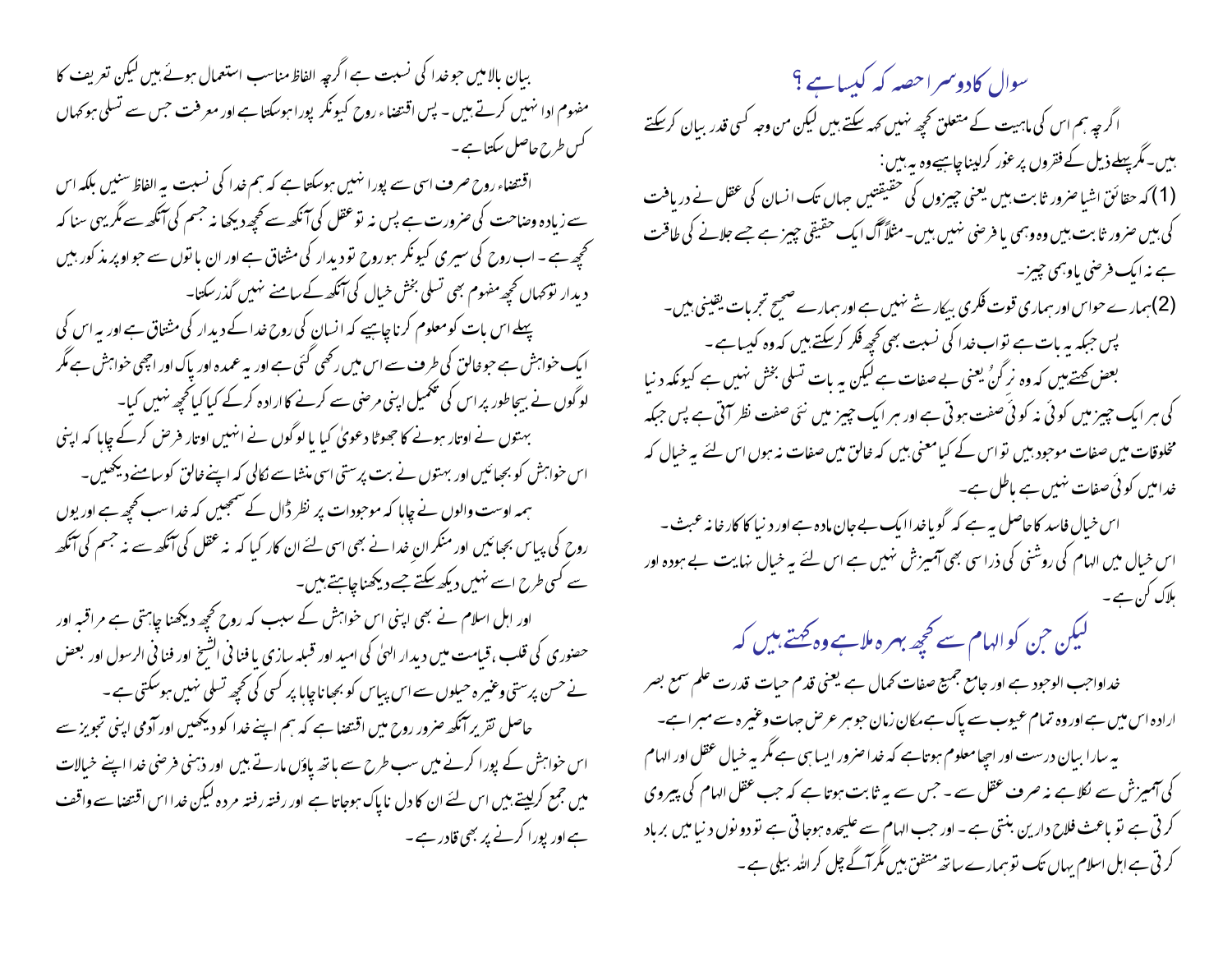اگر کو ئی تھے کہ عقلاً حلول منع ہے یعنی الوہیت کا انسا نیت میں آجانا عقلاً ناجائز ہے ۔ یہ تو سچ ہے مگر قسول منع نہیں ہے اور وہ بہ ہے کہ انسانیت کو الوہیت اپنے اندر لے لے اور بہ اس لئے ہے کہ انسانیت میں اتنی طاقت نہیں ہے کہ عنیر متناہی خدا کواپنے اندر لے ۔مگر عنیر متناہی خدامیں یہ طاقت ہے کہ انسانیت کو حو متناہی ہے قبول کرلے دیکھواتھانا سپس کے عقیدہ کا یہ فقرہ کہ نہ الوہیت انسانیت سے بدل گئی مگر انسانیت کو الوہیت نے لے لیا۔ پس اس مقام پر حلول کی بات حمانا ہی ناجائز ہے ۔ یہاں حلول نہیں ہے یہاں قبول ہے اور اس قبول میں یا کسی صورت میں حب خدا ظاہر ہو تو اس کی صفات کا ملہ میں ہر گز تھچہ نقصان لازم نہیں آتا مگر اس کی عزت اور بھی زیادہ ظاہر ہو تی ہے۔

اس بھید کو بھی کھاحقہ صرف بائبل ہی نے دکھلایا یا بائبل نے خدا کی صفات اور تعریف مذ کور کی نفی نہیں کی بلکہ سب سے زیادہ تا کیدہ کے ساتھ جلال اور قدوسی وعنیوری اور ہمہ دا نی وعنیرہ صفات کے ساتھ خدا اور تشخیص کو بھی حوب دکھلایا ہے (مثلاً نوریت سٹریف کتاب پیدائش رکوع 3 آیت 8 ) خدا آدم پر پھر تا ہوا ظاہر ہوا ۔ (رکوع17آیت1)اور جب ابراہیم ننا نوے برس کا ہوا تب پرورد گار ابراہیم کو نظر آما اور اس سے کہا کہ میں خدائے قادر ہوں تو میرے حصور میں چل اور کامل ہو(ر کوع 26 آیت 2)۔ پھر پرورد گار نے اسحاق پر ظاہر ہو کہ کہامصری کومت جانا (رکوع32 آیت 30) یعقوب نے کہا کہ میں نے خدا کو رو برو دیکھا اور میری جان بچ رہی -(کتاب خروج رکوع 3 آیت 6) بوٹے میں سے خدا بولا کہ میں ابراہیم اسحاق یعقوب کا خدا ہوں۔ (یشوع رکوع 5آیت 15)۔ یشوع سے کہا یہ مکان حہاں تو کھڑا ہے مقد س ہے ۔ (قاضی رکوع 13 آیت 8)۔ منوجہ سے کہا کہ میرا نام عجیب ہے ۔ (1 سوئیل رکوع 3 آیت 10)سموئیل کو بیت اللہ میں آکر پکارا (ایوب رکوع 42 آیت 5)ایوب سے کمتاہے کہ میں نے تیری خبر اپنے کا نوں سے سنی تھی پراب میری آنکھیں تجھے دیکھتی ہیں (یسعاہ رکوع6آئیت10)میں کھتا ہے کہ میں نے خداوند کوایک بڑی بلندی پر اونچے تخت پر بیٹھے دیکھا(دانیال رکوع3آیت25)۔ نبوکد نصر کھتاہے کہ حیوتھے کی صورت خدا کے بیٹے کی سی ہے ۔ یہ حال نو پرانے عہد نامے کا ہے لیکن نئے عہد نامہ میں ایک شخص ظاہر ہوا ہے حبوآپ کوا بن اللہ اور اللہ

بتلاتاہے اور ساری صفات کاملہ حبوالوہبیت میں بیں اپنے اندر صاف دکھلاتا ہے جس کا نتیجہ یہ ہے کہ خدا انسان کی صورت میں ہے۔ خدا کوئی قوت نہیں ہے مثل حرارت ، یبوست ، رطوبت برودت وعنیرہ کے مگر وہ ایک شخص ہے جس میں تمام صفات کمال موجود ہیں اور وہ مخلوقات سے الگ ہے اور حاصر وناصر اور ہر جگہ اپنے علم اور قدرت سے موحبود ہے مگر اپنی ذات پاک سے ممتاز ہے اور وہ ذوالحلال والا کرام ہے اس کی ستائش اور بزرگی اید تک ہو مسح خداوند کے وسیلہ سے آمین - فقط-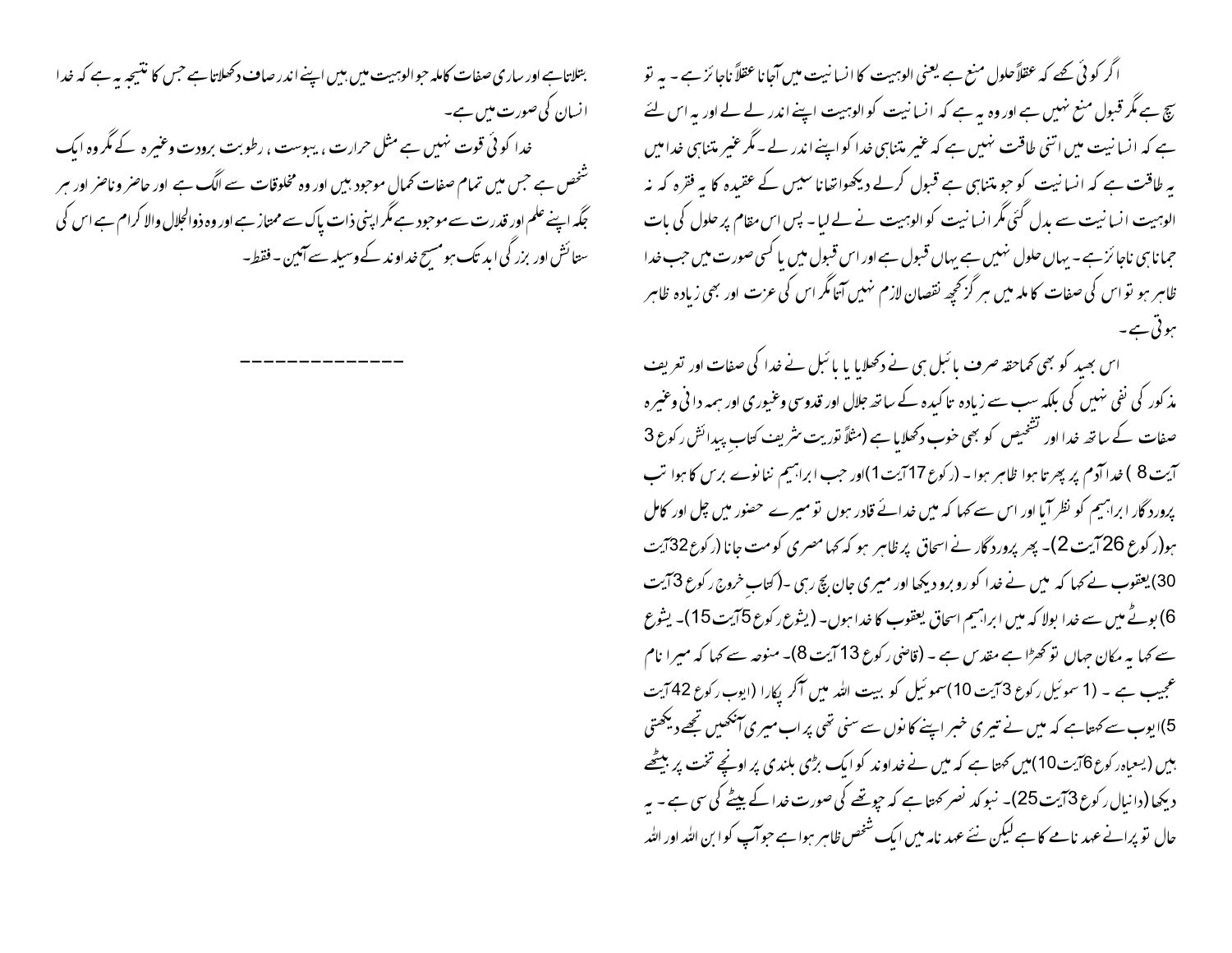تاہم تین ازلی تہیں بلکہ ایک ازلی اسی طرح تین عنیر محدود تہیں اور نہ تین عنیر مخلوق بلکہ ایک عنیر مخلوق اور ایک عنیر محدود ہے ۔ یوں <sub>ب</sub>ی باپ قادر مطلق بیٹا قادر مطلق اور روح ا<sub>لقدس</sub> قادر مطلق ، تو بھی تین قادر مطلق نہیں بلکہ ایک قادر مطلق ہے۔ ویسے ہی باپ خدا بیٹاروح القدس خدا تس پر بھی تین خدا نہیں بلکہ ایک خدا ہے ۔ اسی طرح باپ خداوند بیٹاخداوند اور روح القدس خداوند تو بھی تین خداوند نہیں بلکہ ایک ہی کیونکہ جس طرح مسیحی عقیدہ سے ہم پر فرص ہے کہ ہر ایک اقنوح کوجداگا نہ خدااور خداوند مانیں اسی طرح دین جامع سے ہمیں پر محنامنع ہے کہ تین خدا یا تین خداوند بیں۔ یاپ کسی سے مصنوع نہیں نہ مخلوق نہ مولود ہے۔ بیٹااکیلے باپ سے ہےمصنوع نہیں نہ مخلوق لیکن مولود ہے۔ روح القدس باپ اور بیٹے سے ہے نہ مصنوع نہ مخلوق نہ مولود لیکن صادر ہے پس ایک باپ ہے نہ تین باپ ایک بیٹاہے نہ تین بیٹے ایک روح القدس ہے نہ تین روح القدس -اور اس تثلیث میں ایک دوسرے سے پہلے یا پیچھے نہیں ایک دوسرے سے بڑا یا چھوٹا <sup>من</sup>میں بلکہ بالکل ت<sup>ب</sup>ینوں اقانیم ازل سے برابر یکساں بیں اس لئے سب با نوں میں جیسا کہ اوپر بیان ہوا تثلیث میں توحید کی اور توحید میں تثلیث کی پرستش کی جائے۔ یہ پہلا حصہ ہے مقدس اتھانا سیس کے عقیدہ کا حو ہمارے ایمان کا ایک بڑا حصہ ہے اور بائبل کے مختلف مقاموں سے جن کر جمع کیا گیا ہے ۔ اب تبين فكرواحب بيس پہلا فکر اس اعتقاد پر بلحاظ یا ئبل اور کلیسیا کے کیا جاتا ہے اور اس فکر میں چار ماتیں سوچنا ے۔

نواں کیکجر تثليث في التوحيد واضح ہو کہ خدا کی ذات کے متعلق تثلیث فی التوحید اور توحید فی التثلیث کا ذکر الہامی کتا بوں کے درمیان پا پاجاتا ہے ۔ ۔<br>بعض لوگ اس سے خفا ہوتے ہیں اور کلام کی تحقیر کرتے ہیں۔ اگرچہ ایسی بات پر حیونکنا تو مناسب ہے تا کہ ہم سٹرک کی طرف نہ گھیج جائے لیکن عوْر نہ کرنا کہ یہ کیا بات ہے اور مطلب ہے کہ یہ بھی بے وقوفی ہے ۔ اس معاملہ میں دو با توں پر سوچنامناسب ہے اول آنکہ با ئبل نے تثلیث کو کس طرح پیش کیا ہے بہت سے ایسے لوگ ہیں جو تثلیث کے پیش کئے جانے کے طور پر ذرا بھی نہیں سوچتے ۔ تثلیث کے نام سے گھسراتے ہیں اور یہی سبب ہے کہ ان کے بیان میں بھی علطیاں ہو تی ہیں اور یہ بہت نامناسب بات ہے کہ کسی عقیدہ کوحوب دریافت کئے بغیر اس کورد کیاجائے لہذاپہلے ہم یہ دکھلاتے بیں کہ تثلیث کیونکر اور کس صورت میں ہمارے سامنے پیش کی گئی ہے اس کے بعد اپنے دلائل بھی ہم پیش کرینگے یا ئبل میں تثلیث کا ذکر ہے اس کا خلاصہ اگر کوئی دیکھنا چاہے تو اتھانا سیس کے عقیدہ کا پہلاحصہ دیکھ لے حبوبہ ہے : عقیدہ جامعہ بہ ہے کہ ہم تثلیث میں واحد خدا کی اور توحید میں تثلیث کی پرستش کریں۔ نہ اقا نہم کوملائیں اور یہ ماہیت کو تقسیم کریں۔ کیونکہ باپ ایک اقنوم بیٹاایک اقنوم اور روح القدس ایک اقنوم ہے مگر باپ بیٹے اور روح کی الوہبیت ایک ہی ہے جلال برا بر عظمت یکساں۔ جیسا باپ ہے ویسا ہی بیٹا اور ویسا ہی روح القد س ہے - باپ عنیر مخلوق بیٹا عنیر مخلوق اور روح القدس عنير مخلوق ہے باپ عنير محدود بيٹا عنير محدود اور روح القدس عنير محدود ہے -باپ ازلی بیٹاازلی اور روح القد س ازلی ہے ۔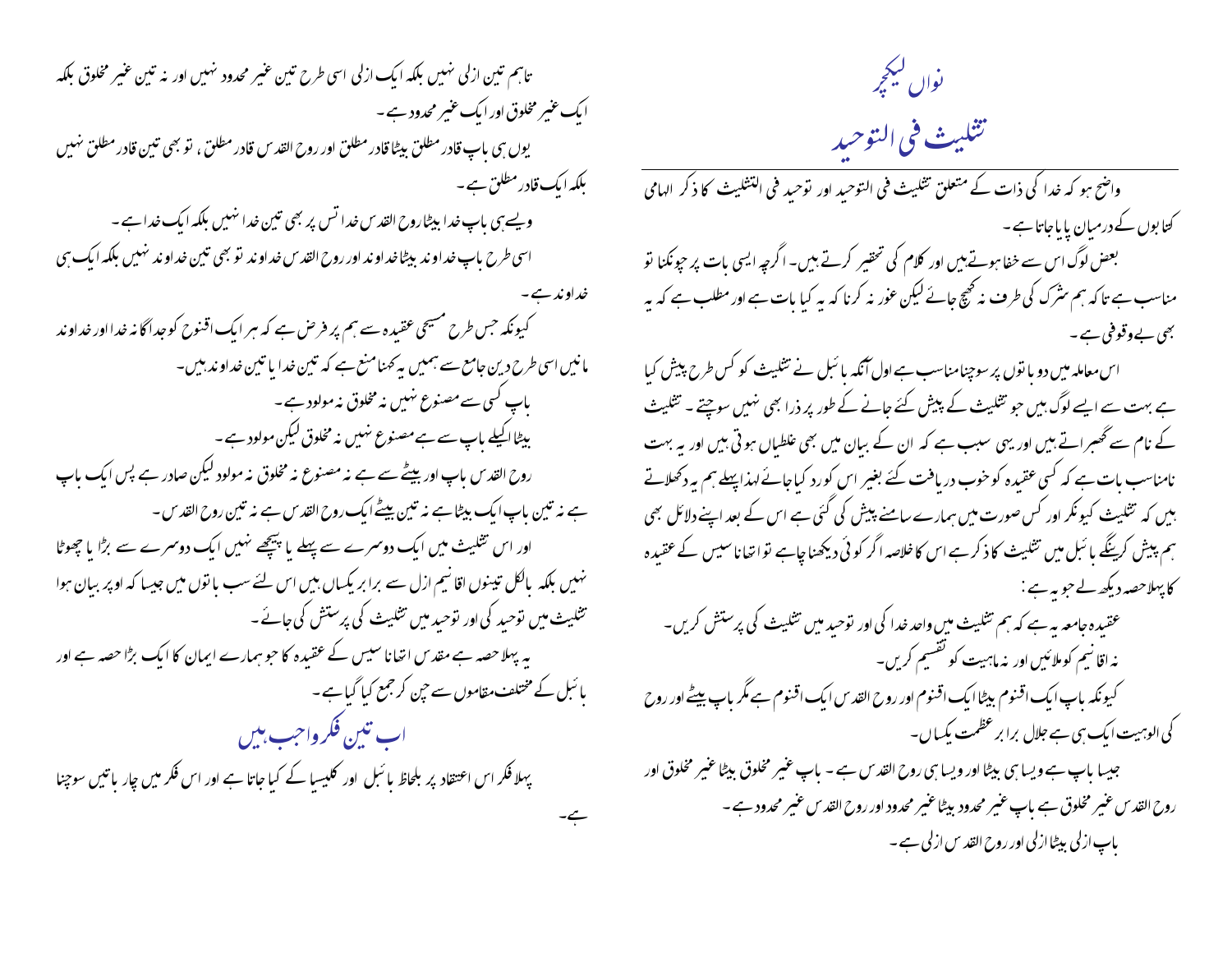(6)اور اس تثلیث کی پرستش میں عین واحد خدا کی پرستش بتلائی گئی ہے اور تین خدا بتلانے والے پر ملامت ہے جیسے منکر تثنلیث پر بھی ملامت ہے۔ پس کیا ہہ بیان حواوپر ہواعظلی ہے کوئی بسٹری سے اسے سمجھ سکتا ہے ہر گز نہیں تب یو یقیناً کسی آدمی کی عقل سے نہیں لکلااگر عقل سے لکلنا تو عقل میں آسکتا بہ خدا سے ہے جو عقل سے بالا تیبسرا فکراس عقیدہ کے فہم کی طرف کیاجاتا ہے اس کے معلم کی ہدایت کے لحاظ سے اس وقت پہ سوال ہے کہ یہ عقیدہ ہمیں سمجیا دو اور یہ سوال نہ اپنی عقل سے پیدا ہوا ہے نہ عقلائے جہان کے ذہن سے نہ کسی یادری کے علم سے بلکہ اس کی طرف سے پیدا ہوا ہے جس نے یہ عقىيدە سكھلايا ہے ۔ اس کا حواب ہہ ہے کہ یہ مسئلہ ادرا کی نہیں ہے بلکہ وجدا نی ہے اور ادراک ووجدان میں بہت بڑا فرق ہے ۔ادراک سے مراد وہ تصورات بیں حواحاطہ عقل میں سما کر ذہن انسان میں منقش ہوسکتے ہیں لیکن یہ تثلیث کا ببان اس ذات کا ببان ہے حواحاطہ عقل سے نہایت بلند و بالا ہے۔ سواس کا ادراک ذہن میں طلب کرنا ہی خلاف عقل ہے ۔ دیکھوا یوب پیغمبر کیاکھتا ہے (ایوب رکوع111یت 7) کیا تواپنی تلاش سے خدا کا بھید پاسکتا ہے یا قادر مطلن کے کمال کو بہنچ سکتا ہے وہ توآسمان سا اونجا ہے تو کیا کرسکتا ہے یاتال سا نیچاہے تو کیاجان سکتاہے ؟ گیکن وجدان خدا کی طرف سے ایک انکشاف ہے انسان کی روح پر حس سے روح تسکین اور یقین اور ایک گونہ علم بھی پیدا ہوجاتا ہے یعنی یہ اعتقاد اسی انکشاف سے روح پر منکشف ہوتا ہے تب روح اسے قبول کر تی ہے اور ذہن سجدہ کرتا ہے یہی سبب ہے کہ سب خادمان دین اس اعتقاد کے طالبان فہم کو دعاؤں کے لئے تاکید کرتے ہیں تاکہ اس حقیقی معلم کی طرف رحبوع کریں حواپنے خاص بندوں پر ظاہر ہونے کی طاقت رکھتا ہے۔

(1) پہ مصنمون حبواو پر بیان ہوامتفق علیہ ہے سب عیسا ئیوں کا کوئی ایسی بات نہیں ہے حبو فروعات کی بات ہوتا کہ حس کا حی چاہے اس کو قسول کرے اور حس کا حی چاہے قسول نہ کرے بلکہ یہ ایک ایسی اصولی بات ہے جس کو سب مانتے ہیں یعنی سب فرقے تثلیث کے قائل بیں لہذا مسیحی دین کی بنیاد یہ ہے اور تثلیث کے نام پر سب بہتسمہ پاتے ہیں۔ (2) یہ بات بھی ظاہر ہے کہ یقیناً بائبل یوں ہی سکھلاتی ہے یعنی کسی آدمی کے ذہن کا اختراع نہیں ہے جے ہم ایک چھوٹی سی مات سمجھ کر چھوڑدیں۔ (3) یقیناً بائبل کے جتنےوعدہ بیں اسی عقیدہ پر موقوف ہیں۔اگر یہ ہمارے باتھ سے جاتار ہے تو پھر ہم ان بر کات کی ا*مید ن*ہیں رکھ سکتے جو با <sup>تب</sup>ل میں مذ کور بی<sub>ں</sub>۔ (4)اس عقیدہ کا انکار بائبل اور اہل بائبل سے جدائی کاموجب ہے ۔ اگر ہم اس کو نہیں مانتے تب یا ئبل سے بالکل جدا ئی ہو تی ہے اور ان سے بھی حن کے وسیلہ سے یہ یا ئبل دی گئی ہے ۔ دوسرافکراس عقیدہ پر بلحاظ نفس عقیدہ کے کیاجاتا ہے (1)اس عقیدہ میں تثلیث کاعلاقہ الوہیت کی ذات میں دکھلایا گیا ہے نہ صرف صفات میں ۔ یعنی یہ بات نہیں ہے کہ ذات العیٰ کا نام باپ سے اور بیٹاوروح القدس صفات ہیں۔ (2) تین اقنوم بیان ہوئے بیں ایک ہی ماہیت کے درمیان نہ تین مابینیں لیکن تین شخص بیں ماہیت واحد کے اور اگرچہ ان میں کشخیص ہے تو بھی تین جداگا نہ خدا نہیں بیں۔ (3) به تبینوں شخص مخلوقیت اور مصنوعیت اور تقدم و تاخر اور حودی اور بزرگی سے الگ بیں اور عنیر محدود ہوگے قدرت وازلیت وابدیت میں پکساں بیں۔ (4) بیٹا پاپ سے بتلایا گیاہے مصنوع ومخلوق نہیں مگر مولود ہے اور معنی ولادت کے نہ عرفی بیں لیکن فهم سے بالاتر ہیں اور تقدم وتاخر سے الگ ہیں۔ (5)روح القد س باپ اور بیٹے سے بتلایا گیاہے مگر مصنوعیت ،مخلوقیت اور مولودیت کے طور پر نہیں بلکہ اصدار کے طور پر ہے ۔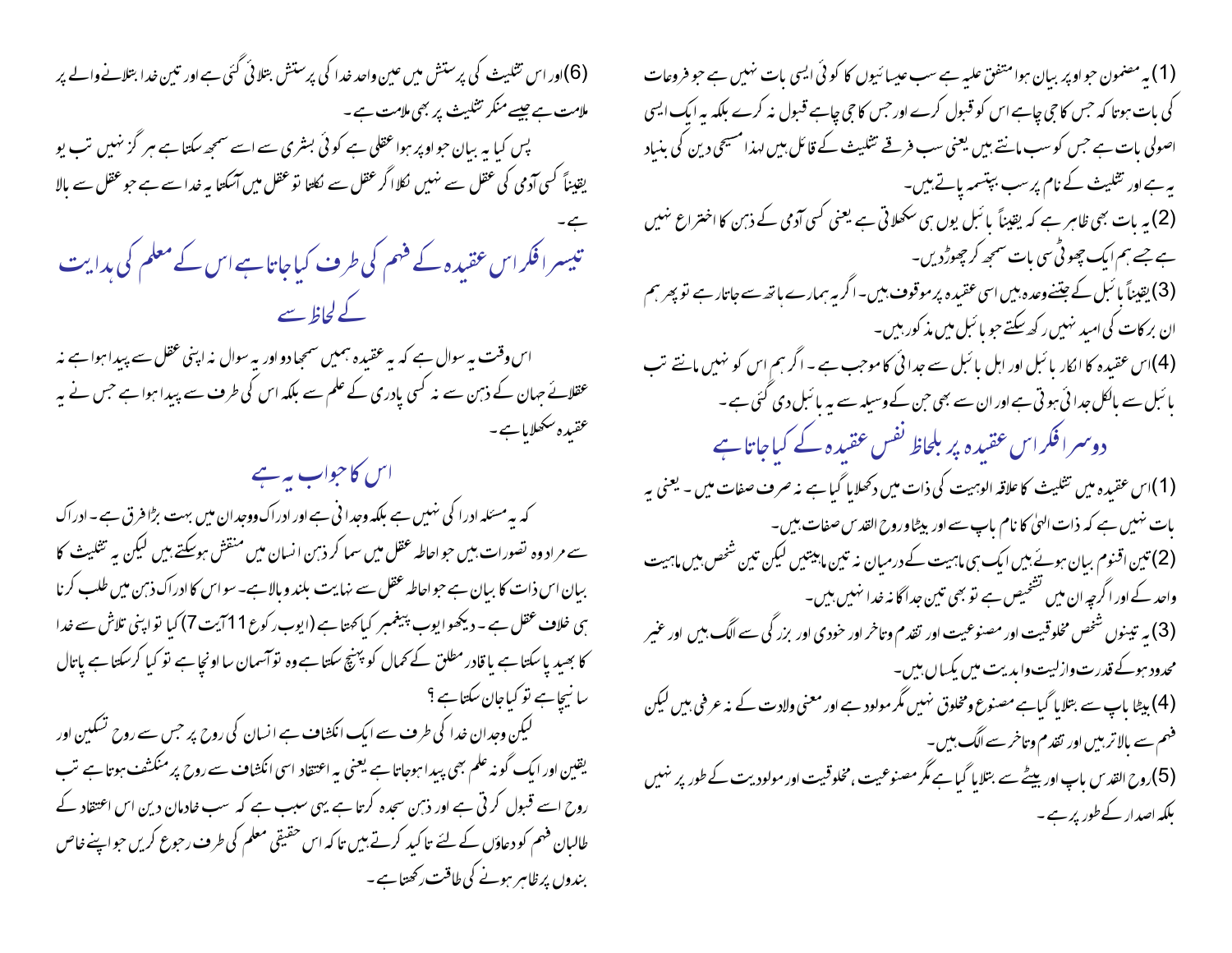یہ بچے انعام کے سمزاوار تھے کیونکہ انہوں نے فدا کی عزت کی اور اپنے مرتبہ عبودیت سے آگے نہ بڑھے اور سا تویں کیکچر کے موافق ان کی روحیں بچنے کے لئے تبار تھیں اس لئے خدا نے ان پر فصل کیا اور یہ قاعدہ کی بات ہے کہ اہل جہل بسیط ہمیشہ ترقی کرجاتے ہیں اور اہل جہل مر کب نادا فی میں مرتے جاتے ہیں اور سمیشہ پست حال لوگ سمر بلندی حاصل کرتے ہیں لیکن مغرور شکست کھاتے پس تیسرافکر کاحاصل ہے کہ : تثليث في التوحيد ادراك ذہن سے مالكنہ بلند ومالا ہے ليكن خدا اسے آدميوں كى روحوں پر منکشف کرتا ہے اور یہ انکشاف تصور عقلی سے زیادہ تر مفید ہے اور خدا آپ فروتنوں کو یہ انکشاف بخشتاہے اور مغرور اس کے مستحق نہیں ہوتے ہیں جب تک فروتنی اختیار نہ کریں۔ سارے کیکجمیر کا خلاصہ

(1) تثليث في التوحيد پر رسولول اور مقدسوں كاساراسلسله متفق ہے اس كا ا<sub>لكار</sub> اس سلسله سے جدا ئى كا یاعث ہے۔ (2)اس کا انکار دلائل عقلیہ و نقلیہ سے جس طرح پر کہ کیا جائے تووہ سب دلائل تثلیث پیش شدہ کی گی نہ کسی مقدمہ کی عدم رعایت کے سبب باطل ٹھہرتے ہیں۔ (3) تثليث في التوحيد اگرچه عقل سے بلند اور ادراک سے بالا ہے تو بھی اس کا انکشاف روح پر ہوتا ہے اگر ہہ بات عقل سے ذہن میں آ سکتی تو بھی اس کی بات ہر گز کامل تسکین نہ ہوسکتی تھی لیکن وہ انکشافات حبواللہ کی طرف سے بخشاجاتا ہے وہی اس بارہ میں کامل تسلی کا باعث ہوسکتا ہے پس بہ کھنا کہ تثلیث کو ہم نہیں سمجھتے تیج ہے اور پہ کھنا کہ ہم اسے جانتے اور مانتے ہیں تیج ہے فقط۔

دیکھوجب پطرس نے دوسمرے اقنوم کا اقرار کیا کہ تومسح زندہ خدا کا بیٹا ہے تومسج نے یوں فرمایا (انجیل سٹریف ہہ مطابق حصرت متی رکوع 16 آیت 17) میرے باپ نے حواسمان پر ہے تحھ پرظام کیا۔ رسول مقبول کھتا ہے کہ حبو باتیں آنکھ اور کان اور عقل کے احاطہ سے باہر بیں ان کو خدا نے اپنی روح کے وسیلہ سے ہم پر ظاہر کیا (خط اول اہل کر نتھیوں رکوع2 آیت 10)۔ اور دوسرے مقام پر خداوند نے صاف کھہ دیا ہے (حصرت متی رکوع 11 آیت 25) کہ " اے باپ آسمان اور زمین کے خداوند میں تیری تعریف کرتا ہوں کہ تونے ان چیزوں کو داناؤں اور عقلمندوں سے جھیا یااور بج<u>وں</u> پر ظاہر کردیا۔" داناؤں اور عقلمندوں سے وہ لوگ مراد ہیں حو عقل پر نازاں ہیں اور مغرور بیں اور الہام کی ہہ نسبت عقل پر زیاده زور دیتے ہیں -وہ گویا اپنے باتھ سے خزانہ شاہی پر دست اندازی کرنا چاہتے ہیں-کہ خدا کے اسمرار مخفی میں بھی عقل کا باتھ ڈال کر حبو چاہیں اٹھالیں۔وہ گدا ئی کے طور پر خدا سے عرفان نہیں مانگتے ہیں لیکن *گھر* کے مالک بننا چاہتے ہیں۔ ایسے لوگوں سے خدا نے بطور سمزا کے ان عمیق یا توں کو پوشیدہ رکھاہے۔ جب مسح نے پائر سمردار کی بیٹی کو زندہ کیا تو ٹھٹھے بازوں کو باہر لکالاحوعقل کے موافق صرف عادت کے پیرو تھے اور قدرت پر ذرا بھی خیال نہ کرتے تھے۔ چنانچہ انہوں نے ٹھٹھامار کے کہا تعا کہ لڑکی تومر چکی ہے استاد کو ٹکلیف نہ دے تب مسیح نے انہیں باہر کالا تا کہ ال<sub>ٹ</sub>ی جلال نہ دیکھیں ہ<u>ہ</u> بے اپمانی کی سمزاکے سبب سے تعا۔ اس نے توخود فرمایا کہ اپنےموتی سورؤں کے آگے مت پھینکو۔ پس حس نے اپنے شاگردوں کو سٹریروں کے سامنے موتی پھینکنے سے منع کیا کیاوہ خود سٹریروں پر اپنے پاک بھید ظاہر کرے گا ؟ ہر باں اس نے بچوں پر ظاہر کردیا اب خواہ وہ بچے عالم تھے یا جابل مگر وہ خدا کی ہدایت کے محتاج تھے وہ خدا کی مرحنی کے تابع اور فرو تن تھے نہ خدا کے صلاح کار اور اس کے کارخا نہ کے حصہ دار ۔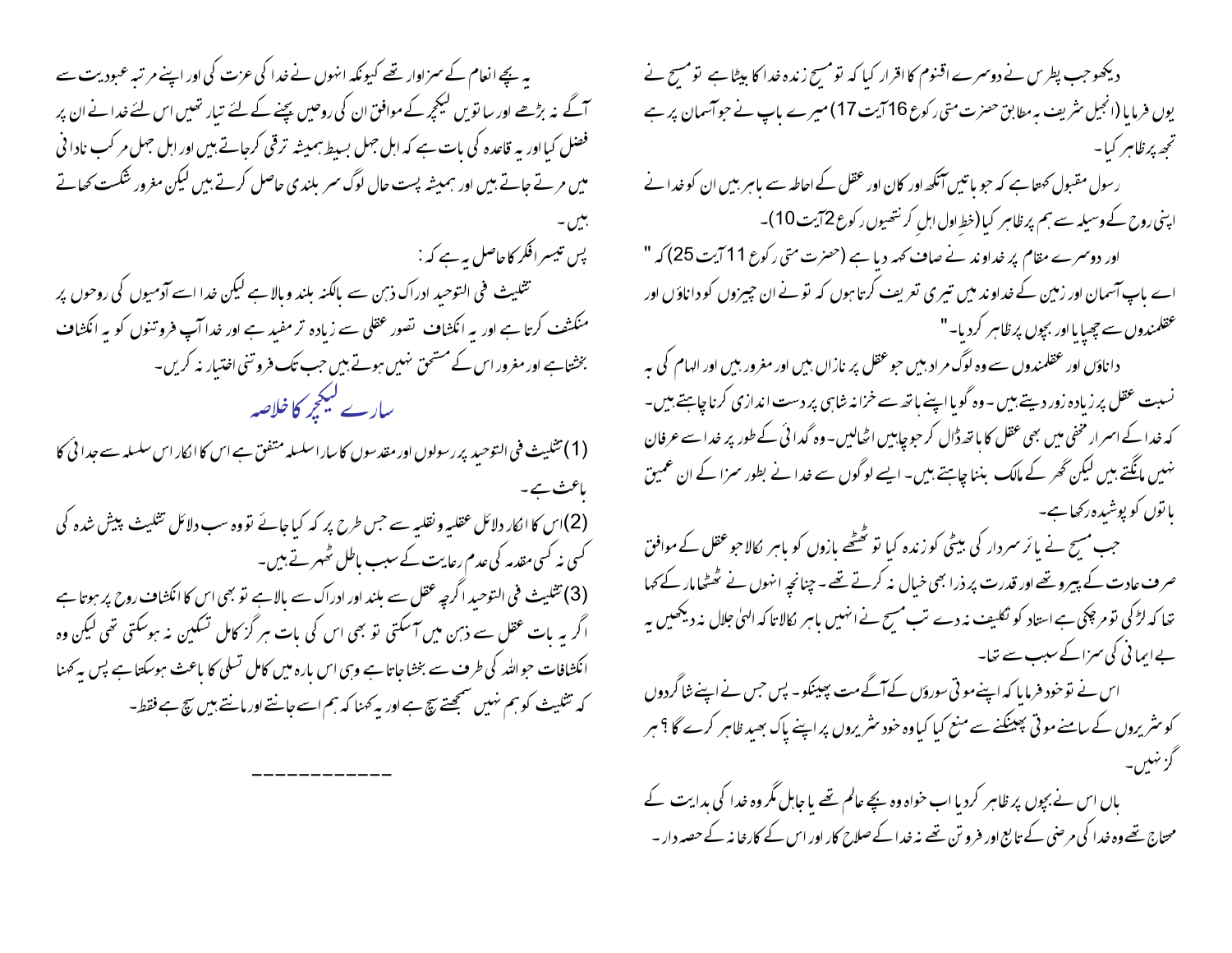برخلاف اس کے اور قوموں کے بالمقابل اہل تثلیث کے درمیان زیادہ تر عقلی روشنی وخو بی یا ئی جا تی ہے ہم کیونکر ٹھیں کہ عقل سلیم صرف منکروں میں ہے اور مسیحیوں میں نہیں ہے ۔ پس پہ کھناچاہیے کہ میری عقل میں تثلیث کا بھید نہیں آتا نہ یہ کہ کوئی عقلمند اس کو قبول نہیں کرسکتاہے۔ دوسری وجہ منکروں نے حبو دلیل پیش کی ہے وہ ناکامل دلیل ہے قبولیت کے لائق نہیں ہے کیونکہ اثبات تعداد اور نفی تعدد کا اجتماع اگر جہ عقلاً محال ہے تو یہ مادیت کا قاعدہ ہے اگر ماہیت الہیٰ پر بھی یہ قاعدہ جاری ہوجائے نوسب پر اس قسم کے قاعدے جاری ہونگے اس صورت میں مخالفین کو بے جد مشکلات کا سامنا ہو گا۔ مثلاً اس صانع کا وحود حومادی نہ ہو عقلاً محال ہے یہ بات قباس میں ہر گز نہیں اسکتی ہے کہ عنیر مادی خدا نے اس مادی جہان کو کیونکر بیدا کردیا - نجار کبھی میز نہیں بناسکتا جب تک لکڑی اور اوزار اس کے پاس نہ ہوں دیکھئے ہمارا بیہ قاعدہ خدا پر ہر گزجاری نہیں ہوسکتا اسی طرح وجود بغیر مکان کے کس طرح خیال میں آسکتا ہے لیکن ہم خدا کوموحبود اور مکان سے منز ہ مانتے بیں۔ اسی طرح کسی موحود کو حبو جہات ستہ سے مبرا ہو عقل قبول نہیں کرسکتی ہے حالانکہ خدا جہات ستہ سے پاک ہے اور نہ زمانہ کی قبید سے آزاد ہے ۔اسی طرح خدا کی صفات نہ عین ذات بیں نہ عنیر ذات اگر خدا کی صفتوں کو عین ذات ما نو توموحودات بھی الوہیت کےد رجہ میں ہونگے اور اس صورت میں مسئلہ ہمہ اوست بھی درست ہوگا حو عقلاً باطل ہے اور اگر خدا کی صفات عنیر ذات بیں توان کا انفکاک جائز ہوگامثل سب دید نی صفات کے اس صورت میں خدا ناقص ٹھہر یگا لہذا محبوراً یہ بات ما فی جا تی ہے کہ اس کی صفات نہ عین ذات بیں نہ عنیر ذات بلکہ بین بین کو ئی اور درجہ ہے حو قباس سے پاہر ہے۔ پس یا نوسب عقلی قاعدے اس پر جاری کرو اور خدا کوہاتھ سے کھو بیٹھو اور یا سب عقلی قاعدوں سے اسے بلند اور بالاجا نواور حیون وحیرا کو اس میں دخل نہ دو اور ماور پی العقل خدا کا اقر ار کرو۔ اب ہم نفیس دلیل کی طرف متوجہ ہوتے ہیں۔

دسواں کیلججر تثلیث کی توضیح ان لو گوں کا حبو عقل پر زیادہ زور دیتے ہیں الہام کی نسبت ان کی ساری تقریروں کا حاصل حسب ذیل ہے : وہ کہتے ہیں کہ تثلیث کا اعتقاد باطل ہے اور خلاف عقل ہے جس کو کوئی عقلمند شخص قبول <sup>من</sup>بیں کرسکتا ہے کیونکہ توحید نفی تعدد پر دلالت کرتی ہے اور تتلیث اثبات تعدد پر اور یہ دو نقیضنین بیں ان کا اجتماع شخص واحد میں آن واحد کے درمیان حقیقی طور پر محال ہے ۔ اور اگر کوئی تھے کہ یہ عقیدہ الہامی ہے تو یاد رکھناچاہیے کہ الہام عقل کامحکوم ہے - نہ عقل کا حاکم کیونکہ ثبوت الہام عقل پر موقوف ہے اور نکلیف سٹرعی اہل عقل کو ہے پس حبو بات عقل کے خلاف ہووہ بات الہامی نہیں ہوسکتی ہے ۔ ان لوگوں کا یہ اعتراض تین وجہ سے قابل یذیرا ئی نہیں ہوسکتا ہے۔ پہلی وجہ ہم پوچھتے ہیں کہ آیا کل بنی آدم کی عقل اس کو خلاف اور پاطل بتلا تی ہے یا خاص ایک دو قوم کی عقل پس عقل <sub>فحاص سے</sub> عقل عام پر فتویٰ دینا کو <sup>نسی ع</sup>قلمندی ہے ۔ اگرچہ سینکڑوں کی عقل نے اس کو قبول نہیں کیا تو چنداں مضائقہ نہیں کیونکہ کروڑوں کی عقل نے اسے قبول کیا ہے ۔ مثلاً اگرچہ بعض کی عقل نے خدا کے وحبود کا انکار کیاہے تو کروڑوں کی عقل نے خدا کو قسول بھی کیا ہے اب کوئی منکر خدا ہہ نہیں <sub>ک</sub>ہہ سکتا کہ مطلق عقل خدا کو قبول نہیں کرسکتی ہے اگر ایسا کھے تو یقیناً بےوقوف ہے باں وہ کہہ سکتا ہے کہ میری عقل خدا کو قسول نہیں کرسکتی ہے ۔ اور اگر ان کی مرادیہ ہے کہ عقل سلیم اس عقیدہ کو نہیں مان سکتی ہے تولازم ہے کہ ہمیں د کھلائیں کہ عقل سلیم کھاں سے آیا عام طور پر دنیا کے لوگوں میں یا ئی جا تی ہے یا کسی خاص قوم میں یا منگروں ہی کووہ عنایت ہو ئی ہے۔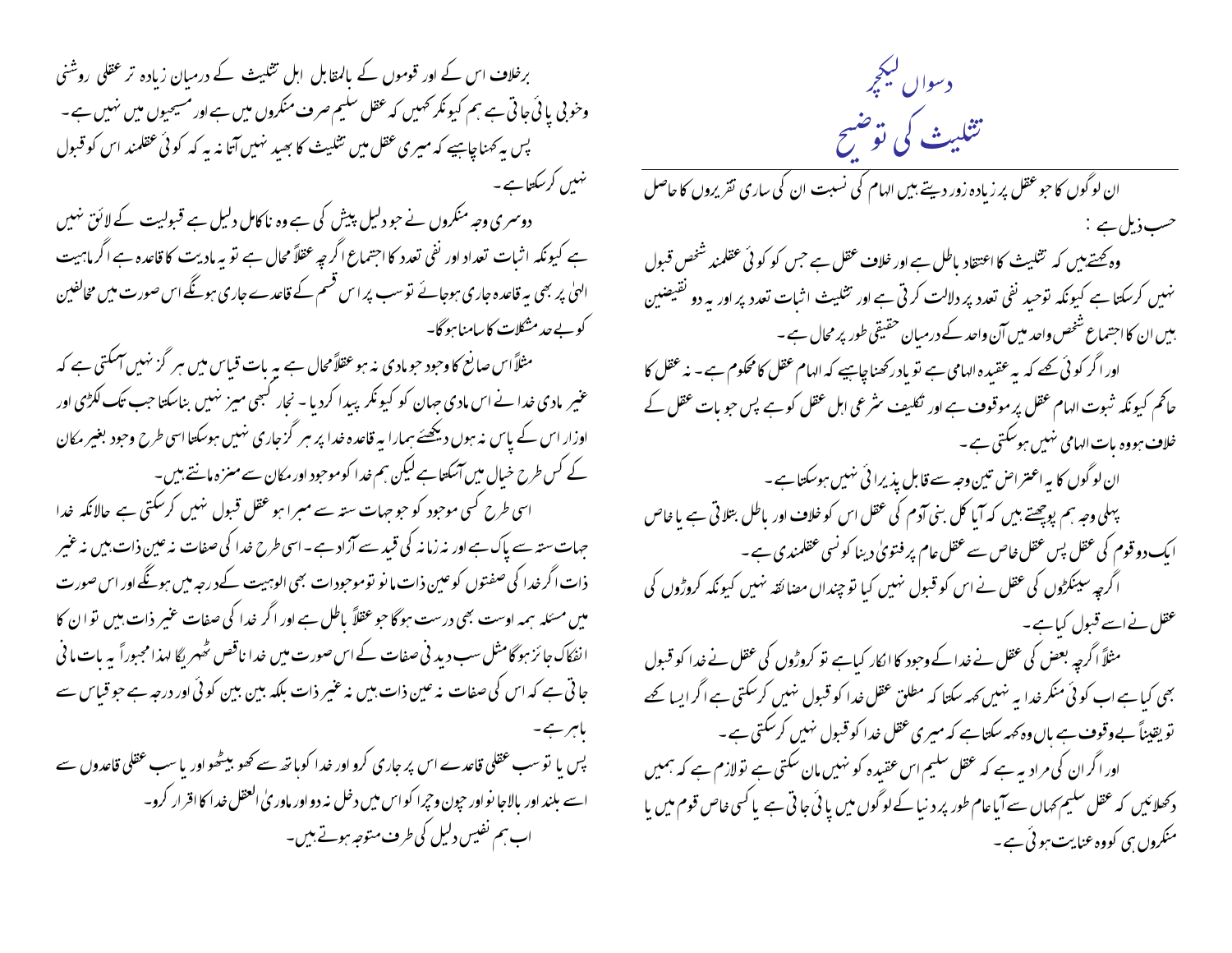پس دو مدرک مفہوم میں سے ابطال یا اثبات کا نتیجہ تم کس علم کے قاعدے سے لکالتے ہو تہارے پاس نوایک بھی معلوم نہیں ہے جس کے وسیلہ سے مفهوم کو دریافت کرسکواس لئے نتہارا خیال باطل ہے۔ اگر بہ کھو کہ اگر چہ ادراک بالکنہ تو نہیں ہے مگر ادراک منوجہ تو ہے تو ہمارا حواب یہ ہے کہ ادراک من وجہ ہی سے اوپر دکھلایا گیا ہے کہ ان میں تناقض نہیں ہے وہ مصنمون ہی جدا ہیں وحدت ماہیت کودکھلاتی ہے تثلیث اسی ماہیت واحد میں تین شخص بتلاتی ہے پھر تناقض کہاں ہے ۔ باں لفظ وحدت اور لفظ تثلیث میں بظاہر تناقص ہے مگر ان کی مفہوم میں حبوجدا گا نہ بیں تناقض نہیں ہے پس ایسی دلیل ہی پیش کرنا عقلی بدایت کے خلاف ہے اس لئے تہاری دلیل باطل ے۔ ا نکی دوسمری دلیل یہ ہے کہ الہام عقل کو محکوم ہے کیونکہ اس کا شوت عقل پر موقوف ہے چنانچہ یہ بھی باطل کیکچردوم میں دکھلایا گیاہے کہ عقل بہت با توں میں لاچار ہے اور اس لئے ہم الہام کے محتاج بیں اور یہ کہ عقل سے الہام ثابت ہوتا ہے اس کا نتیجہ یہ نہیں ہے کہ عقل الہام کا حاکم ہوجائے ہم نے خدا کو عقل سے جانا ہے تو بھی خدا عقل کا محکوم نہیں۔ حبو جیپر ٰ بِی عقل سے پہچا نی جا تی بیں وہ عقل کی محکوم سہیں ہوا کر تیں بلکہ عقل ان کی خادم ہو تی ہے ۔ دیکھوآنکھ کے وسیلہ سے سورج کو اور اس کی روشنی کو ہم نے دیکھا ہے تو بھی سورج ہماری آنکھ کا محکوم نہیں ہے مگر آنکھ اس سے فائدہ اٹھا تی ہے گوباوہ آنکھ کاحاکم ہے ۔ ان لو گوں کا ہے حبو الہام کے قائل بیں اور پھتے ہیں کہ اگر الہامی کتا بوں میں تثلیث کاذ کر ہے تو یہودی اس کے کیوں منکر ہیں لہذا یہ صرف انجیل کاعقیدہ ہے نہ کتب سابقہ کا -یہ فکر بھی باطل ہے جس کاحواب یہ ہے کہ :-

تعداد کا نفی یہ لوگ لفظ وحدت سے لکالتے ہیں اگرچہ یہ بات سچ ہے مگر کس حیثیت سے اس پر کحچھ عور نہیں کرتے ہیں۔ اس کامطلب یہ ہے کہ الوہبیت کی ماہمیت واحد ہے اس کی ماہمیت میں کوئی دوسری ماہمیت سٹریک نہیں ہےوہ ایک ماہمیت ہے حوسارے موحودات پر خدا ئی کرتی ہے ۔ اورا ثبات تعدد لفظ تثلیث سے لکالتے ہیں گمر یہ نہیں سوچتے کہ یہ تعدد کس حیثیت سے ہے تثلیث کا تو بہ مطلب ہے کہ وہی ایک ماہمیت ہے جس میں تین شخص بیں اگرچہ وہ تین شخص بیں تو بھی انہیں تین خداکھنا کفر ہے کیونکہ ماہیت واحد ہے نہ کہ تین ماہیتیں -اگر ہم یوں کھتے کہ خداایک ماہیت ہے اور وہی خدا تین مابیتیں بیں توالیتہ تناقض ہوسکتا تھا۔ بہ تو تناقض ہی نہیں پہاں تومن وجہ کی قید ہے یعنی خدا ایک ماہمیت ہے وہی ایک ماہمیت گشخیص کے اعتبار سے تین اقنوم رکھتی ہے پس اس تقریر کامفهوم جہاں تک ادراک میں آسکتا ہے تناقض سے پاک ہے کیونکہ دو یا تیں بیں جداجدا حوعقبدہ مذکورہ سے نکلتی ہیں۔

دوسری بات الهیٰ وحدت، اور الهیٰ تثلیث ان دو نوں یا نوں کے مفہوم عقلاً ذہن سے بالابیں۔ وحدت الهیٰ کامفهوم ہر گزذہن میں نہیں آسکتا ہے کیونکہ خدامیں یہ تووجدت الوحبود ہے اور نہ وحدت عرفی یا حقیقی ہے اور ان دووحد توں کے سوا کو ئی تیسری وحدت خیال میں نہیں ہمکتی ہے ۔ وحدت الوحود ہمہ اوست کا بیان ہے حو باطل ہے وحدت عرفی کو جہات اور مکان لازم ہے حبں سے *خد*ا کوعقلاً بری اور پاک جانتے ہیں ۔ پس وہ کو<sup>ن</sup>سی وحدت ہے حو<sub>ضرا</sub> میں ہے اس لئے یوں کہا جاتا ہے کہ وحدت عنیر مدرک اس میں ہے یعنی ایسی وحدت ہے حبوقیاس سے باہر ہے ۔ اسی طرح تثلیث کامفهوم ذہن سے خارج ہے اگرچہ منوجہ ظاہر ہے لیکن بالکنہ اس کا سمجھنا مشکل ہے ۔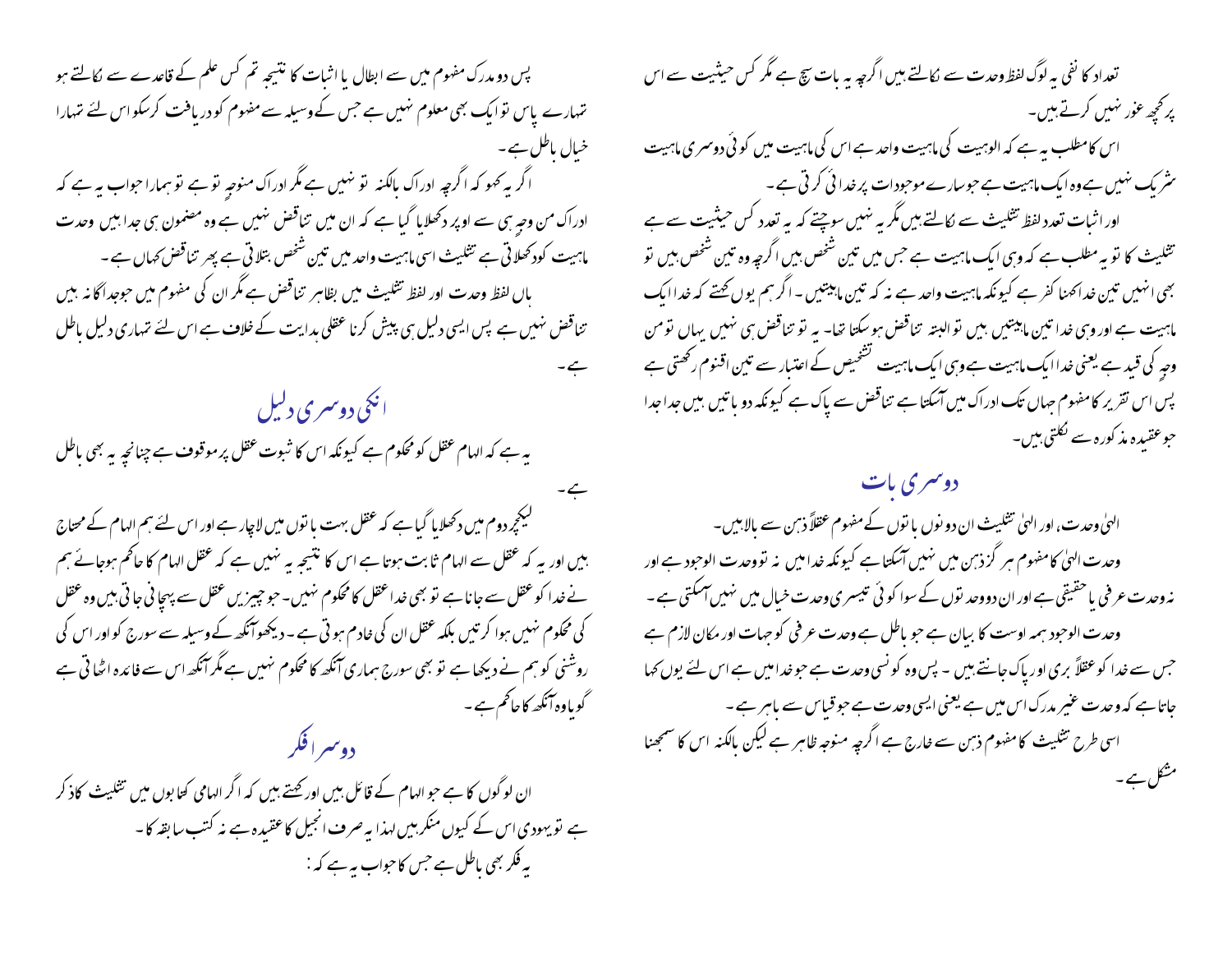(صحیفہ حصرت ملاکی رکوع 4 آیت 2)۔ لیکن تم پر حو میرے نام سے ڈرتے ہو آفتاب صداقت طالع ہو گا۔ اور بہ بات یقیناً صحیح اور درست ہے کہ عہد جدید ، ہی عہد عتیق کا تکملہ ہے بغیر عہد جدید کے عہد عتیق ایک بدن ہے جس میں روح نہ ہو۔عہد عتیق کی سب باتیں عہد جدید میں حل ہو تی ہیں ایسا کہ حس سے صاف ظاہر ہوتاہے کہ عہد عتیق یقیناً عہد جدید کا سایہ تعالیکن بہ بات ان پر ظاہر ہے حوان کتابوں سےواقف ہیں۔

ممکن ہے کہ تصویر میں کوئی دقیقہ قابل تستریح باقی رہ جائے مگر جب اس تصویر کاعین ظاہر ہوئے تووہ دقیقہ حود بخود سمجھ میں آجائیگا اور جبکہ تصویر شمسی ہے جس میں علطی ہی نہیں ہوسکتی ہے توعین کے تمام دقائق اس میں برا برملینگے۔اب کہ انجیل نے تثلیث کو خوب دکھلایا توجاہیے کہ انجیل کے سایہ یا تصویر میں تلاش کریں کہ تثلیث کے نشان ہیں یا نہیں وہاں تو کثرت سے یہ اسرار بیان مونے ہیں.

( نوریت سثر یف کتاب پیدائش رکوع 1 آیت 1و2)۔ میں خداوند خدا کی روح اور کلمہ پر اشارہ ہے۔ (ر کوع 71یت 28)۔ لفظ ہم بنائیں ۔ ہر گز تعظیم کے لئے نہیں ہے حوہندوستان وعنیرہ کامحاورہ ہے مگر کنٹر ت فی الوحدت کود محلاتا ہے حبو تثلیث ہے اور نہ فرشنتے مخاطب بیں۔ (رکوع 3 آیت 22)۔ آدم ہم میں سے ایک کی ما نند ہو گیا صاف ظاہر کرتا ہے کہ الوہیت میں اقا نیم بیں حو برابر کار تبہ رکھتے ہیں۔ (رکوع 11 آیت 7)۔ ہم اتریں ان کی بولی میں اختلاف

ڈالیں (صحیفہ حصرت ہوسپیے رکوع 1 آیت 7)۔ یہوداکے گھرانے پر رحم کرونگا اور انہیں یہوواہ خدا کے وسیلہ سے نجات دو لگا۔

دیکھوایک اقنوم دوسرے اقنوم کے وسیلہ سے نجات کاوعدہ کرتا ہے ۔ (پیدائش رکوع19 آیت 24)۔ یہوواہ نے دوسرے یہوواہ کی طرف سے دوم وعمورہ پر آگ برسائی یعنی پیٹے نے پاپ کی طرف سے (زبور سٹریف رکوع 11 آیت 1)۔ خدانے میرے خدا سے کہا کہ میرے دہنے باتھ بیٹھ۔ یاپ نے پیٹے کودہنے بٹھلایا۔

ہمارا بھروسہ نہ صرف آدمیوں کے خیالوں پر ہے بلکہ خدا کی کتابوں پر ہے ہاں یہ ممکن ہے کہ اپنی مسلمہ کتاب کے خلاف کسمی دھوکے کے سبب آدمیوں کا خیال تحچیہ اور ہوجانے ۔ دیکھو عصمت انبیاء کی نسبت بعض لوگوں کا خیال ہے کہ وہ معصوم ہوتے ہیں حالانکہ کتب ایہامیہ اور قرآن بھی اس کے خلاف گواہی دیتے ہیں پس آدمیوں کے خیال ہی قابل تمسک نہیں بیں یہودی تو اس مسح کو بھی نہیں مانتے تو کیا ان کے نہ ماننے سے ہمارے سارے قومی دلائل حواس مسح کے شوت میں بیں رد ہوسکتے ہیں ؟ یہودی تو کلام کے روحانی معنی بھی نہیں سمجھتے تو کیا ان کے حسمانی بے ہودہ معنی کجھ چیپز ٹھہرینگے ماد رکھنا چاہیے کہ پائبل نے معرفت الہیٰ کے بارہ میں بتدریج ترقی بختی ہے نہ دفعتاً ، جیسے سورج درجہ بدرجہ جرِ حصا ہے یا طفل تر تیب کے ساتھ تعلیم یاتے بیں یادر حنت بتدریج بڑھتے ہیں۔ ابراہیم واسحاق ویعقوب پر خدا نے آپ کو قادر مطلق کے نام سے ظاہر کیا اور موسیٰ پر یہوواہ

کے نام سے ظاہر ہوا (توریت سٹریف کتاب خروج رکوع 6 آیت 3)۔ " میں نے ابراہیم واسحاق ویعقوب پر خدا ئے قادر مطلق کے نام سے اپنے تیئں ظاہر کیا-" اور یہوواہ کے نام سے ان پر ظاہر نہ ہوا۔ شبیطان کا ذکر عہد عتیق میں نہایت مجمل ساملتاہے لیکن عہد جدید میں اس کا صاف صاف بیان ہے تو کیا اب ہم <sub>ک</sub>ھہ سکتے ہیں کہ ابراہیم واسحاق ویعقوب نے *خد*ا کا نام یہوواہ نہیں بتلایا اب موس<sup>ل</sup> کا بتلایا ہواہم کیونکر مانیں یا پورانے عہد نامہ نے شیطان کامفصل حال نہیں سنایا اب ہم انجیل کا زیادہ بيان کيوں قبول کريں۔

۔ دیکھو تو *عہد عتین* توآپ ہمیں <sup>ک</sup>سی اعلیٰ بدایت کا امید وار بناتا ہے اور آپ کو مکمیل طلب ظاہر کرتا ہے چنانچہ بیہ بات بہت سے مقاموں سے ثابت ہے اس وقت عہد عتیق کے اول وآخر ووسط میں خدا کی تین مہریں اس بات پر ملاحظہ ہوں۔

( نوریت سٹریف کتاب استشناء رکوع18 آیت 15)۔ تم اس طرف کان دھر پو۔ اگراس کی نہ سننوکے تومطالبہ ہے۔ ( یا ئبل مقدس صحیفہ حصرت یسعیاہ ر کوع 2آیت 3)۔ خداو ند کا کلام پروشلم سے لکا یگا۔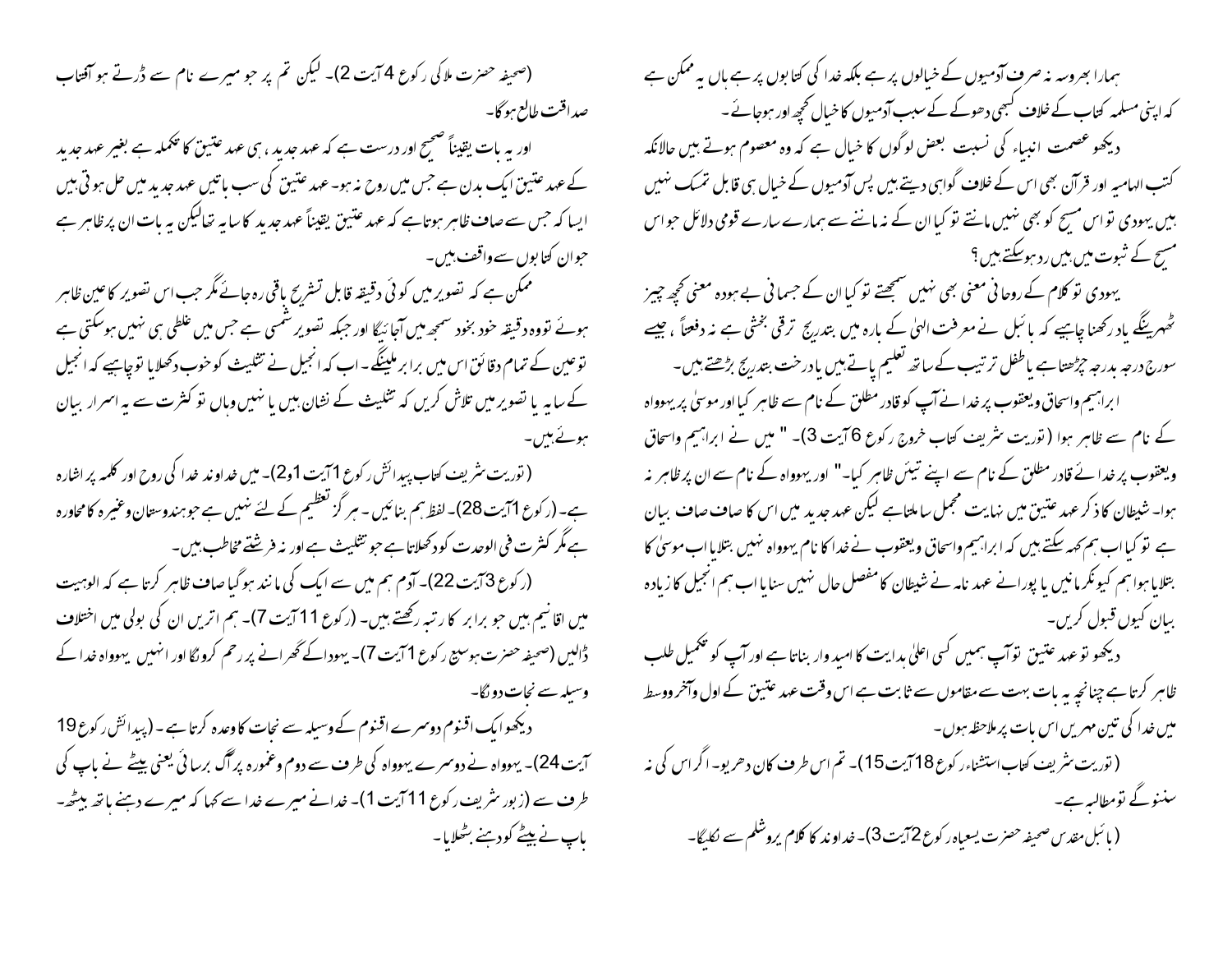گیارهواں کیکجر

برحن خدا

۔<br>(1) ہر ایک کتاب حبو مدعی ہدایت ہے اپنی سب ہدائیتوں کے ساتھ ایک *فد*ا کو بھی پیش کرتی ہے۔ اگروہ کتاب خدا کی طرف سے ہے تواس میں خدا نے اپنےآپ کو صرور ظاہر کیاہوگا۔ اور اگروہ کتاب انسان کی عقل سے ہے تووہ خدا بھی حبواس میں مذ کور ہے عقل کا ایجاد ہو گا۔ (2)ا گرچہ فی الحقیقت سب کاخالق ایک ہی خداہے مگر سب کے ذہن میں ایک ہی خدا نہیں

بستاسيے

اہل ہمہ اوست کے ذہن میں وحدت الوحبود کا خدا بستاہے۔ اہل اسلام کے ذحن میں وہ خدا ہے حولم یلد ولم یولد بغیر تثلیث اور مقدمہ خیبر ونثر ہے ۔ بعض ہنود کے ذہن میں نر گن خدا ہے۔ اور بعض کے خیال میں ستو گن خدا ہے۔ عیسا ئیوں کے خیال میں تثلیث فی التوحید کا خداہے جس کا ازلی حقیقی بیٹاسید ناعیسیٰ مسح ہے اور صرف خیبر کا خدا ہے مقدر سٹر نہیں ہے۔ اسی طرح کے فرق لوگوں کے ذہن میں ان خداؤں کی نسبت یائے جاتے ہیں جس سے معلوم ہوتاہے کہ ہر ایک کاخداجداہے۔ (3)جیسے کہ پبیش شدہ ک<sub>تل</sub>ب کی سب ہدایت پر اور پبیش کنندہ کی حالت پر محقق کو فکر کرنا واحب ہے ایسے ہی بلکہ اس سے زیادہ پیش شدہ خدا کی نسبت فکر کرناواحب ہے۔ (4) آج کے روز پائبل والے خدا کی نسبت فکر کیاجاتاہے کہ وہ کیسا ہے ابھی اتنی فرصت نہیں ہے کہ ہر پیش شدہ خدا پر فکر کرکے دکھلاؤں کہ وہ کیسے ہیں۔مگر ہم جانتے ہیں کہ ان خداؤں میں یا ئبل والے خدا کی صفتیں ہر گز نہیں اس لئے وہ سب خیالی خدابیں حبوعقل کے ایجاد بیں ۔

(صحیفہ حصرت زکریار کوع 13 آیت 7)۔ایک شخص کا ذکر ہے حبوخدا کا ہمتا ہےوہ سید نامسح ہے جس نے خود اس خسر کواپنی نسبت انجیل میں بتلایا۔ ان کے سوا بہت سے دقیق اور گھر ے مقام بیں حو بہت عور سے ظاہر ہوتے بیں۔ اور خدا کی روح کا ذکر تو جگہ جگہ عہد عتین میں ہے ۔ پس یہودیوں کا نہ ما ننا کحچھ حقیقت نہیں رکھتاہے ہم تو ثابت کرچکے ہیں کہ یہودی لوگ بہت سے بھیدوں کو یقیناً نہیں جانتے ۔ تو بھی جتنے ان میں سے عوٰر کرتے ہیں مان جاتے ہیں اور دین عیسا ئی کامشروع انہیں یہودیوں سے ہواہے پس نہ سب یهودی نهیں مانتے مگروہ نہیں مانتے حوسب کحچھ نہیں مانتے اور یقیناً وہ گھراہ بیں۔ ان کا ہے جو تثلیث کو تسلیم کرتے ہیں اور اس کو اپنے ایمان کی بنیاد سمجھتے ہیں وہ کھتے ہیں کہ عقل بیٹک عمدہ چیز ہے مگر اپنی حد کے اندر کون اس قاعدہ کورد کرسکتاہے ؟ حہاں عقل کا ہاتھ نہیں پہنچتاوہاں عقل ہی کی صلاح سے ہم الہام کی پیروی کرتے ہیں۔ کیونکہ الہام نے ان انسان کی اصلاح کے بارہ میں عقل سے زیادہ ہمیں تعلیم دے کے اور پیش گویوں کے وسیلہ سے اپنی بصارت بے حد دکھلا کے اور معرفت الهیٰ کے اسمرار بکنثرت ظاہر کرکے ہمیں اپنا گرویدہ بنالیاہے۔ پس معرفت ذات الهیٰ کے بارہ میں حو تحجیہ وہ بتلاتا ہے ہم بے حیون وحیرا مانتے بیں اور عقل ہی ہمیں یوں سکھلاتی ہے کہ الہام سے انحراف کرنابلا کت میں جانا ہے ۔ فقط -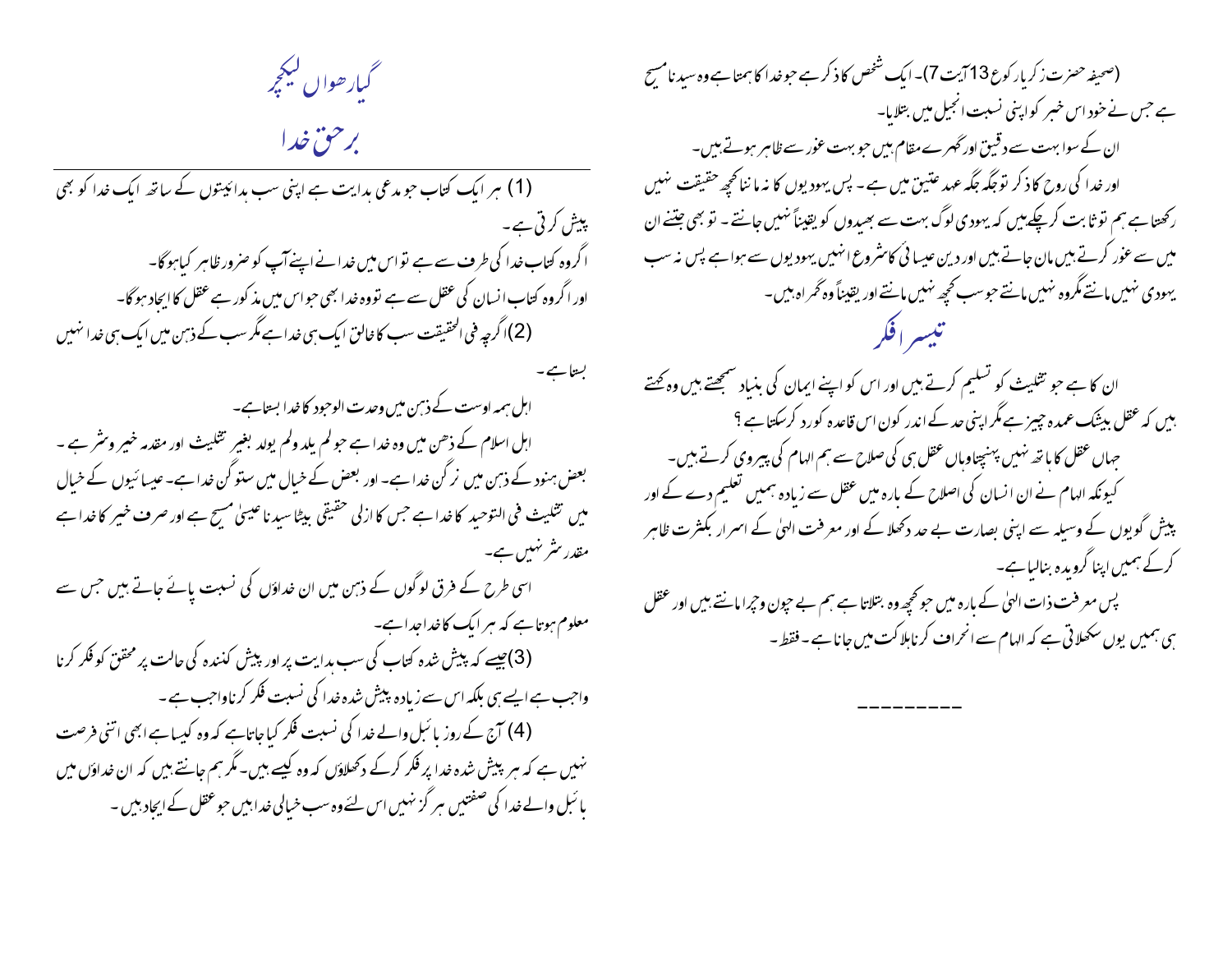اور اس بات پر علاوہ اس گواہی کے حبوبہماری تمییز دیتی ہے۔ کلیسا کا الہیٰ کتب خانہ حبو 18 سو برس میں تیار ہوا ہے دوسمرا گواہ ہے ۔ اس وقت بائبل میں سے خدا کے صرف وہی اوصاف بیان کئے جائینگے حبو نہایت بدیہی اور واضح بیں ماقی اوصاف ناظرین کی تجس پر چھوڑدیئے جاتے ہیں۔ یا ئىبل كے خدا كى پہلى حويى بائبل کے اوامرو نواہی ایسے عمدہ اور پر مغز بیں کہ د نیا کی کوئی کتاب ان کا مقابلہ نہیں کرسکتی ہے۔جہاں کھمیں ہہ کتاب پہنچتی ہےوہاں خیبر اور بر کت اس کے ہم عنان جا تی بیں۔  $\zeta$ ے خو $\zeta$ بائبل کا غدا نہ تو دوزخ کا دہشتناک منظر دکھا کر اور نہ ہی جنت کے حور وغلمان کالالج دلاکر لوگوں کواپنی طرف مائل کرتاہے۔ 3۔خوبی بائبل کاخداانسان کوجہاں تک اس کاحق ہے جائزآزادی دیتا ہے اور جہاں تک انسان کی بہعتری ہے وہاں تک اس کومفید رکھتا ہے وہ کہتا ہے کہ ایمان اور امید کے ساتھ حبوچاہو سو کرومگر خدا کا جلال ہر حال میں م*د* نظر رہے ۔ 4۔خوبی یا ئبل کا خدا چاہتاہے کہ لوگ اس کی اطاعت خوشی سے کریں وہ ساری بوجھ جبراً کسی کے سر پر نہیں رکھتا ہے - وہ کھتا ہے کہ اگر یہ کرو تو تہاری بہتری ہے اگر نہ کرو تو ہلاکت ہے- اب تههيں اختيار ہے جس کوچاہو پسند کرو۔ 5۔خوبی پائبل کا خدا انسان کو ہر طرح سے قائل کرکے ایسی بدایت کرتاہے کہ اگر آدمی اس کی ہدایت سے نہ سدھرے توپھر ناممکن ہے کہ کوئی اور ہدایت د نیامیں اس کی اصلاح کرسکے۔

(5) یا ئىل والاخدا ہم اس خدا کوچھتے ہیں جس کا ذکر یا ئىل میں ہے اور حبو یا ئىل میں آدمیوں کو ہدایت کرتاہے - اسی خدا کی نسبت فنحر کے ساتھ ہمارا دعویٰ ہے کہ یہی سب خداؤں میں سچا اور برحق اور پرستش کےلائق خداہے اس کو قسول نہ کرناسچے خداسے بالکل الگ ہوناہے۔ (6)اس بات کو عقل نے بھی تسلیم کرلیاہے کہ خدامیں بیحد حوبیاں ہیں۔ لیکن عقل میں ہر گزیہ طاقت نہیں ہے کہ ان بیحد خوبیوں کا ذکر جیسا کہ مناسب ہے بیان کر سکے اس لئے وہ کتاب حبوآدمی کے خیال سے لکلی ہے اس حنو بی سے صرور خالی ہو گی اور وہ کتاب حبوخدا کی طرف سے ہے اس ۔<br>خوبی سے بھر پور ہو گی۔<br>(7) ہم کواس بات سے ہر گز فریب مذکھاناچاہیے کہ کوئی معلم ہمیں اپنی عقل کی حد تک خدا کی حوبباں سنا کے بھے کہ ہماری کتاب میں خدا کو کریم ،رحیم ، عفور، حلیم، حکیم، قدوس، قادر وعنیرہ کہا گیا ہے اس لئے یہ کتاب خدا کی طرف سے ہے ۔ کیونکہ ممکن ہے کہ کوئی آدمی خدا کی بعض خوبیاں کھیں سے سنکر سنانے۔ گمراس باره میں تسلی کاموجب دو باتیں ہو نگی۔ (1)وہ کتاب خوبیوں کا مخزن ہوا <sup>ی</sup>سا کہ ہر عقلمند اور حن حوادمی کواس کے دیکھنے سے کامل اطمینان حاصل ہواور اس کی ضمیر اس کے من جانب اللہ ہونے پر گواہی دے ۔ (2) په خوبياں نه صرف چند الفاظ ميں منتخصر ہوں بلكہ اس خدا كى اوامرو نوابى اور واقعات واخبارات گواہی دیں کہ یہ کتاب خدا کی طرف سے ہے ۔ دفعات بالا پر نظر کرکے ہم کھتے ہیں کہ صرف پائبل ہی میں خدائے برحق ظاہر ہوا ہے اور دنیا کی کسی کتاب میں ښېيں ہوا کي**ونکہ** -اگر کوئی آدمی عمر بھر خدا کے اوصاف پائبل میں سے لکالے توعمریں تمام ہوجائینگی مگرخدا کے اوصاف با ئبل میں سے ختم نہ ہونگے۔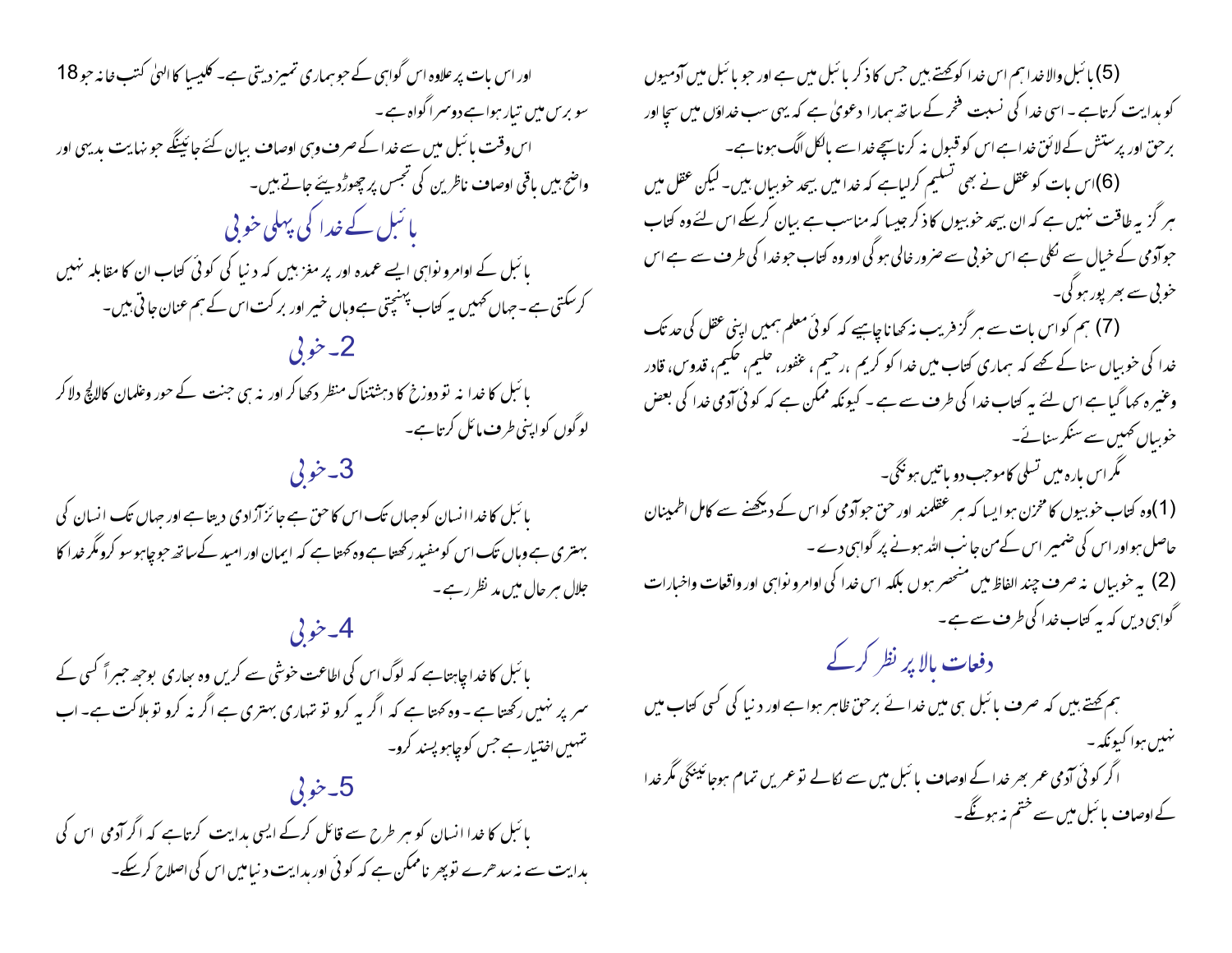پہلے اس جہان میں نیست سے ہست کرنے کی پیدائیش ۔ حبوعام ہے - دوسمرے الہیٰ مزاج میں داخل ہونے کی پیدائش - حوایمان سے ہے - تیسرے قیامت کے فرز ند ہونے پیدائش۔ حوگھر میں جانے کاوقت ہے اور حب اس کامزاج درجہ بدرجہ ہم میں پیدا ہونا سٹروع ہوجاتا ہے تب وہ ہمیں اور شیطانی مزاج والے لوگوں کو ابلیس کے فرزند یاد نیا کے لڑکے یا سانپ کے بچے کھتا کیونکہ <sup>ج</sup>س کا تخم انسان میں ہے وہ اس کا فرزند ہے جب ہم الہیٰ مزاج میں داخل ہوتے بیں۔ تب محبت وخیر حواہی۔ یا کیز گی ، حلم، دیانت اور الهیٰ زند گی او رالهیٰ راستبازی ہم میں آجا تی ہے اور یوں اس ک صفتیں ہمارے درمیان جلوہ گر ہو کر ظاہر کرتی ہیں کہ وہ صرور ہمارا باپ ہے اور شیطا نی و نفسا نی صفتیں آدمی میں آ کرظاہر کرتی بیں کہ وہ شیطان کا فرزند ہے ۔ 10 - خويي اس کے شئون ثلاثہ حن کا ذکر نویں ودسویں لیکچر میں ہواصاف صاف پائبل میں اور واقعات میں ہمیں نظر آتے ہیں کہ صرور باپ نے حو پہلااقنوم ہے ہمیں پیدا کیاہے۔ اور صرور بیٹے نے حبو دوسر ا اقنوم ہے خدا کے ساتھ ہمیں ملایا ہے اور صرور روح القد س حبو تیسر ااقنوم ہے ہمیں خداسے ملنے کے لئے تیاری کررہی ہے۔ 11۔ خوتی بائبل کا خدا ہمیں اس قدر پیار کرتا ہے کہ اس نے اپنے اکلوتے بیٹے کو دنیا میں بھیجا تا کہ ہم گنہگاروں کی خاطر طرح طرح کی تکلیفیں سے اور مالآخر اپنی جان دے کر ہمیں گناہوں کی قید سے رسنگاری بخشے ہیرایک ایسی محبت ہے جس کی مثل د نیا پیش نہیں کرسکتی ہے ۔ 12۔خوبی بائبل کا خدا نہ صرف زندہ خدا ہے بلکہ وہ عالم الغیب خدا ہے جس نے اپنے مقد س بندوں کی تسکین کی خاطر تمام آئندہ واقعات کو صاف صاف بیان کیا ہے تاکہ کسی واقعہ کے واقع ہوتے ہیں

## $6 - 6$

بائبل کا خدا یاقی حود ساختہ خداؤں سے زیادہ تر ہماری روحوں کا قدر دان ہے ۔اس کے نزد یک سارے حہان کی قیمت سے زیادہ ایک روح کی قیمت ہے اس لئے وہ نہیں چاہتا ہے کہ کسی کی روح بلاک ہو۔

7۔ خوبی بائبل کا خدا چاہتاہے کہ ہم لوگ گناہ سے اور گناہ کے عذاب سے بالکل چھوٹ جائیں یہاں تک کہ گناہ اوراس کا نتیجہ حس میں ہم اب مبتلا ہیں بالکل مفقود ہوجائے اور اس مقصد کے لئے اس نے ذیل کے انتظام بتلائے ہیں: (1)وہ اپنے کلام کی روشنی میں گناہ کی قباحتیں دکھلاکے گناہ سے نفرت دلاتا ہے ۔ (2)وہ روح کی ایک قوت غیبی عطا کرکے ہماری روحوں کو گناہ کی قید سے چھڑاتا ہے۔ (3)اس کے بعد وہ ایک نئے بدن کاوعدہ کرتاہے تاکہ خدا کی صورت میں ہوکر گناہ اور اس کے نتیجہ سے بالکل علیحدہ رہے۔

8۔ خوتی حو کوئی اس خدا پر ایمان لاتا ہے نووہ اس کامعلم اور مودب اور بادشاہ اور قوت بن کر اس کے دل میں سکونت کرنے لگتاہے تا کہ اس آدمی کو بچائے اور اسے ابدی مکانوں کے لائق بنائے اور اس کے وسیلہ سے اپنا جلال ظاہر کرائے اور پھر اس آدمی کی باطنی ترقی ہو نی سثروع ہوجا تی ہے اور د نیا حمتی ہے کہ یہ شخص کیاسے کیاہوگا-

ہے۔

 $3.5 - 9$ بائبل کا خدا آپ کو اپنے بندوں کا باپ بتلا تا ہے - اور تین فسم کی پیدائش عنایت کرتا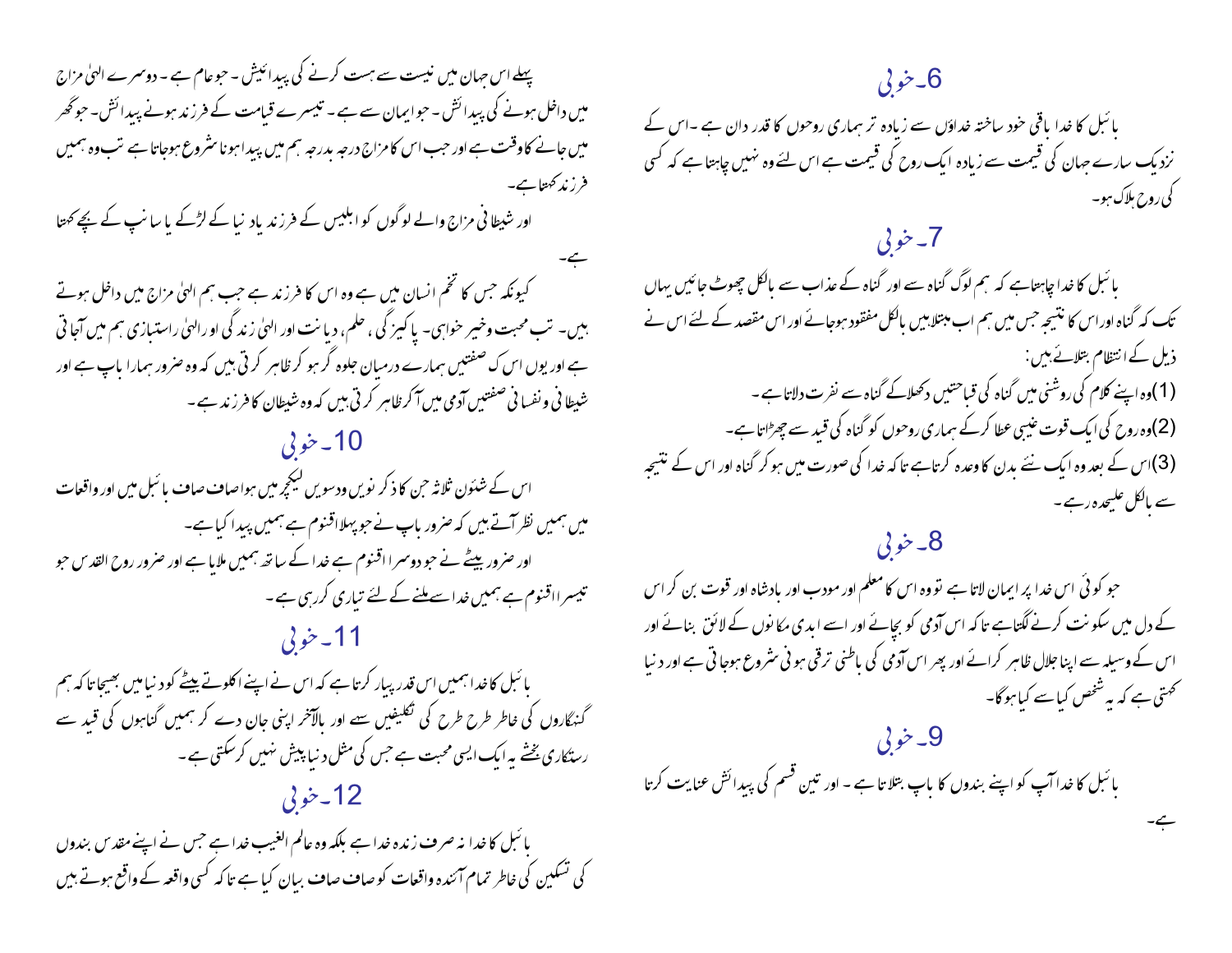17۔خوبی بائبل کے خدا کی راہیں پاک صاف اور سیدھی بیں لیکن انسا فی راہیں گناہ آلودہ اور ٹیبڑھی بیں حس پرانسان بسویست چل کرمنزل مقصود تک نہیں پہنچ سکتا ہے۔ 18۔خوبی اس خدانے اپنامعاملہ نہ حوش وعضب سے نہ خود عرصی سے نہ تحریص سے بلکہ حلم و برد بار ی وخیبر حواہی سے بے رورعایت ہر ایک شخص پر اپنی مرحنی کوظاہر کیا ہے اور یہ دلیل ہے کہ وہ برحق 19-خوبي بہ پائبل کا خدا نہ صرف محبت ہی ظاہر کرتا ہے بلکہ وہ ان لوگوں کو حبو اس کے صحموں پر نہیں چلتے ہیں خو**ت** بھی دلاتاہے۔ 20-خوبي اس نے نجات کا حصول صرف مسیح کے کفار پر منھصر رکھا ہے۔ اب کہو کہ یہ تثلیث فی التوحيد والاخداحو با ئىل كاخدا ہے سچاخدا ہے يا كو ئى اور خداحواس خدا سے زيادہ خو بى ركھتا ہے اگر كو ئى ایساخداہے تواسے پیش کرناچاہیے۔ حصرت داؤد نے خوب کہا (بائبل مقدس 1 سموئیل رکوع 17 آیت 46) تا کہ سارا جہان جانے کہ اسمرائیل میں ایک ہی خد ایے ۔ ملکہ سیانے خوب کہا (بائبل مقدس 1 سلاطین رکوع 10 آیت 9)- خداوند تیمر اخدا مبارک ہو اور یہ کہ خداوند نے اسرائیلیوں کوسدا پیار کیا۔

اس کے بندوں کو پریشا فی نہ ہو۔ کیا ہہ خوبی کسی اور خدامیں بھی ہے ؟ پس بائبل کے خدا کو نہ ما ننا خود گشی کامرادف ہے۔ 13-خوبي با ئبل کا خدا اپنے بندوں کی لاچاری کی حالت میں مدد کرتا ہے جس سے ثابت ہوتا ہے کہ بائبل کا خداواحد خدا ہے حبو صادق القول اور وفادار ہے اس کی وفاداری ان واقعات سے ظاہر ہے حبو گلیسامیں گذرتے ہیں۔ وہ ظاہری صورت پر نظر نہیں کرتا بلکہ عریب کمپینوں اور حقیروں کو حواس سے ڈرتے ہیں سمر بلندی بخشتاہے اور سٹریروں کو پٹک دیتاہے۔ 14۔ خوبی بائبل کے خدا نے بہت سے وعدے کئے ہیں بعض اس جہان میں آئندہ پشتوں کے لئے اور بعض آئندہ حہان کے لئے وہ حبواس حہان کے وعدے تھے ان میں سے اس قدر پورے ہوئے بیں کہ باقی وعدوں کے بورا ہونے کا کامل یقین ہے کسی خیالی خدا کی حرات ہی نہیں حوایے وعدے کرے حبو پائبل کے خدانے کرکے پورے کر دکھلائے اور یہ بھی ایک کامل دلیل ہے کہ یہ خدانے برحق ہے ۔ 15۔خوبی اس خدا نے اپنی قدرت ان معجزوں اور پیش گو ئیوں کے وسیلہ سے دکھلائی ہے جس کا ہم سے الکار نہیں ہوسکتا اور ہمیں یقین ہوتا ہے کہ با ئبل کاخدا قادر مطلق خدا ہے ۔ 16۔خوبی بائبل والے خدا نے اپنی پاکیز گی اور عزت اور بزر گی یہاں تک دکھلائی ہے کہ انسان کے خیال سے بھی باہر ہے۔ پس بیرضداانسان کے خیال سے لکلاہوا نہیں ہے۔ نہ تواس کی ذات میں بدی ہے اور نہ اس کا خالق ہے اور نہ اپنے لوگوں میں بدی دیکھ سکتا ے۔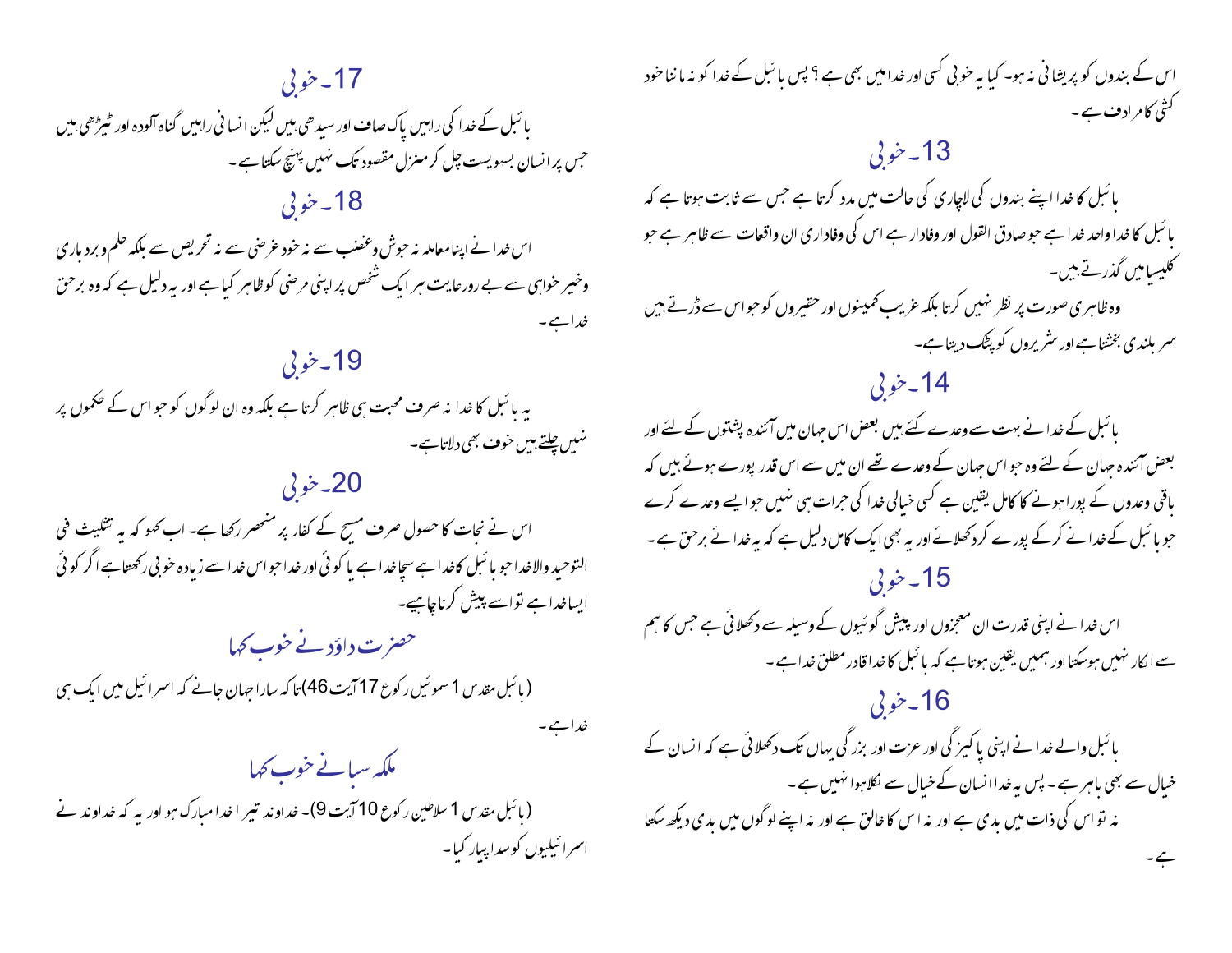باراہواں کیکجر ىدى كاچشمە

یہ بیان اس لئے کیاجاتا ہے کہ تاکہ ہم سب اپنی بربادی کا باعث دریافت کرکے اس سے یچنے کی تدبیر کریں۔واضح رہے کہ بدی کے بانی مبانی کے دریافت کرنے میں بھی سب لوگ باہم متفق پہلاخیال نیکی اور یدی سب تحجیہ خدا کی طرف سے ہے اس نے آپ آدمیوں کی تقدیر میں لکھا کہ وہ فلاں کام کریں اور فلاں کام نہ کریں۔ پس د نیامیں حبو کام ہوتے ہیں سب خدا کے ارادے اور اس کی تحویز سے ہوتے ہیں لہذاانسان مجبور ہے۔ اگر <sub>گ</sub>ھو کہ خدا بدی کاخالق نہیں ہے تواس کا کوئی اور خالق ہوگا اور خدا مبر شے کاخالق نہ رہیگا بلکہ بدی اور نیکی کے دوخالق ہونگے حالانکہ ہر جییز کاخالق ایک ہی خدا ہے۔ اس لئے بدی بھی خدا سے ہے ۔حقیقت تو ہہ ہے مگر ادب کے طور پر بدی کو اپنی طرف اور نیکی کو خدا کی طرف منسوب کرنا گناه اگرچه نبود اختیار ماحافظ می دو در طریق ادب کوش کو گناه نست اس قول کی تردید ہم کچتے ہیں کہ یہ تو بدی کاخالق خداہے اور اس کاخالق کو ئی دوسمراخداہوسکتاہے۔خداایک

ہی ہے مگر یدی اس سے ہر گزسمرزد نہیں ہوسکتی کیونکہ :-(1)خداجامع جمیع صفات کھال ہے یعنی ساری ناپا کی سےمبراہے اور اس کو بدی سے نفرت ہے نہ وہ یدی آپ میں رکھتاہے نہ اپنے لوگوں میں دیکھ سکتاہے ۔

نبو کد نصر نے خوب کہا کہ "حقیقت میں تبیرا خدا الہٰوں کا الہٰہ اور بادشاہوں کا خداوند ہے جو بھیدوں کا فاش کرنے والا ہے ۔ (دانیال رکوع3آیت29)۔ میں حکم کرتاہوں کہ حبوقوم یا گروہ یا اہل نعت سدرک اور میسک اور عبد نجوکے خدا کے حن میں کو ئی نالائق سخن کھے اتوان کے گلڑے گلڑے کئے جائینگے اور ان کے گھر گھورے بن جائینگے کیونکہ کو ئی دوسمراخدا نہیں حواس طرح چھڑا سکے (دانبال رکوع2آیت 47)۔ حصرت الباس نے کیا ہی خوب کہا کہ "اے خداوند ابراہیم واسحاق واسمرا ئیل کے خداآج کے دن معلوم ہوجائے کہ تواسمرا ئیل کا غداہے اور میں تیرا بندہ ہوں۔" (1 سلاطین رکوع18 آیت 36)۔ نعمان آرامی نے بھی حوب <sub>ک</sub>ہا "دیکھ اب میں جانا کہ ساری زمین پر کوئی خدا نہیں مگر اسرائیل میں" (2سلاطین رکوع 5 7ست**15)۔** حاصل کلام یہی یا ئبل والاخدا حس کی ذات میں تین اقنوم ہیں یہی برحق خدا ہے اور ایسی حنو بیاں صرف اسی میں بیں اس کا قسول کرنے والاخدا کا جاننے اور ماننے والا ہے اور حس نے اسے نہیں ماناوه اب تک خدا کوجا نتا بھی نہیں ما ننا تودور رہا۔فقط۔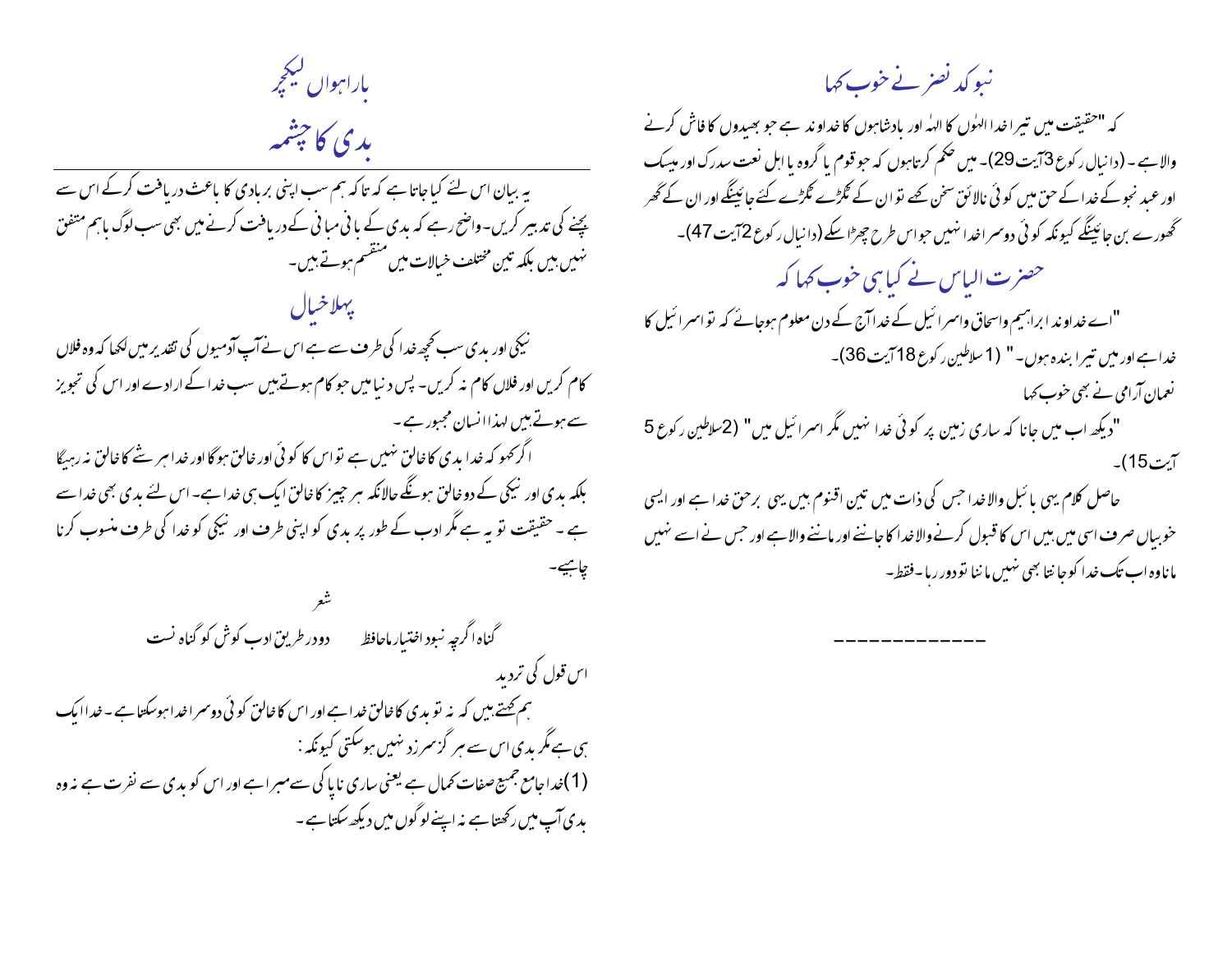دوسراخيال خدا ہر گزیدی کا بانی نہیں ہے اور شیطان کحچھ چیپز ہے جس کی طرف بدی کو منسوب کرتے بیں بلکہ آدمی کا شیطان آدمی ہے۔آدمی میں سٹرارت کرنے کی قوت موحود ہے اس سے بدی پیداہوتی اس قول میں کچھ کچھ سچائی بھی ہے اور کچھ کچھ غلطی بھی خدامیں بدی ہنیں اور آدمی بدی کرتا ہے یہ سچ ہے مگر شیطان کے وحود کا انکار غلطی ہے چنانچہ تیسرے خیال میں اس کا ذکر آئیگا-بہ تو بیج ہے کہ آدمی میں ایسی طاقت موحود ہے کہ اگروہ چاہے نیکی کرے اور اگر چاہے بدی کرے لیکن انسان اپنی قوت کے استعمال کرنے میں ایک رہبر کامحتاج ہے جس کی ہدایت پروہ نیکی یا بدی کرتاہے۔ اب سوال یہ ہے کہ اگر آدمی دوسمرے کو بدی سکھلائے تو یہ سلسل کس پر منتهی ہوگا۔آج ہم اسی پر بحث کریں گے۔ خدا نو بدی سے پاک ہے ۔ اور آدمی اس بارہ میں دوسمرے معلم کا محتاج ہے لیکن دوسمرامعلم کون ہے عقل اس کے متعلق کجھہ نہیں بتلاسکتی ہے اور نہ یہ کہ آدمی نے سٹر ارت کہاں سے سیکھی ۔ بدی کے لئے ایک ایے معلم کی صرورت ہے حبو زیادہ ہوشیار اور قوت در ہو تا کہ انسان کو بدی کی طرف زیادہ ترعیب وتحریص دے سکے اور اس کی قوت بیجاطور پر صرف کرائے ۔ اس بات پر بھی فکر کرناچاہیے کہ جیسے نیکی اور بدی امور نیستی بیں مناسبت اور عنیر مناسبت صرف امر عقلی نہیں ہیں کیونکہ عقل بدایت کا کافی وسیلہ نہیں ہے مگر عقل والہام دو نو مل کر کافی وسیلہ بیں اس لئےمناسبت وعنیر مناسبت بھی عقل والہام سے ثابت ہو گی نہ صرف عقل سے ۔ پس جبکہ نیکی وبدی کا ثبوت عقل والہام پر موقوف ہے تو مبدء سثرارت بھی عقل والہام سے ثابت ہوناچاہیے نہ صرف عقل سے۔

(2)انسان اپنے ان افعال کی نسبت حبن پر سمزاوجزا مر تب ہوتی ہے ۔ مجبور نہیں ہے ہاں ان امور میں مجبور ہے حبن پر سمزاوحزا مرتب نہیں ہو تی ہے ۔مثلاً عمر رنگ ، روپ اولاد عربیی امیر ی وعنیر ہ-(3)ا گروہ اپنے افعال میں مجبور ہوتا تو بدی پر نہ تواس کی تمیز اسے ملامت کر تی نہ الہام -(4)انسان دو مخالف کششوں میں پینسا ہوا ہے ۔اور بغیر اس کی مرضی کے کو ٹی کشش اس پر موثر نہیں ہوسکتی ہے جس سے اس کے فاعل مختار ہو ناظاہر ہے پس فاعل ہر گزمجبور نہیں ہوسکتا ہے۔ (5)غدا کاجلال اور انسان کی فاعل مختاری سے صاف ظاہر ہے کہ یدی خداسے نہیں ہے ۔ (6) بدی اور اس کی سمزاا گرخدا سے ہے تو یہ ال<sub>ن</sub>یٰ محبت اور انصاف کے برخلاف ہے اور سارے گنہگار مظلوم اور خداظالم ٹھہر تاہے۔ (7) یہ عقیدہ نہایت برباد کن عقیدہ ہے۔اور سب بد کاروں کو بدی پر ایسا اسار تا ہے کہ گویاوہ بدی میں خدا کی مرحنی بحالاتے ہیں اور تمام نصحیت کنندوں کو بے نباز کرتا ہے۔ اس کی ہہ دلیل کہ اگر بدی کا کوئی اور خالق ہے تووہ خدا ثابت ہوگگے دووجہ سے باطل ہے ۔ (1) نیکی اور بدی کوئی شئے معتد یہ خارج میں موحبود نہیں ہیں مگر ہوامر نیستی ہیں امور مناسبہ کو نیکی کھتے ہیں امور عنیر مناسبہ کو بدی - پس حبکہ وہ اس قسم کی شئے ہیں تو ان کا مرتکب خدا کا ثانی کیونکر ہوسکتاہے ؟ (2) بالفرصُ اگر وہ خیال میں کوئی شئے معتد بہ بیں توان کا فاعل نہ اپنی ذا تی قوت سے ان کا موجد ہے بلکہ اسی قوت عطا کردہ الہیٰ کے بیچا استعمال سے ان کا فاعل ہوجاتا ہے پس وہ کیونکر سٹریک باری ہوسکتا ہے ۔ مثلاً ایک باپ نے اپنے بیٹے کو کچھ روپے دیئے تاکہ وہ اس کے وسیلہ سے عزت وآرام حاصل کرے مگر لڑکا ان روپیوں کو زناکاری عیاشی میں صرف کرتا ہے نواب کیا باپ بد کار ہے یا بیٹا اور قوت ز ناکاری کس کی ہے بیٹے کی یا باپ ظاہر ہے کہ بیٹا بد کار ہے کیونکہ باپ کی عطا کردہ قوت کو

پس خدا ہر گزبدی کا با فی مبانی نہیں ہے بدی کواس کی طرف منسوب کرنا بڑا گناہ ہے ۔

بیجااستعمال کرتاہے۔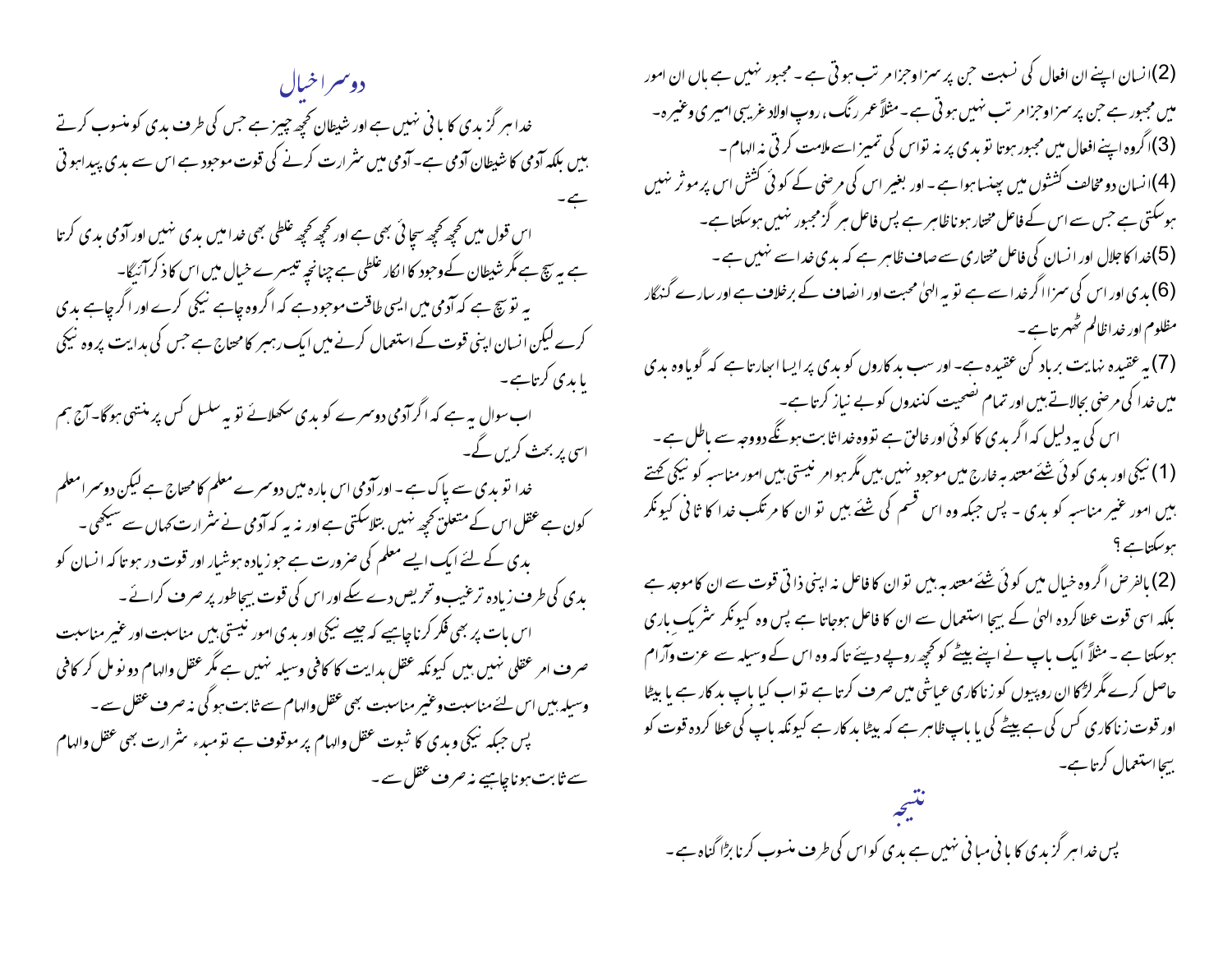(6)انسا فی تجربہ اس پر گواہ ہے کہ لوگ اپنی بد حواہشوں کے ایسے مغلوب بیں کہ باوحود سخت کوشش کرنے کے بھی اس سے نہیں لکل سکتے ہیں تو کیا انسان اپنی طاقت سے آپ ہی مغلوب بیں اور اپنی طاقت کو اپنے اختیار میں نہیں رکھ سکتے پس صاف ظاہر ہے کہ صرور کوئی دوسری خاری قوت ہے حبو ان کی قوت سے زیادہ ہے اور ان کومغلوب رکھتی ہے اور یہ بھی ہم دیکھتے بیں کہ دوسمری خارجی قوت انہیں چھڑا بھی سکتی ہے ۔ (7)جب میں نیکی کرنا چاہتاہوں تو بدی مجھ سے سمزد ہوتی ہے - حالانکہ میں تو ہر گز بدی کا خواہاں نہیں ہوں پس صرور کو ئی خارجی تاشیر میری روح کی بربادی کے درپے ہے ۔ (8)اگر بنظر عور دیکھاجائے توصاف ثابت ہوتا ہے کہ ہماری حسانی اور روحانی نیک اور بد حواہشیں بغیر دو بالاخار جی تاثیرات کے ہر گز بروئے کار نہیں آئکتے ہیں۔ پس پہ ساری پاتیں انسان کے اندرو فی حالت پر عور کرنے سے پاک روح اور بدروح وناپاک روح کے وحود پر دلالت کر تی ہیں۔ پس اگر شیطان کوئی زور آور روح نہیں ہے تووہ کون ہے جس نے انسانی روح کو اس بری طرح سے مغلوب کررکھاہے اور طرح طرح کے مکروفریب سے خدا کے وصال سے دور رکھاہے ۔ پس بہ مقدمات ظاہر کرتے ہیں کہ صرور کو ئی روح حوا نسان کی روح سے زور آور ہے اور خدا کی مخالف ہے آدمیوں کوورغلار سی ہے ۔ اس کے بعد حب ہم الہام پر نظر کرتے ہیں تو دیکھتے ہیں کہ شپطان خاص خاص موقعوں پر ظاہر ہوا ہے ۔ اول آدم پر حوضدا کے خلیفہ ہونے کی حیثیت سے اس دینیامیں پیدا ہوا اور اس کی شان وشوکت اس بدروح کے مگروفریب سے برباد ہو ئی۔ دوسرے مسج کے وقت میں حوآدمیوں کو نجات دینے کے لئے آیا تھا شیطان کی عجب مخالفت نظر آتی ہے۔ اس کے کام کے سٹروع ہی میں شیطان کاایک بڑاحملہ اس پر ہوالیکن اس نے فتیح نہ پائی۔ پھر مسیح کے کام کے آخر میں اس کی انتہامخالفت ظاہر ہو ئی لیکن مسیح نے اس کے سمر کو کچل کر اس پر فشح باني-

تيسراخيال مبدء سثرارت شیطان ہے وہی سثر پر اول ہے اوروہ ایک زور آور اور ہوشیار روح ہے ۔ حبو انسان کی جنس سے مہیں ہے اسی کے بہکانے سے انسان نے اپنی قوت کا بیچااستعمال کیا ہے اور اب بھی کرتے ہیں۔ یہ قول اسی الہام کا ہے جس نے ہماری تمام مشکلات میں ہماری مدد کی ہے اور جس کے کل انسان محتاج بين – لیکن بہت لوگ ایسے ہیں حبو اس کی بابت ننگ کرتے ہیں اور اس کا عقلی شبوت مانگتے ہیں اس لئے چند دلائل اس کی بابت پیش کرنامناسب ہے۔ (1) کیا نہ ممکن ہے کہ اس عالم مادی کے علاوہ ایساعالم بھی ہو حو عنیر مادی اور عنیر مر ئی ہو۔ ہر گز نہیں پس حب اس قسم کاعالم عنیر ممکن نہیں ہے تو کوئی وجہ نہیں کہ ہم وحود ملائکی اور ارواح خبیثہ سے الکار (2)خدا کا شبوت اور ہماری روحوں کی ہستی کا شبوت صرف ہمارے اور خدا کے کاموں سے ملتاہے تو کیاشیطان کی روح کے شبوت کے لئے شیطا فی کام کافی نہ ہو گگے۔ (3)انسان کے اندر دو مختلف ترعیسوں کی آواز سنائی دیتی ہے ایک تو یہ کہ تنگ راستہ پرچلو دوسمری یہ کہ کشادہ راستہ پر چلو - پس گراں بحکمت ورزاں بعلت پر سوچنے سے ہم کو غدا اور شیطان صاف دىھائى دىيتے ہيں۔ (4)خدا کی روح حن میں آتی ہے ان کی حرکات اور سکنات سے ان کے مختلف زبانیں دفعتاً بولنے سے اور ان کی عجیب قوت ودلپری و پا کیمز کی کے حصول سے صاف ثابت ہوتا ہے کہ ان میں الہیٰ روح ہے پس حب ایلیٰ روح کا دحول ممکن ہے نو کیا ناپاک روح کا داخل ہونا ناممکن ہے ؟ (5) پاک اور ناپاک روحوں کا دخول وخروج نوصاف ظاہر ہے مگر ہماری انا نیت دو نوں سے صاف جدا معلوم ہو تی ہے یہ شبوت ہے اس امر کا کہ عنبر روح ہماری روحوں میں اثر انداز ہے ۔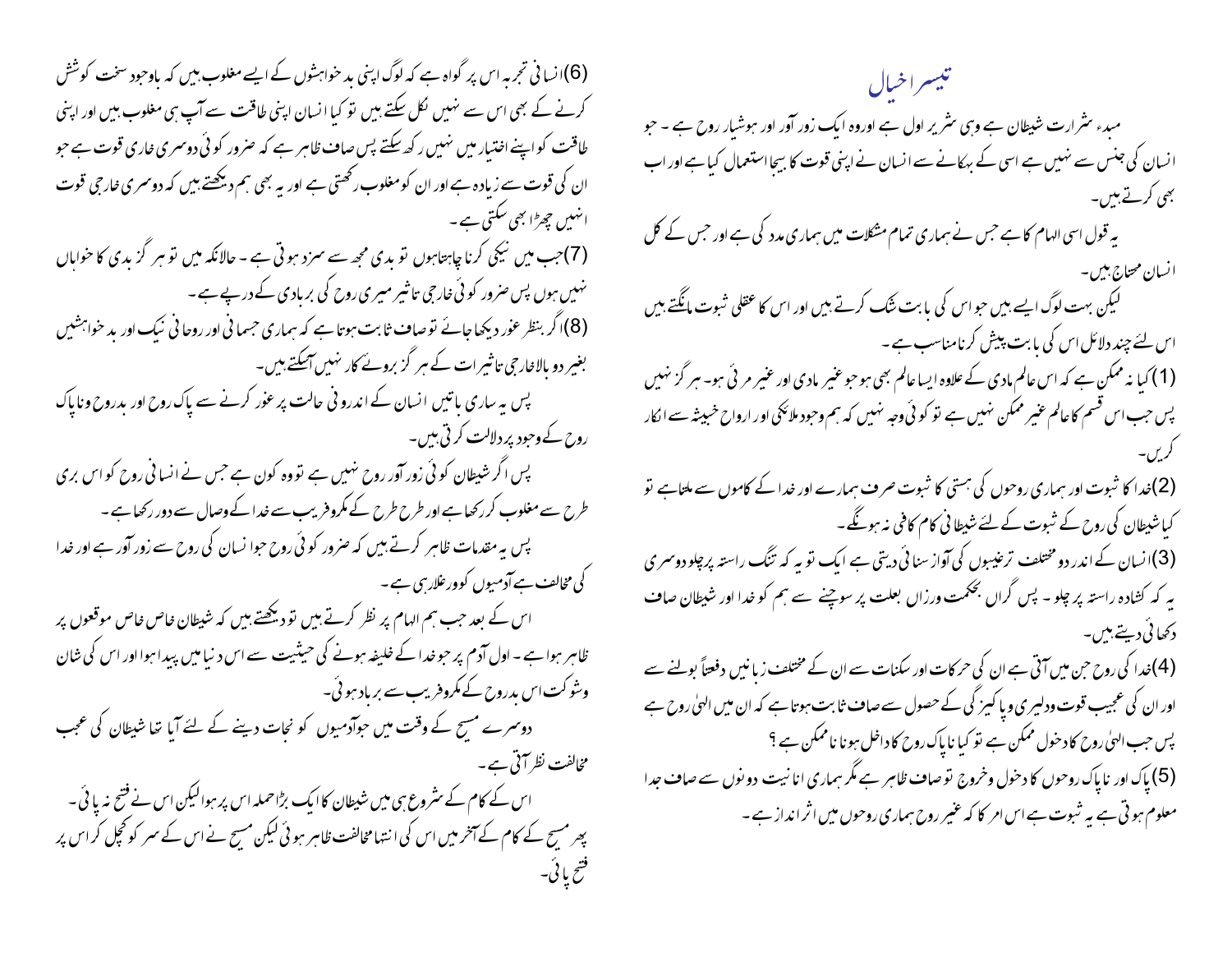اور وه خدا کی صفات متصاد ه والاجان کر اپنی بد حواہشوں کو بھی صفات متصاده کامظہر قرار دیا کرتے ہیں اور پھر گناہ کو گناہ نہیں جانتے اور بدی میں حوب تھیلتے ہیں۔ پس پہا پئو یقین جا نو کہ تہاری جا نوں کا دشمن ایک شخص ہے جس کا نام شبطان ہے اور وہ بہت ہی زور آور روح ہے اور بہتوں کو اس نے اپنامغلوب کیا ہے اس سے بچنے کی اور کو ٹی راہ نہیں ہے مگر ایک ہی راہ ہے اور وہ صرف مسح ہے ۔حبولوگ مسح کے پاس شیطان سے پناہ لینے کوآتے ہیں وہ بچائے جاتے ہیں۔فقط۔

حالانکہ اس وقت یوں معلوم ہوتا تھا کہ شیطان بڑی طاقت والاہے اور بڑامکار ہے اور اس کے یاس بہت فوج ہے حومسیح کی مخالفت پر ملک یہودیہ میں ظاہر ہو ئی۔ اس کے سوا خدا کی بادشاہت جہاں جاتی ہے وہاں شیطان کا بڑا زور نظر آتا ہے کہ آدمی تحجیہ ہوجائے د نیا پر واہ نہیں کرتی مگر عیسائی ہو جائے تو اس پر چاروں طرف سے شیطان کے شاگردوں کا ہجوم اور بلوہ ہوتا ہے اس سے ظاہر ہے کہ صرور مسیحی دین خدا کا دین ہے اور اس کی مخالف کوئی روح ہے حبوانسانوں کوابھار تی ہے اور وہی شیطان ہے۔

حاصل کلام سٹریر اول اور مبدا سٹرارت شیطان ہے لیکن اس کی سٹرارت آدمی کی مر<sup>صن</sup>ی سے آدمی میں تاثیر کرتی ہے۔ ۔<br>ادمی کوچاہیے کہ اپنی حفاظت کرے اور اس سے بچنے کے لئے *فد*ا سے پناہ مانگے۔ شیطان کس کی طاقت سے *مثر ا*رت کرتا ہے ؟

شیطان بھی ایک مخلوق ہے اور وہ بھی مجبور نہیں بلکہ فاعل مختار پیدا کیا گیا تھا اس نے اپنے اختیار کوبیجا استعمال کیا اور میداء سثر ارت ہو کر ایدی سمزا کا سمزاوار ہوا اور اپنی نجات سے مطلق ما یوس ہوا کیونکہ خدا کی در گاہ سے اس پر قطعی سمزا کافتویٰ لگ جکا ہے ۔ اس لئے وہ نیکی کادشمن اور بدی کا دوست ہو گیا ہے۔اب اس کامزہ اسی میں ہے کہ بہت سی روحوں کو اپنے ساتھ جہنم میں لے جانے کے بمصدق مرگ ا نبوہ جشنے وارد۔ اس نے قسم قسم کے جال د نیامیں پھیلائے ہیں اور آدمیوں کو اپنی بدی پر نیکی کاملمع لگا کے لساتا ہے اور یوں پینسا کے برباد کرتاہے۔ حولوگ اس کے منکر ہیں وہ زیادہ تر خطرہ میں بیں کیونکہ ان کے دل میں اس کا حوف سٰمیں رہتا اور نہ وہ اس سے یچنے کی کوشش کرتے ہیں لہذا اس قسم کے لوگ نہایت آسا فی کے ساتھ اس کے دام میں بھنس حاتے ہیں۔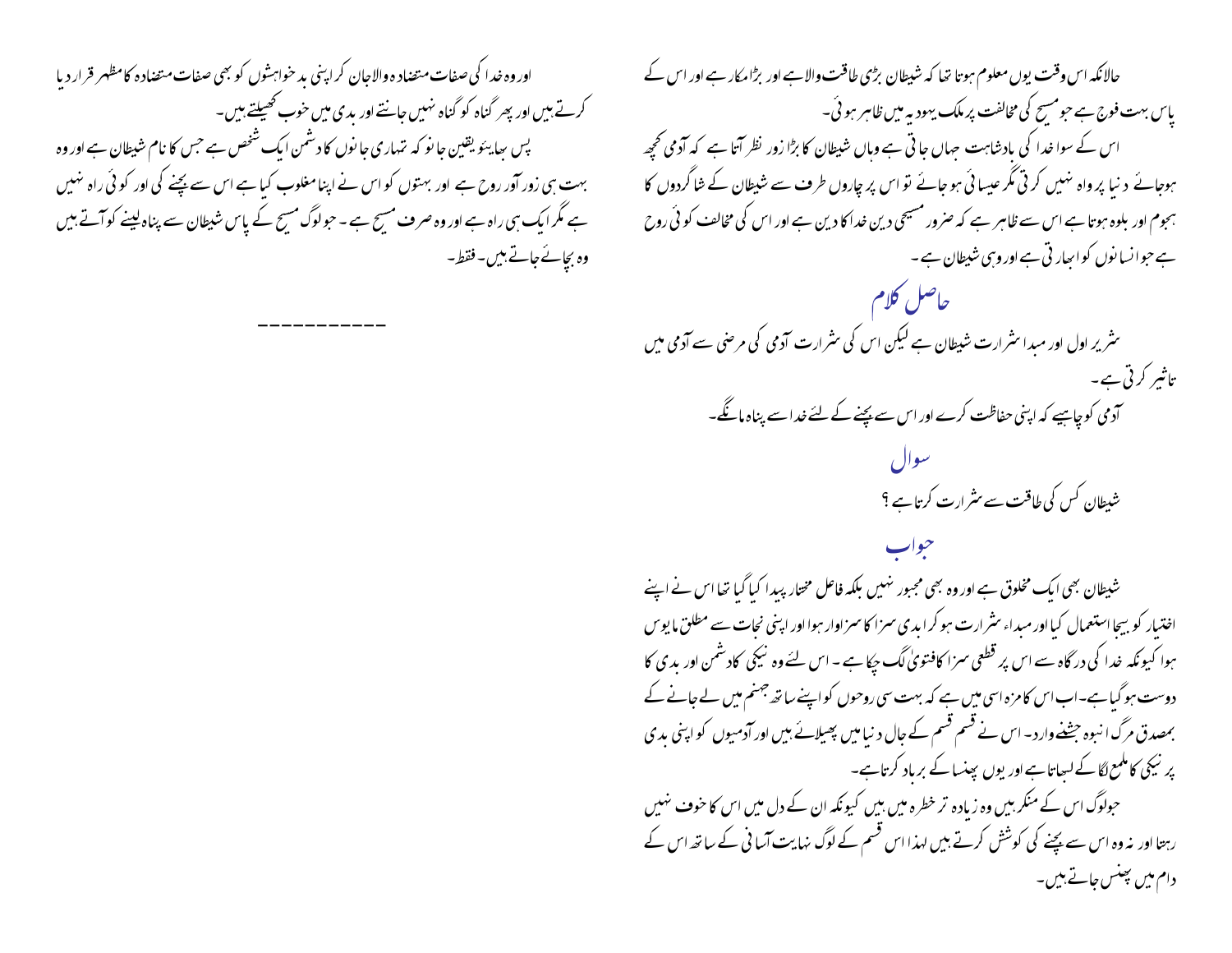یس حب آدمی اپنی راہ کو حبو خدا کی طرف سے اس کے لئے مقرر ہے چھوڑتا ہے تو یہی بدی آدم کے لئے خدا نے ایک راہ مقرر کی تھی کہ ہر درخت سے کھانامگراس درخت سے نہ کھانا اس نے اپنی راہ کو چھوڑا تب پہلا گنہگار ہوا ۔ کو ٹی کھتا ہے کہ مرضی الہیٰ کے خلاف کام کرنا گناہ ہے۔ گمگر حبوراہیں خدا نے ہمارے لئے مقرر کی بیں انہیں کا انحراف خدا کی مرضی کا بھی انحراف ہے ۔ حبوراہیں خدا نے آدمی کے لئے مجلّاً اس کی ضمیر میں اور مفصلاً یا سَلِ میں دکھلائی بیں ان پر آدمی چل کر حقوق اللہ اور حقوق العباد کو بپورا کر تاہے توسلامتی کی ر اہ پر اس کے قدم رہتے ہیں اور و ہ ان راہوں سے خدا کے نزدیک پہنچ سکتا ہے۔ کیکن جب ہم خدا کے حق برباد کرتے ہیں اور ہمیایوں کے حق میں خیانت کرتے ہیں تو یدی کرتے ہیں کیونکہ اپنی راہوں کو چھوڑ دینا ہی یدی ہے۔ خدا کی سٹرع اور انسان کی ضمیر دو نوں ہمیشہ برابر ہیں اور انسان کی بنائی ہو ئی سٹرع ہر گز ضمیر کی تحریکات کے موافق نہیں ہوتی ہے لہذ احوکوئی گناہ سے بچنا چاہتا ہے تو چاہیے کہ اس سٹرع کے انحراف سے بچے حوضہیر کی موافق ہوتی ہے نہ صرف اس سٹرع کے انحراف سے جے ضمیر ہی جھٹلاتی ہے۔ خدا کا کلام بتلاتا ہے اور انسان بالبداہت دیکھتاہے کہ کل انسان گناہ میں پہنسے ہوئے بیں کو ٹی اس کاجل کی کو ٹھڑی یعنی د نیامیں سواسید نامسیح کے لۓ گناہ نظر نہیں آتاکحچھ نہ کحچھ داغ سب کو لگاہواہے اکتسا بی اور مورو فی گناہ میں سب پہنسے ہوئے ہیں سب نے اپنی راہوں کو چھوڑاہے اور سب نے خدا کی سٹریعت کو نوڑاہے۔ خدا کے کلام میں گناہ کو کوڑھ سے تشبیہ دی گئی ہے اور اس کی وجہ بہ ہے کہ کوڑھ کامر ص اندر سے مثروع ہوتاہے گودے اور بڈی سے پھر جسم پر نمایاں ہوتاہے اسی طرح گناہ دل سے حومیداء خیالات ہے اور پختہ ہو کر فعل آمد قول میں ظاہر ہوتا ہے۔

تبيراھواں ليڪچر ىدى كىا ہے گذشته لیکچرمیں اس امر کاذ کر ہوا کہ امور نامناسبہ بدی بیں اور یہ کہ مناسبت وعنیر مناسبت کے دریافت کرنے کے لئے عقل کافی نہیں ہے لیکن عقل والہام ہر دور سے مناسبت وعنیر مناسبت حنوب معلوم ہوسکتی ہے۔ گناہ یا یدی کی تعریف یوحنا رسول نے یوں کی ہے کہ " گناہ سٹرع کی مخالفت ہے۔"( انجیل سٹریف خط اول حصرت یوحنار کوع 3 آیت 4)۔ سٹرع کا لفظ شامل ہے سٹرع مکتوب فی القلوب پر وسٹرع مکتوب فی الکتاب پر کیونکہ خلاصہ وتفصیل دو نوں ایک بات ہے۔ سٹرع وہ راہ ہے جس کو خدا نے آدمی کے لئے تجویز کی ہے اسی پر ضمیر دلالت کر تی ہے اور بائبل اسی پر آدمیوں کو چلانا چاہتی ہے پس آدمی کے لئے حبوراہ خدا کی طرف سے مقرر ہے اس سے انحراف گناه با بدی ہے۔ شیطان نے جب مسیح کی انسا نیت کا امتحان کیا تو یہی چاہتا تھا کہ اس کوانسا نیت کی راہوں سے ہٹادے انسانیت کی راہوں میں سے ایک یہ ہے کہ اس کا بھروسہ کامل خدا پر ہو نہ ذرائع پر لیکن شیطان نے پتھر رکھ کر <sub>ک</sub>ہا کہ ان کورو ٹی بنا اور کیوں بھوکار ہتا ہے ؟مسیح نے حواب دیا کہ انسان خدا کے حکم سے جیتا ہے مہ رو ٹی سے ۔ شیطان نے <sub>ک</sub>ما کہ کنگرے سے <u>نی</u>چے گر کر خدا کوآزما -مسیح نے <sub>ک</sub>ما میں بے ایمان نہیں ہوں کہ خدا کوآزماؤں - اور خدا کا وعدہ حفاظت انسان کے راہ راست پر چلنے میں ہے نہ اس کی بے راہی میں انسان کی راہ بہ ہے کہ سیڑھی سے اترے نہ یہ کہ کنگرے پر سے کود تا پھر ے-شیطان نے کہا کہ مجھے سجدہ کراور سب د نبا کی شان وشوکت لے ۔ مسیح نے کہا انسان کا فر حل ہہ ہے کہ خدا کوسحدہ کرے نہ کسی مخلوق کواس لئے دور ہواے ملعون -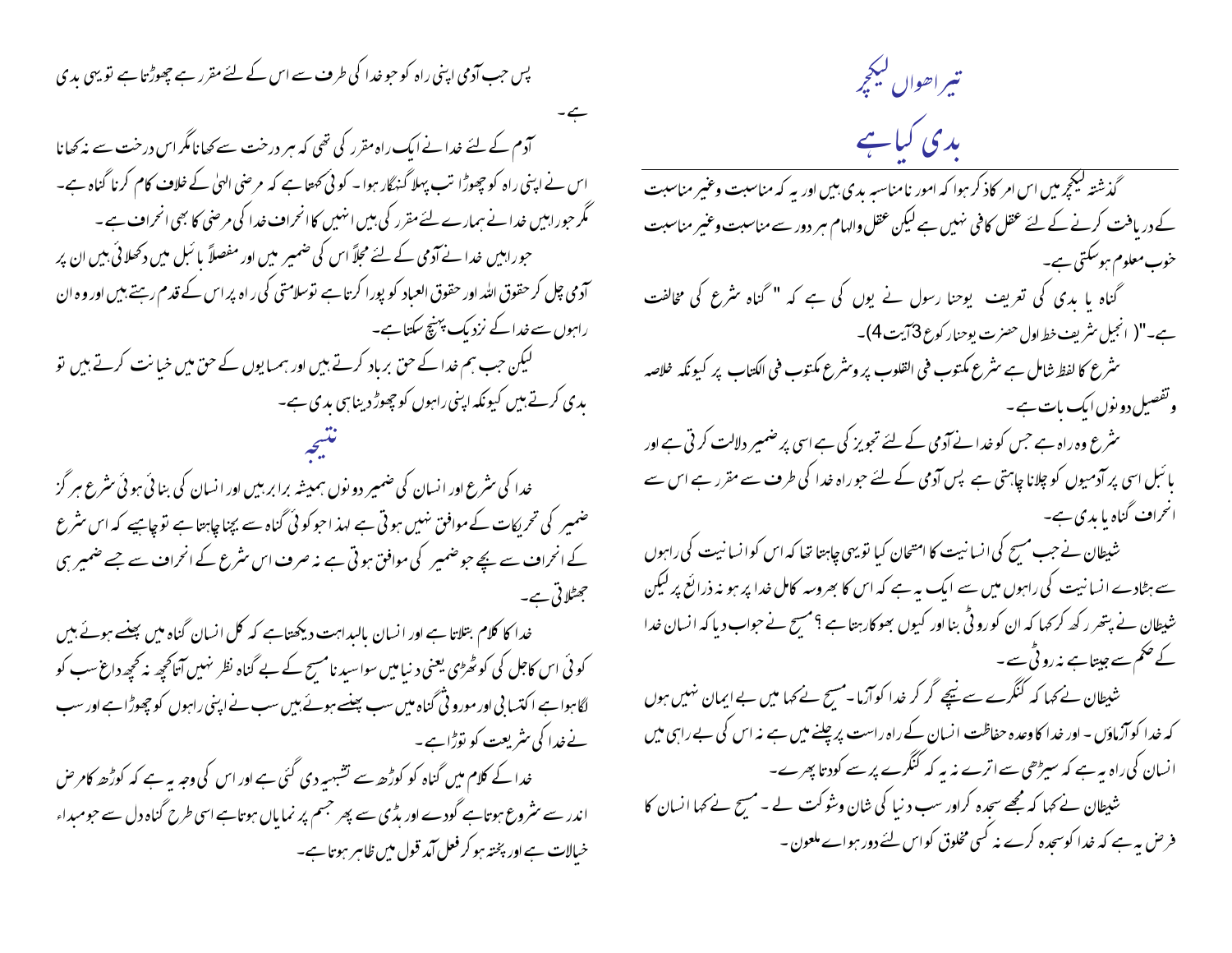ہوتا تھااور اب کیا ہورہاہے۔لکھنئو کے بادشاہ کے گھر میں کیا ہوتا تھااور اب کیاحال ہے ؟ ان شہروں میں اور ان گھروں میں جہاں بدی ہو تی ہے خدا کا عضب نازل ہوتا ہے اور وہ اپنی مراد کو نہیں پہنچتے بلکہ جلدی برباد ہوجاتے ہیں بلکہ ان کی اولاد پر بھی ان کے باپ دادوں کی بدیوں کی سزا نازل ہو تی (2)خدا کی آسمانی برکات کا نزول گناہ کے سبب سے بند ہوجاتا ہے ۔چنانچہ پرمباہ نبی کھتاہے کہ تہاری بد کاریوں نے یہ چیپزیں تم سے پھرائیں ہاں تہاری خطاکاریوں نے ان اچھی چیپزوں کو تم سے باز رکھا (بائبل مقدس صحیفہ حصرت پرمیاہ رکوع 5 آیت 25)۔ اور بعض اوقات برکات بالکل منقطع

ہوجا تی بیں اور قحط سالی مری اور تنگی اور بے بر کتی کا ظہور ہوتا ہے اور یوں خدا تعالیٰ آدمیوں کو ان کے گناہوں پرمتنبہ کرتاہے۔ یہ توعام گناہوں کی تاثیر کاذ کر ہے حولوگوں پر ہوتی ہے۔مگر خاص گناہوں کے سبب سے

خاص لوگوں کی خانہ خرابیاں اور دل کی سختیاں ظاہر ہو تی ہیں جس کی وجہ سے بر کات رک جا تی بیں اور آقا کی نظر رحمت ماتحتوں کی سٹرارت کے سبب سے پھر جاتی ہے ۔ (3)ایک اور نتیجہ گناہوں کا حس کو تھوڑی سی فکر کرنے کے بعد جلد دریافت کرسکتے ہیں دل کی بے چینی ہے۔ بد کار آدمی کیسا ہی بیوقوف اور سٹرارت میں مگن کیوں نہ رہتا ہو تب بھی اس کے گناہ اس کی ضمیر کو کاٹا کرتے ہیں۔ شاید وہ طرح طرح کی تاویلیں کرکے آپ کومعذرت ثابت کرے لیکن یہ موت کا نیش اس کی ضمیر میں ٹیسیں پیدا کردیتا ہے جب وہ اپنی بدمستی اور مثر ارت سے ذرا بھی بازآتا ہے فوراً گناہ اس کے دل میں جیسک مار تا ہے اور اس کوموت کے گھاٹ اتار دیتا ہے ۔ (4)الہام حبو عقل کامعلم اور استاد ہے وہ زیادہ تر گناہ کے نادید نی ناقص نتیجہ دکھلاتا ہے اور حب کہ ہمیں اس کے دو تین جا کا ہ نتیجوں کا علم ہے تو ہم الہام کے بتلائے ہوئے برے نتائج کا کیونکر یقین نه کرېږ

گناہ کاپہلا نتیجہ حوالہام بتلاتا ہے یہ کہ ساری مصیبتیں کامنہ نہ دیکھتے اگر کوئی اپنی ضمیر سے پوچھے کہ خداحوساری حوبیوں کاسمر جشمہ ہےاور حس کی محبت اور الفت اس بد حالت میں بھی ہم پر حوب روشن ہے تو اس نے یہ د نیاوی مصائب اور موت ہم پر کیوں نازل کی ہے تو اس کا سبب

کوڑھ لاعلاج مر ص ہے ۔ اسی طرح گناہ کاعلاج بسٹر سے نا ممکن ہے ۔ کوڑھ ایک متعدی بیماری ہے گناہ بھی سخت متعدی ہے فوراً ایک کو دوسمرے سے لگتا ہے۔ کوڑھ ایسی نفر تی بیماری ہے کہ لوگ ایسے بیماروں کو نکال دیتے ہیں گناہ اس سے زیادہ تر نفر ٹی چیز ہے کہ خدا کواور خدا کے بندوں کواس سے سخت نفرت ہو ٹی ہے۔ کوڑھ <sup>نس</sup>ل میں جاری ہوجاتا ہے جیسے گناہ آج تک آدم کی اولاد میں چلاآتا ہے - پولوس رسول گناہ کوموت کا ڈنگ یا نیش بتلاتا ہے جیسے سانپ یا بچھو کا ڈنگ ہوتا ہے ویسے ہی موت کا ڈنگ گناہ ہے جسے نے گناہ کیاوہ جانے کہ موت نے مجھے ڈنگ ماراہے اگر میں جلدی علاج نہ کروں تو مرحاؤں گا۔ لوگ بڑے مزے کےساتھ گناہ پر گناہ کیا کرتے ہیں کیونکہ گناہ میں حسما فی لذت ملتی ہے اور نہ صرف جاہل بزاری لوگ یہ کام کرتے ہیں بلکہ بعض ایسے لو بھی خوب گناہ کرتے ہیں حوآپ کو سٹریعت کامعلم یاصاحب علم اور ممتاز شخص جانتے ہیں۔ رشوت کیتے ہیں۔ بد منصوبے باندھتے ہیں۔ جھوٹ بولتے ہیں۔ ید نظری کرتے ہیں ناچ رنگ میں سٹر یک ہوتے ہیں اور سٹراب پیتے ہیں۔ پرائے كاحن كحاحات بين وعنيره -اس د نیا کو گناہ اور بد کاروں نے پوری دورخ کی ہم شکل بنادیاہے۔انہیں کحچھ پرواہ نہیں کہ خدا کی حق تلفی ہو تی ہے یا بندول کی لیکن وہ اپنی نفس پرستی میں مکن رہتے ہیں اپنے انجام نہیں سوچتے

دوسم احصه گناہ کے نتائج (1) گناہ خدا کی عنیرت کواسات اب اوراس کے عضب کو برانگیختہ کرتاہے۔ چنانچ<sub>ی</sub>رازمنہ سابقہ کی نواریخ اس پر گواہ بیں کہ <sup>کس</sup> قدر قومیں اور سلطنتیں اور <sub>خا</sub>ندان اسی گناہ کے سبب برباد ہوئے۔ اور اس زمانہ میں ہم بھی دیکھتے ہیں کہ دنیامیں کیا سے کیا ہوجاتا ہے - جہاں بدی ہے وہاں بربادی کھڑی ہے ہمارے دیکھتے دیکھتے کتنے خاندان کیا سے کیا ہوگئے ۔ دیکھو ہیادر شاہ کے قلعہ میں کیا

بیں اور د نیامیں مشغول رہتے ہیں۔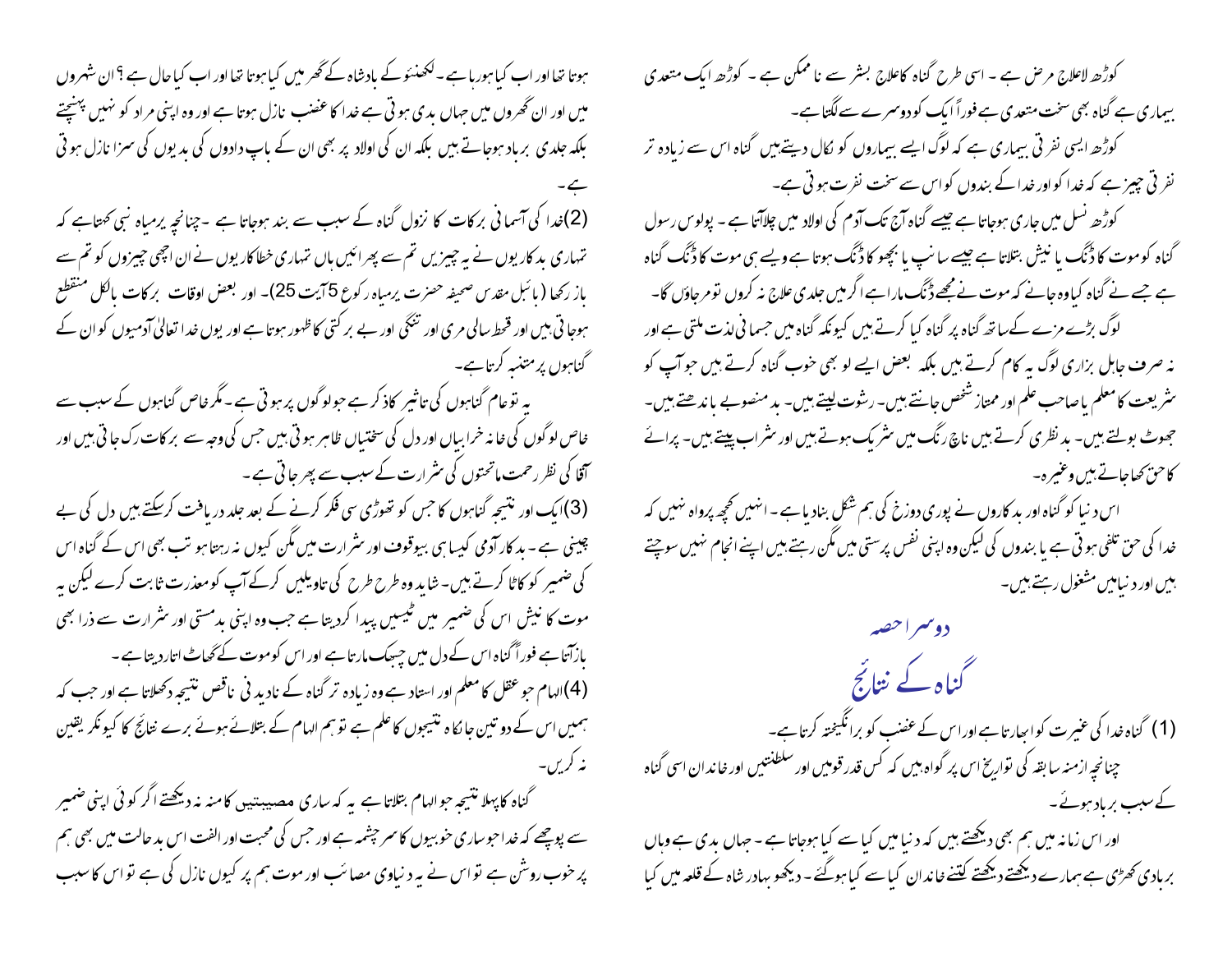اپنے رب کو بھی پہچانے او ریہ اس طرح سے ہوتا ہے کہ ہماری اصل تو نہایت حوب ہے کیونکہ ہمارے درمیان ایک روح ہے حو عالم بالا کا ایک حوہبر ہے مگر نہایت تباہ حالی میں ہمیں گناہ لذیذ معلوم ہوتا ہے اور بد حواہشوں کے ہم مغلوب ہوگئے بیں اور گناہ کا عذاب ہمیں گھیرے ہوئے ہے جس سے خلاصی پانا ہماری طاقت سے ناممکن ہے تب ہماری نظر خدا کی طرف اٹھتی ہے اور ہمارے کان اس کی آواز کو سنتے ہیں ۔ حب داؤد پیغمبر پر اس کے گناہ ظاہر ہوئے تووہ یوں بولا۔" بے شمار برائیوں نے مجھے گھیر لیامیرے گناہوں نے مجھے پکڑا ایسا کہ میں آنکھ اوپر نہیں کرسکتاوہ میرے سر کے مالوں سے شمار میں زیادہ بیں سومیں نے دل چھوڑ دیا- (زبور سٹریف رکوع40آیت12)۔ سِائیوں جب تک ہم گناہ کوایک بلکی بات جانتے ہیں اور اس سے گھسراتے ہیں تو ناممکن ہے کہ ہم خدا کو جانیں اور سچا ئی کو پہچانیں اور مخلصی کے مشحق ہوں۔ یہ پہلی منزل ہے حوضداشناس لوگوں میں پیدا ہو تی ہے کہ وہ آپ کو گنہگار جانتے ہیں اور ہم جانتے ہیں کہ یہ خدا کے فضل کا بڑا نشان ہے کہ آدمی آپ کوسخت گناہ کی حالت میں پہچان لے اس وقت خدا کا باتھ اس کی امداد کے لئے آگے یہی سبب ہے کہ بہت سے لوگ حق شناسی کے مدی ہو کر بھی حق کو نہیں پہچانتے کیونکہ وہ اپنی حالت سے ناواقف ہیں جب ہم اپنی بیماری سے ناواقف ہیں تو اس کے مناسب علاج کب کرسکتے ہیں۔لیکن جب بیماری کی تشخیص ہوجائے کہ کیا ہے اور کیسی ہے تب ہم مناسب دوا تجویز کرکے یقین کرسکتے ہیں کہ اس سے فائدہ ہوگا اور اگر فائدہ یہ ہو تب دوسری دو ا تلاش کرینگے جس دوا سے فائدہ ہوگا ہم اس کواپنی بیماری کےمناسب جانیں گے۔ پس سائیویهی گناه کی بیماری کل بنی آدم میں ہے حبومذہب اس کاعلاج کرسکے وہی خدا کاسچا دین ہے اسی کوجلدی قبول کرناچاہیے ایسا نہ ہو کہ ہلاک ہوجاؤ۔ فقط۔

بجز اس کے اور کیا ہوسکتا ہے کہ ہم سے وہ ناراحل ہے اور ناراحنگی کا کو ٹی اور سبب نہیں ہوسکتا ہے بجز گناہ کے حس کی وجہ سے بطور سمزا کے ہم پر بہ آفتیں نازل ہو تی ہیں۔ (5)الہام ہمیں یہ بھی بتلاتا ہے کہ محدود گناہ کاعذاب عنیر محدود ہے اور اس کاسبب یہ بتلاتاہے کہ گناہ خدا کے سامنے مثل قرصہ کے ہے جب تک کوڑی کوڑی ادا نہ کرو گے سمزامیں مبتلار ہو گے لیکن اس کا ادا کرنا انسان کی طاقت سے خارج ہے اس لئے منصف صادق کی کامل عدالت اید تک سمزامیں رکھیگی پس سمزا کی ایدیت بھی ہماری وجہ سے ہے کہ ہم قرصہ ادا نہیں کرسکتے ہیں۔ پس اس ایدی عذاب سے چھوٹ جانے کی امید تو ہے مگر ہم سے ممکن نہیں اگر زمین وآسمان میں کوئی اور شفیق رحیم عنی سخی ہو اور ہمارا قرصہ ادا کرکے مہر یا ٹی سے ہمیں چھڑائے تو ہم چھوڑ سکتے ہیں۔ (6)الہام ہمیں یہ بھی بتلاتا ہے کہ اسی زند گی میں اس کا تدرک ہوسکتا ہے کیونکہ تخت عدالت کے سامنے جانے سے پہلے ہم اپنے مدعی کے ساتھ صلح کرسکتے ہیں لیکن حب عدالت میں حاصر ہوجا ئیں شب ممکن نہیں کیونکہ عدالت میں رحم اور سفارش اور کسی کی مدد کار گر نہیں ہوسکتی ہے۔ باں عدالت سے پہلے ہی صلح کرکے اپنا نام مجرموں کی فہرست میں سے کٹواڈالنا چاہیے کہ ہمارا حساب ہی نہ لیا جائے حب حساب لیا گیا اور ضحم سمزا کاجاری ہوگیا تب امید خلاصی کی نہیں رہی۔

پس اے سِپائیو: اگرچہ گناہ نہایت براہے اور اس کاعذاب بہت ہی سخت ہے تو بھی اس سے مخلصی کی امید اس زند کی میں ہے اس وقت کو عنیمت جا نو اور ذراسو حیو حب تک کہ خدا مل سکتا ہے ملنے کی کوشش کروٹٹولواور ڈھونڈواور سب یا نوں کو پر کھودیکھو کوئی بچانےوالا تہہیں نظر آتا ہے یا

سائیوعر بی زبان میں ایک مثل مشور ہے کہ مَن عرَفَ نفسہ فَقدَ عرَفَ رَبِّہَ۔ یعنی حس نے اپنے آپ کو پہچانا اس نے اپنے رب کو بھی پہچانا اگر چہ اس مثل کے معنی لوگوں نے طرح طرح بتائے بیں لیکن اس کا حقیقی مطلب ہیرہے کہ آدمی کو چاہیے کہ پہلے اپنی حالت پر سوچے کہ میں کون ہوں اور <sup>ک</sup>س حالت میں ہوں حب وہ اپنی حالت پر کحچھ واقف ہو جاتا ہے تو اس میں استعداد پیدا ہوجا تی ہے کہ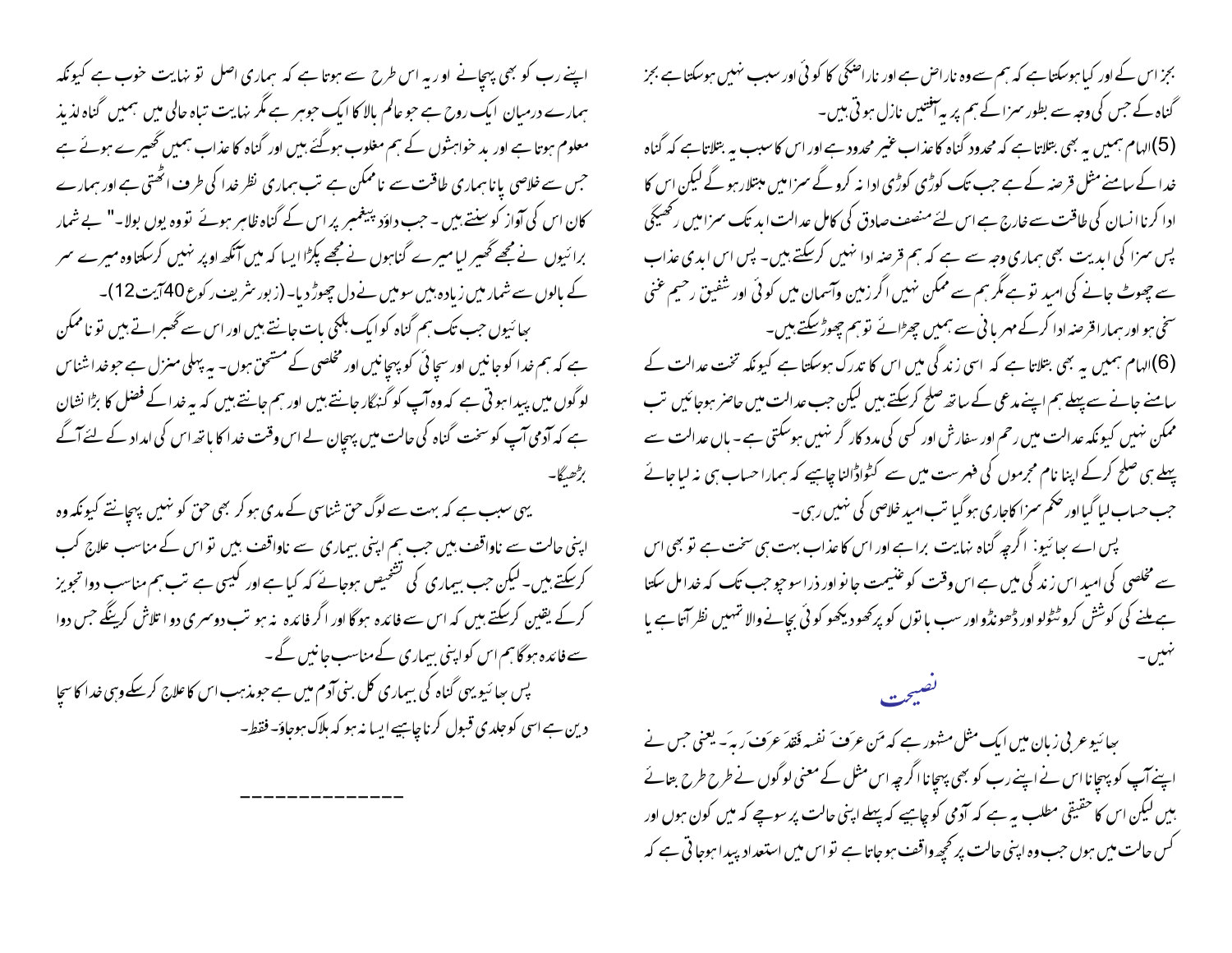سے ایک شخص ظاہر ہوگا حومرد کے نطفہ سے نہ ہوگا وہی شیطان کاسمر کچایگا اور شیطان اس کی سخت مخالفت کریگا۔ پھر پیدائش رکوع 22 آیت 15 میں ہے کہ " تیمری نسل سے زمین کی ساری قومیں بر کت پائینگی ۔" یعنی ابراہیم ﷺ کے خاندان سے وہ شخص ظاہر ہوگا اور تمام جہان کی قومیں اس سے بر کت پائینگی اور لعنت حبو تمام حہان پر پڑی ہے اس شخص کے سبب سے دفع ہو گی اور وہ شخص اپنی قریا فی کےوسیلہ سے یہ برکت جاری کر لگا کیونکہ اسحاق کی قریا فی کی تمثیل کی تستریح میں بہ کھاجاتا ہے اور پیدائش رکوع 21 آیت 12 میں ہے کہ " تیری نسل اسحاق علاقے سے کھلائیگی ۔" نہ اسماعیل علائقا سے پس وہ شخص موعود اسحاق سے لکایگا نیز پیدائش رکوع 49 آیت 10 میں ہے کہ " یہودا سے ریاست کا اعصا جدا نہ ہوگا اور نہ حکومت اس کے پاؤں سے جا تی رہیگی جب تک کہ شیلا نہ آئے اور قومیں اس کے پاس اکٹھی ہونگی یعنی وہ سب قوموں کو برکت دینےوالاہے اور اب تک پردہ عنیب میں ہے۔ یہوداہ کے فرقے سے لکایا (توریت سٹریف کتاب گنتی رکوع 24 آیت 15 تا 17میں ہے کہ " پھر اس نے اپنی مثل کھنی سٹروع کی اور بولا بعو کا بیٹا بلعام کھتا ہے کہ بال وہ شخص جس کی سنکھیں تھل گئی بیں کھتاہے کہ وہ جس نے *خد*ا کی ماتیں سنیں اور حق تعالیٰ کا علم یایا جس نے قادر مطلق کی رویاد بھی جو پڑا تھا پر اس کی آنکھیں تھلی تھیں کھتا ہے کہ میں اسے دیکھو گا پر ابھی نہیں میں اس پر نظر کرونگا پر نہ نزدیک سے یعقوب سے ایک ستارہ لکلیگا اور اسمرائیل سے ایک عصا اٹھیگا اور مواب کے نواحی کوماریگا اور سب ہنگامہ کرنےوالوں کوماریگا-" پھر دیکھو استشنار کوع 18 آیت 18 میں ہے کہ " ان کے لئے ان کے سائیوں میں سے تجھ سا ایک نبی برپا کروںگا اور اپنا کلام اس کے منہ میں ڈالو نگا۔"

پس حصرت موسیٰ ﷺکی حبو بنیادی کتابیں ہیں انہیں میں اس شخص کا تصفیہ ہوچکا ہے کہ فرقہ یہودا سے نجات دہندہ آئیگا اور انبیا کی کتابوں میں اس سے بھی زیادہ تفصیل کے ساتھ اس کاحال لکھا ہے۔ (بائبل مقدس صحیفہ حصرت ایوب رکوع 19 آیت 23 میں ہے کہ " میری پاتیں اب لکھی جاتیں کاش کہ وہ ایک دفتر میں قلمبند ہوتیں کہ وہ لوہ کہ قلم سے اور سیسے سے پتھر پر نقش کی جاتیں حواید تک یاقی رہتیں کیونکہ مجھ کو یقین ہے کہ میرافد بہ دینےوالا زندہ ہے اور وہ روز آخر زمین پراٹھ کھڑا ہوگا اور ہر چند کہ میرے پوست کے بعد میر احبھم کرم خوردہ ہوگا لیکن میں اپنے گوشت میں سے

جيود ھوال ڪيججر طریق نجات ازرونے عقل و با <sup>ئىب</sup>ل اگر چہ ازروئے عقل ریاصنت و نفس کثی او اعمال حسنہ نجات کے وسائل سمجھے گئے ہیں اور محسم قسم کے خیالات اس مقصد کے حصول کے لئے ایجاد ہوئے بیں مگروہ سب ایک سمر سمری نظر سے ناقابل اعتبار ثابت ہوتے ہیں۔ عقل صرف اتنا کھہ سکتی ہے کہ خدا اپنے فصل سےاگر کوئی صورت ہماری نجات کے لئے نکالے تو ہم پچ سکتے ہیں ور نہ انسا فی تدبیر انسان کو نحات <sup>من</sup>ہیں دلاسکتی ہے ۔ اس بارہ میں عقلی تدابیر کا یہی لب لباب ہے حو بیان ہوامگراس سے اگر چہ روح کی نظر ایک نادید نی عنیر معلوم سچائی پر تو قائم ہوجاتی ہے لیکن تسکین تنہیں ہوسکتی ہے کیونکہ باطنی آنکھ کے سامنے سے اندھیر انہیں ہٹ سکتاحب تک کہ اس کے فصل خاص کانحچھ علم حاصل نہ کیاجائے -یا ئبل نجات کی راہ کیا دکھاتی ہے بائبل کے دو جصے ہیں۔ عہد عتیق وعہد جدید عیسائی ہر دو حصوں پر ایمان رکھتے ہیں مگر یهودی صرف عهد عتیق کومانتے ہیں۔ عہد عتین میں نحات کی راہ یوں مذکور ہے کہ " مسح حبوا یک عجیب قدرت کاشخص ہے اور زمانہ آئندہ میں ظاہر ہونےوالاہے وہ اپنی قریا فی کے وسیلہ سے سب قوموں کے لئے نجات کی راہ تیار کرے گا اور نیز یہ بھی بتلادیاہے کہ یہ شخص فلاں قوم سے فلاں زمانہ میں فلاں بستی کے اندر ان صفتوں کے ساتھ ظاہر ہوگا۔ عہد عتیق کا یہی لب لباب ہے اور اسی آئندہ شخص پر سب اگلے لوگوں کی نظر لگی ہو ئی معلوم ہو تی ۔<br>سثروع میں آدم اور حوا کی نظر بھی اسی شخص پر لگا ئی گئی تھی کہ وہ " تیرے سمر کو مجلیگی اور تواس کی ایڑمی کو کاٹیگا۔" (توریت سٹریف کتاب پیدائش رکوع13 آیت 15)۔ یعنی عورت کی نسل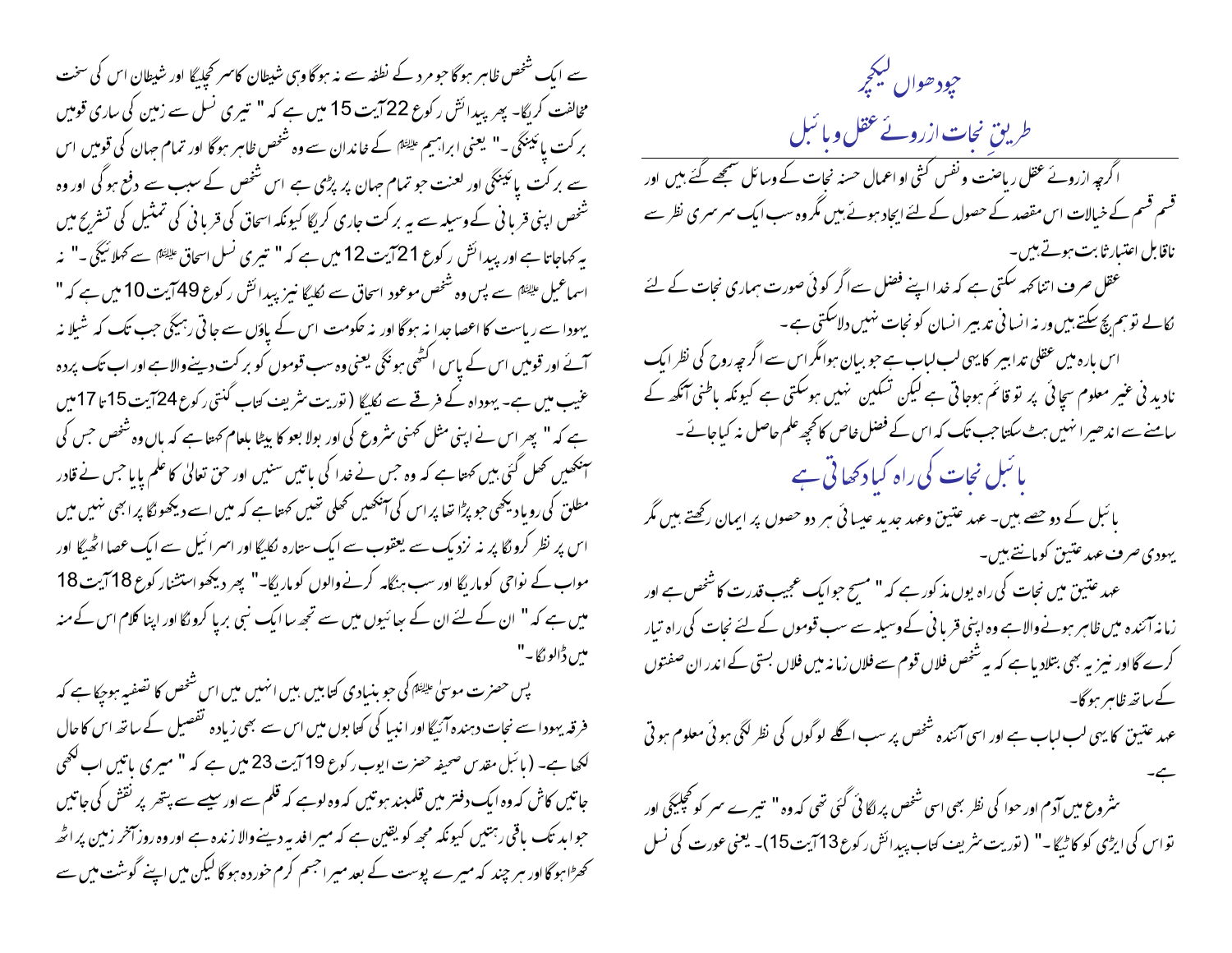کے بعد ملا کی کی کتاب حبوسارے عہد نامہ عتین کا خاتمہ ہے اسی آنے والے کی پیش گو ٹی پر ختم ہو تی اور تمام کتب انبیاء میں اس کثرت سے اس آنے والے کا ذکر ہے کہ اس کی تفصیل سے ایک بڑی مجلد کتاب بن سکتی ہے۔ ۔<br>خلاصہ یہ ہے کہ پرانا عہد نامہ انسان کی نجات کا انحصار ایک آنے والے شخص پر موقوف کرتا ہے اور نیز اس بات پر کہ اس کی قربا فی کے وسیلہ سے سب ایماندار نجات یا ئینگے۔ اس کی توضیح یوں ہے کہ عہد عتیق نجات کاوسیلہ ایک خاص قربا فی کو بتلاتاہے۔چنانچہ آدم کے زمانہ سے لے کرمسح کے ظہور تک قریا فی سی نحات کاوسیلہ سنجھی گئی ہے ۔ قربانی کے معنی بیں وہ چیز جس کے وسیلہ سے غدا کی قربت حاصل ہو مگر مسیحیوں کی اصطلاح میں اس کے معنی بیرہیں کہ جان کے بدلہ جان دے کر بچنا۔ گو عقل یہ کھتی ہے کہ خدا کے فصل سے بچ سکتے ہیں لیکن فصل کی تخصیص نہیں کرسکتی ۔<br>لیکن بائبل اس کی تخصیص کرتی ہے کہ یہی فضل ہے کہ آدمی کی جان کے بدلے *خد*ا کسی دوسرے کی جان کولے لے اور آدمی بچ جائے۔ یا ئبل ایک عجیب قسم کی قریا ٹی بتلائی ہے جس کی گھرائی پر نظر کرنے سے معلوم ہوجاتا ہے کہ وہ فصل جس کو عقل چاہتی ہے یہی قربانی ہے اور بس۔<br>**دفعات ذیل** برعور کیجئے (1)الهیٰ عدالت کا انسان پر یہ فتویٰ ہے کہ اپنا قرصہ ب<sub>ی</sub>ورا ادا کردے یا مارا جائے ۔لیکن بپورا قرصہ ادا کرنا انسان کے لئے محال ہے لہذا ہمشہ تک عضب الہیٰ میں رہنا اس کے لئے صروری ہے جس کو ہم

خدا کودیکھونگامیں اسے اپنے لئے دیکھونگا اور میری یہی آنکھیں دیکھینگی نہ کہ بیگانہ -" ایوب پیغمبر کھتاہے کہ وہ فدیہ دینےولاز ندہ ہے اور وہ آئیگا اور میں مر دوں سے زندہ ہو کر اسے دیکھورگا۔زبور سٹریف ر کوع 2آیت 6تا 7 میں ہے کہ " میں نے اپنے بادشاہ کو کوہ مقدس صیحون پر بٹھایاہے میں حکم کو آتئکارا کرو لگا کہ خداوند نے میرے حن میں فرمایا تومیرا بیٹا ہے میں آج کے دن تیرا باپ ہوا۔" یعنی وہ آنے والا بادشاہ خدا کا بیٹا ہوگا۔ یسعیاہ نبی رکوع 53 میں کھتا ہے کہ " وہ ان کی بد کاریاں اپنےاوپر اٹھایئگا-" پرمیاہ نبی رکوع 23 اور آیت 5و6 میں کھتا ہے کہ دیکھووہ دن آتے ہیں خداوند کھتا ہے کہ میں داؤد کے لئے صداقت کی ایک شاخ لکال دو ٹکا اور نیک بادشاہ بادشاہی کریگا اور اقبالمند ہوگا اور عدالت وصداقت زمین پر کریگا اس کے دیوں میں یہود انجات یا ئیگا اور اسرائیل سلامتی سے سکو نت کریگا اور اس کا نام پہ رکھاجائیگا خداوند ہماری صداقت "یعنی وہ آنے والا داؤد بادشاہ کے خاندان سے آئیگا اور لوگ اسے اپنا فدیہ جانیں گے اور وہ نہ صرف انسان بلکہ خدا ہوگا- دانبال رکوع 79میت 24 میں ہے کہ "ستر ہفتے تیرے لوگوں اور تیرے شہر مقدس کے لئے مقرر کئے گئے بیں تاکہ اس مدت میں سٹرارت شختم ہواور خطاکاریاں سمخر ہوجائیں اور بد کاری کی بابت کفارہ کیا جائے اور ابدی راستیازی پیش کی جائے اور اس رو یا پر اور نبوت پر مہر ہو اور اس پر حبوسب سے زیادہ قدوس ہے مسح کیاجائے۔" ستر ہفتے مسیح کی پیدائش کی تاریخ بتلاتے ہیں۔

میکاہ رکوع 5 آیت 2سے 5 میں ہے کہ " اے بیت کحم افرانہ ہر چند کہ تو یہوداہ کےہزاروں میں شامل ہونے کے لئے مچھوٹا ہے تو بھی تجھ سے وہ شخص لکل کے مجھ پاس آئیگا حبو اسمرا ئیل میں حاکم ہوگا اور اس کا لکلنا قدیم سے ایام الازل سے ہے تس پر بھی وہ انہیں چھوڑدیگا اس وقت تک کہ وہ حوجنے کا درد کھانے پر ہے حن چکے تب اس کے باقی سائی بنی اسرائیل کے پاس پھر آئینگے اور وہ قائم ہوگا اور خداوند کی قدرت سے اور خداوند اپنے خدا کے نام کی بزر گی سے رعایت کریگا اور وہ قائم رہینگے کیونکہ اب وہ زمین کے سوا نوں تک بزرگ ہوگا اور یہی سلامتی کا باعث ہوگا-" یعنی وہ حبو آنے والا ہے اور حس کے آنے کا انتظام ازل سے مقرر ہوچکا ہے ۔ اور حس کی خبریں پیغمبروں نے دی بیں وہ بیت کحم میں پیدا ہوگا اور اپنا کام کرکے پھر د نیا سے صعود کریگا اور حب وہ سب ہونے والا ہے ہوچکیگا تب وہ پھر آئیگا اور ابد تک رہیگا اور سب کی سلامتی کا باعث وہی ہوگا۔اس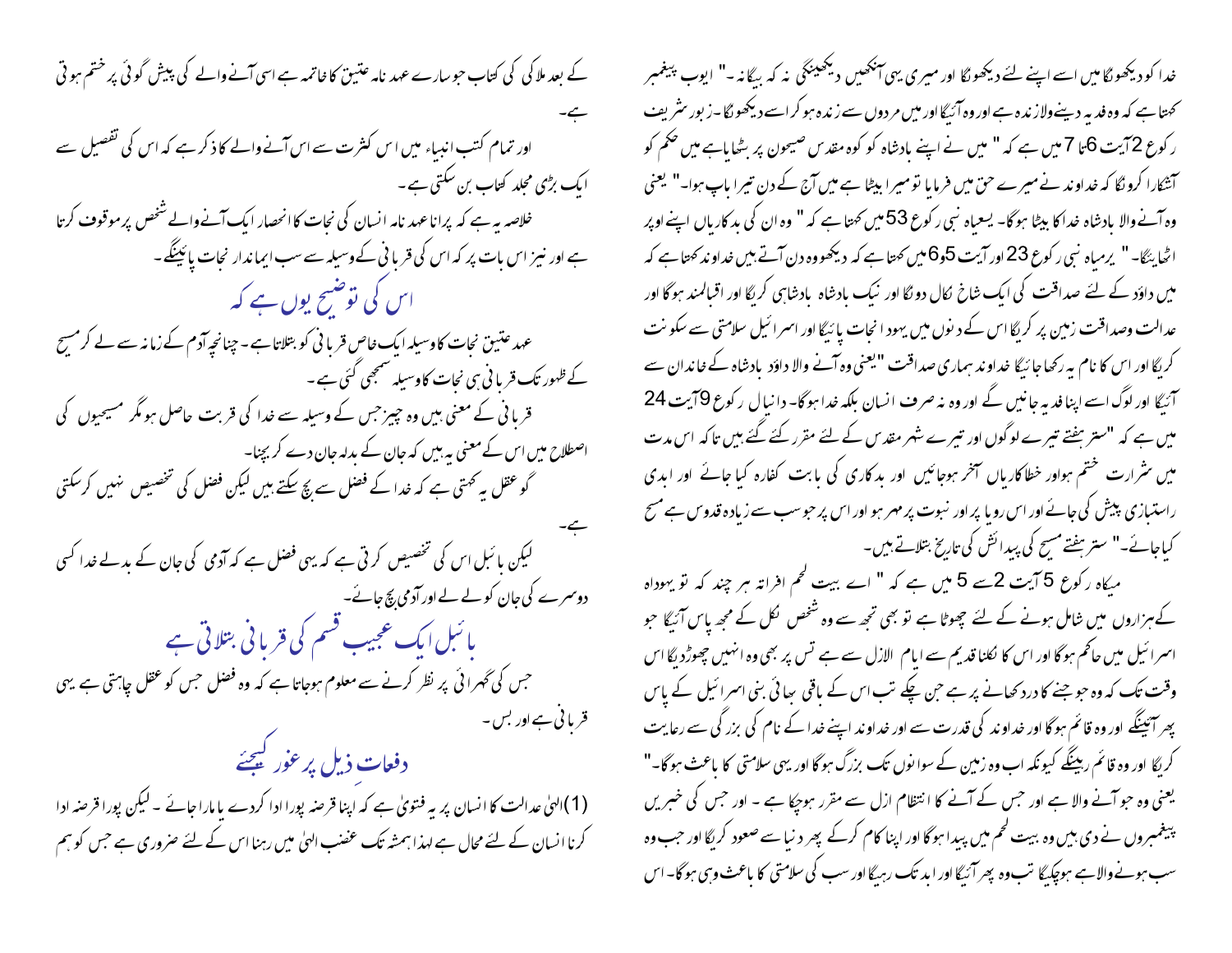(10)خدا کامطلب تھا کہ ایک نیا آدمی گناہ کے سلسلے سے الگ ہو کر عورت کی نسل سے پیدا ہو جس میں مورو ٹی اکتسا بی گناہ نہ ہو اور کامل انسان ہو۔ تا کہ سارے جہان کے گناہ کے لئے قربان ہواور اس کی قربانی سے بائبل کی تمام گذشتہ قربانیاں مکمیل پائیں اور آئندہ کووہی سب کے حق میں کامل قربانی ہواور اسی کی قربانی سے برگزیدوں کی تمام روحیں عذاحاصل کریں۔ (11)جونکہ انسان میں یہ طاقت نہ تھی کہ سارے جہان کے گناہوں کا بوجھ اٹھائے اور خدا کا سارا قہر حبو تمام گنہگاروں پرنازل ہونے والا ہے سہار سکے۔ اس لئے اس نے اس کی انسانیت کے ساتھ اپنی الوہیت کو بھی شامل کیااور اقنوم ثا فی نے جسم اختیار کیا تاکہ اس ساری مہم کو فتح کرے۔ (12) جب اقنوم ثا فی اس مقصد کے لئے مجسم ہو کرآیا توصاف ظاہر ہے کہ وہ ارادۃً ہمارافد بہ ہوا۔ (13)اب ہماری طرف سے بھی اس ارادہ کی صرورت ہے کہ ہم اس پر ایمان کے باتھ رکھیں تاکہ مبادله کی سثر ط پوری ہو۔ (14) بہی کامل قربا فی ہے کہ کیونکہ آدمی کے بدلہ میں آدمی لیاجاتا ہے نہ جانور اور آدمی بھی معصوم ہے مبادلہ کا ارادہ بھی ہے اور اب صرف ہماری قبولیت کی سٹرط باقی ہے۔ (15) بہ شخص اپنی یا کیمز کی اور راستیازی ہمیں عنایت کرتاہے اور ہمارے گناہوں کو لے کر عضب الہٰیٰ کی آگ میں جلادیتا ہے۔ (16)ایک آدمی کے سبب سب پر عضب آیا تعااب ایک ہی آدمی کے سبب سے سب پر برکت آتی (17) یہ قربانی دینےوالاشخص سید نامسج ہے حبوقدوس ہے وہ سب کے گناہوں کے لئے کفارہ ہوااور خدا کے عضب سے ہمیں رسنگاری بخش ۔ (18)جب سے اس نے اپنی قربانی گذرانی ہے سب سے کروڑوں روحیں گناہوں سے سبکیار ہو گئیں اور اس کی پا کمیز گی نے بہ ثابت کرد ما کہ اس نےہمارے ساتھ حقیقی میادلہ کرلیا ہے۔ پس لازم بلکہ فرص ہے کہ آپ اس شخص کے متعلق دیانت اور صداقت کے ساتھ عور حوص کریں۔

نہیں لیکن رحم اور عدل ایک ساتھ جاری نہیں ہوسکتے لہذاعتل اس مسئلہ میں بالکل <sub>خاموش</sub> ہے ۔ (2)لیکن یا ئبل مقدس اس مشکل مسئلہ کو پوں حل کرتی ہے کہ ایک جان کے عوص میں دوسمری جان بطور كفاره سمزااٹھاسكتى ہے تاكہ رحم اور عدل كااقتضا پوراہوليكن سثر ائط ذيل: (3) پہلی سٹرط ہہ ہے کہ وہ دوسمراحو کفارہ دیتا ہے۔ سمراسمر گناہوں سے پاک صاف اور معصوم ہو۔ (4)دوسمری سٹرط بہ ہے کہ وہ قریا نی مبادلہ کی صورت میں یعنی اپنی نیکی تجھے دے اور تبیری بدی آپ اٹھانے اور اپنی مرضی سے۔ (5)اس قسم کی قربانی کا قسول ہوجانا یقینی ہے کیونکہ آسمانی گ حبو خدا کاعضب ہے وہ اس قربانی کو بعسم کرڈالیگی اور گنہگار بچ جا ئیگا-(6) لیکن عہد عتیق کے پڑھنے سے معلوم ہوتا ہے کہ مسج کے پیدا ہونے سے قبل آدمی کے بدلے جا نور ذبح کئے جاتے تھے حالانکہ مناسب بہ تھا کہ آدمی کے بدلے آدمی ذبح کیاجاتااس کی وجہ بہ ہے کہ پہلی سٹرط کے روسے کوئی آدمی بے عیب نہ تھا اس لئے بے عیب جا نور کی تلاش ہوتی تھی لیکن جب بے عیب انسان پیداہوا توبے عیب جانوروں کی صرورت نہ رہی۔ بمصداق آنکہ آب آمد شیم برخاست -(7) بے عیب انسان کے بدلے میں بے عیب جانور اس لئے ذبح کیا گیا تھا کہ جانوروں سے انسان کی پرورش ہو تی ہے اور حس طرح کہ تمام رسمی سثر یعت حسمانی تھی اور روحا فی مطلب پر اشارہ کرتی تھی اسی طرح جا نوروں کی قربا فی بھی حقیقی قربا فی پر اشارہ کرتی تھی کہ انسا فی روح کی پرورش اس بے عیب انسان کی قربانی سے ہوتی ہے۔ (8) بہی و*جہ ہے* کہ ان جا نوروں کی قریا نی سے لوگ کامل صحت نہیں پا<u>سکتے تھے</u> کیونکہ وہ حقیقی قریا نی نە تھى بلكە حقيقى قريا فى كاعكس تھا يا بعبارت دېگرمحازى قريا فى حقيقى قريا فى كے قائم مقام تھى-(9) آدمی اور جا نور میں کیا برا بری تھی تھچیہ بھی نہیں کیاجا نور انسان کے مساوی ہوسکتا ہے ہر گز نہیں اور نہ جا نور اپنی مرصٰی کا اظہار کرسکتا ہے کہ وہ حنوشٰی سے انسان کا فدیہ ہورہا ہے ۔ اس رسم کے مقرر کرنے سے غدا کی مرحنی یہی تھی کہ انسان حقیقی قربانی کے لئے تبار کیاجائے لیکن معرفت سے بے بہرہ لوگ اسی کواصل منتجھتے تھے اور یہ ان کی علط فہمی تھی۔

اپنی اصطلاح میں موت کھتے ہیں۔ اب بجز اس کے کہ انسان خدا کے رحم پر بھروسہ ر کرے اور کو ٹی چارہ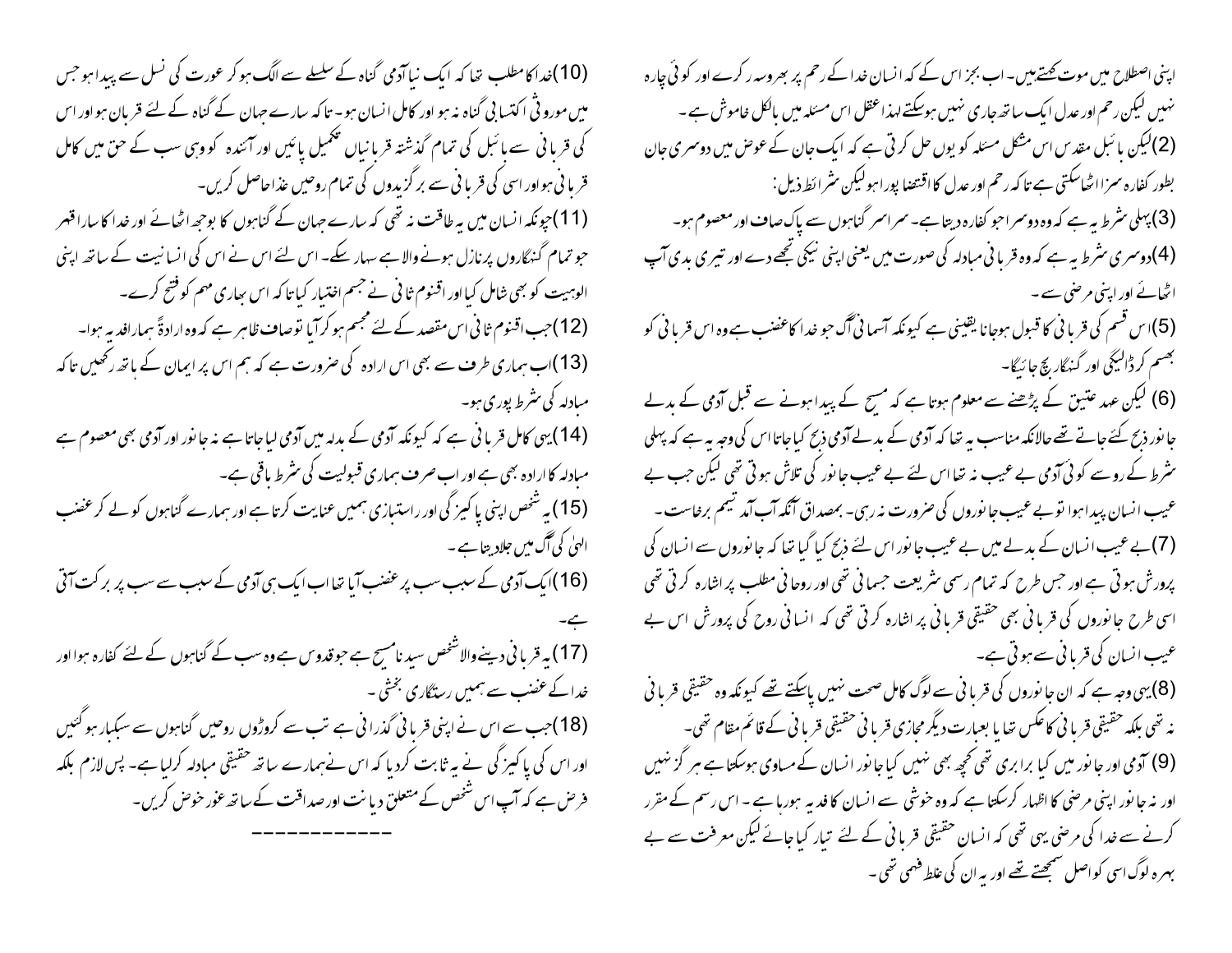اب ہم ان القاب پر عور کرینگے حومنجی کی نسبت عہد عتیق میں مذ کور ہیں پہلالقب آنے والا المسح ہے (دا نیال رکوع 9آیت 25)۔مسح اور المسح میں بڑا فرق ہے ۔ بادشاہ اور کابن اور نبی تیل سے مسح کئے جاتے تھے اور مسیح کھلاتے تھے ۔ مگر المسیح وہ خاص مسیح ہے جس کےوہ سب نمونے تھے اور تینوں عہدے اس میں پھمل ہوجاتے بیں۔ دا نبال رکوع 9آیت 25 "اور اس پر حبوسب سے زیادہ قدوس ہے مسح کیاجائے گا-(زبور ىثر يف ركوع 45 آيت 6و7)- "تيرا تخت اسے خدا ابدالاباد ہے تيري سلطنت كاعصاراستى كاعصا ہے توصداقت کا دوست اور سثرارت کا دشمن ہے ۔اس سبب سے خدا تیرے خدا نے تجھ کو حنوشی کے تیل سے تیرےمصاحبوں سے زیادہ مسح کیا۔" ( پائبل مقدس صحیفہ حصرت ذکر پار کوع 3 آیت 8)" اب اے یہو سوع سمر دار کابن سن تواور تیرے رفیق حو تیرے آگے بیٹھے ہیں کیونکہ یہ اشخاص بطور نشا فی کے ہیں کہ دیکھ میں اپنے بندے شاخ نامي كوپيش لاؤ نگا-" بہاں سے صاف ظاہر ہے کہ المسح آنے والا ہے مگر انجیل بتلائی ہے کہ جب المسح آیا اور 30 برس کا ہو کر ممسوح ہونے کو یردن ندی پر یوحنا کے سامنے گیا تو غدا نے آپ اسے روح القد س سے ممسوح کیا اور کبوتر کی شکل میں اس پر روح القدس نازل ہوئی اور آواز آئی کہ یہ میرا پبارا بیٹا ہے جس سے میرادل خوش ہے۔ پھر اس شخص کی زند گی کے واقعات اور وہ سب معمِزات حبو اس سے ظاہر ہوئے بخو بی ثابت کرتے ہیں کہ بہ انمسح ہے۔ دوسرا لقب الملك ہے - وہ ايك خاص بادشا ہ ہے سلطانوں كا سلطان خداوندوں كا خداوند-" اور ان بادشاہوں کے ایام میں آسمان کا خدا ایک سلطنت برپا کرے گا حو تا اید نیست نہ ہو گی اور وہ سلطنت دوسمری قوم کے قبصنہ میں نہ پڑیکی وہ ان سب مملکتوں کوٹکڑے ٹکڑے اور نیست کریگی اور وہی تااید قائم رہیگی۔" ( دانبال رکوع<sup>72</sup>تب 44)۔



کرے گا اور نیز یہ بیان ہوا کہ اس زمانہ کے لوگ اس شخص کی طرف تاکتے تھے جیسے اب ہم اس کی طرف تاکتے ہیں پس ہماری اور ان کی مطمع نظر ایک ہی شخص ہے آج ہم اس کاامر کا بیان کرینگے کہ وہ لوگ کس اعتقاد سے اس کی طرف تاکتے تھے اور ہم کس اعتقاد سے اس کی طرف دیکھتے ہیں ۔ ہمارا حبواعتقاد ہے وہ سب لوگوں کومعلوم ہے کہ عیسیٰ ابن مریم کامل خدا اور کامل انسان ہے اور وہ اپنے کفارہ اور حی ایٹھنے سے ہمیں نجات دیتا ہے - اور ہمارے اس اعتقاد کی بنیاد انجیل جلیل کی تعلیم پرقائم ہے۔ گھر اس وقت اس بیان کی صرورت ہے کہ اس زمانہ کے لوگوں کامسیح کی نسبت کیا اعتقاد تھا نجات کے اعتبار سے وہ توجیسا کہ بیان ہوامسیح ہی کواپنا نجات دہندہ سمجھتے تھے مگران کا یہ عقیدہ کہ مسح کون ہے اور کیاہے ذیل کے اقتساسات سے واضح ہوتاہے ۔ اگر چہ مسیح کی ذات وصفات اور کاموں اور واقعات کا بیان پرانے عہد نامہ کی اکثر عبار توں کے درمیان صاف صاف اسی طرح بیان ہوا ہے جس طرح انجیل میں ہوا ہے ۔ مگر اس مسیح کی کیفیت خدا نے حبو ہمہ دان ہے اگلی امت پراس کے القاب میں بخو بی ظاہر کردی تھی اورالقاب کا طریقہ اس لئے اختیار کیا گیا تھا کہ القاب چھوٹے چھوٹے لفظ ہوتے ہیں حن کو سب لوگ بآسا فی باد رکھ سکتے ہیں۔ خداجاہتا ہے کہ واقعات عظیمہ کے وقوع سے پیشتر اور اس کی ذات اقدس کے ظہور سے پہلے اس کی صروری کیفیت کے اصولی مصامین چھوٹے چھوٹے الفاظ کے القاب میں لوگوں کے دلوں پر بطور عقیدہ نقش کالحجر کردے۔ تاکہ ان عقائد کے سبب سے وہ بلاکت ابدی سے بچیں۔ اور وہ حوظہور کے بعد پیدا ہونگے اپنے اسلاف کے ان عقائد کو دیکھ کر ایمان میں زیادہ مضبوطی حاصل کریں۔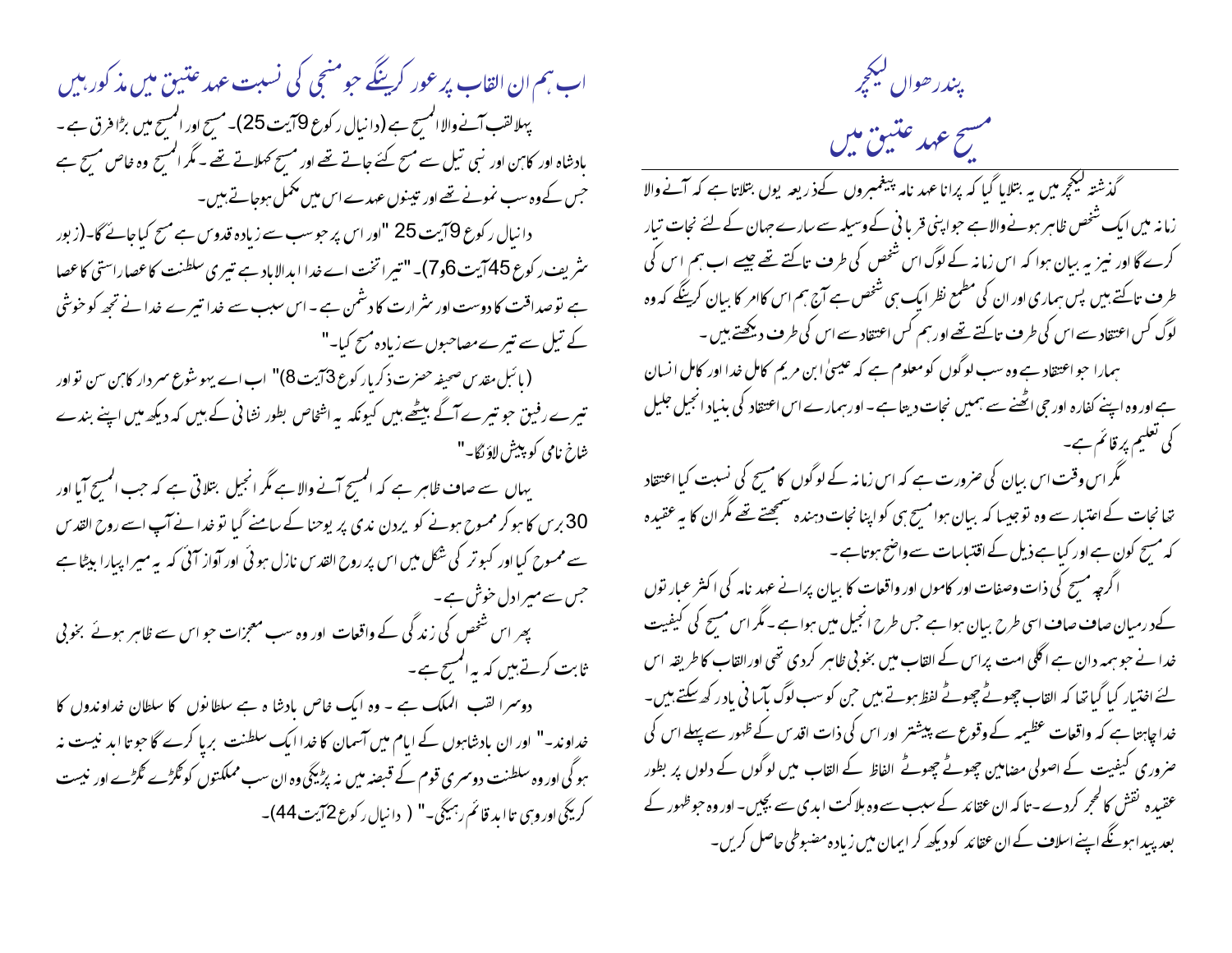(صحیفہ حصرت ذکریار کوع 79بیت 9)۔ "دیکھ تیبرا بادشاہ تحجھ پاس آتا ہے وہ صادق ہے اور نجات دینا اس کےذمہ میں ہے وہ فرو تن ہے اور گدھے پر بلکہ حوان گدھے پر ہاں گدھے گے بچہ پرسوار ہے ۔" پرانے عہد نامہ میں اس بادشاہ کےذکر میں بہت کجپھ لکھا ہے ۔ اور یہ بھی لکھا ہے کہ وہ روحا فی وجسما فی دو نوں طرح سے بادشاہ ہو گا اور بہ بھی صاف ظاہر ہے کہ یہودی جانتے تھے کہ وہ بادشاہ حوآنے والاہے وہی المسح ہے۔

چنانچہ جب مسح پیدا ہوئے اور نجومی آئے تو انہوں نے کہا کہ یہودیوں کا بادشاہ حو پیدا ہوا ہے کہاں ہے ؟ تب فوراً ہیر دویس نے کہا کہ مسیح کہاں پیدا ہو گا کیونکہ وہ جا نتا تھا کہ آنے والا بادشاہ مسح ہے۔اور علمائے یہود نے یہی حواب دیا کہ کہ (صحیفہ حصرت میکاہ رکوع 5آیت2)۔ "اے بیت گھم افرا تہ ہر چند کہ نویہودا کے ہزاروں میں شامل ہونے کے لئے چھوٹا ہے نو بھی تجھ میں سے وہ شخص نکل کے مجھ پاس آئے گا حبواسمرا ئیل میں حاکم ہو گا اور اس کا نکلنا قدیم سے ایام الازل سے ہے۔ قس پر بھی وہ انہیں چھوڑد یگا اس وقت تک کہ وہ حوجننے کا درد کھانے پر ہے حن چکے تب اس کے باقی سائی بنی اسرائیل کے پاس پھرآئینگے۔(صحیفہ حصرت میکاہ رکوع 5آیت2و4)۔

حپونکہ یہ حقیقی بادشاہ ہے اس لئے اس کی بادشاہت کائشروع انسان کے دل میں ہوتا ہے اس لئے اس کے نقیب پوحنا نے توبہ کی منادی کی کہ " توبہ کرو کیونکہ آسمان کی بادشاہت نزدیک ہے۔" اس بادشاہ کی رعیت بغنے کے لئے دل کی تباری صروری ہے تاکہ حوشی کے ساتھ اطاعت کی جائے اور روحا نیت حسما نیت پر غالب آجائے - یہاں تک کہ سب کحچھ نیا ہوجائے اسی بادشاہ کے ا نتظام سے جہان کامل ہو گا کیونکہ اس کا تعلق دل سے ہے۔ اور اس کا سب سامان روحا فی ہے ۔ تبيسرالقب خداوند كا مازو ہے -(صحيفہ حصرت يسعياہ ركوع 51 آيت 9)- به لقب اس كى قوت اور قدرت کوظاہر کرتاہے کہ اس میں کس قسم کی طاقت ہو گی۔ سید نامسج کے واقعات صاف گواہی دیتے ہیں کہ وہ خدا کا بازو تھا۔ انسانوں اور فرشتوں اور تمام موحودات میں حوطاقت دیکھی جاتی ہے ان سب سے نرالی طاقت مسیح ظاہر ہوئی ہے ۔

مسیح کی نجات دہندہ طاقت سے ہر ملک کے عارف لوگ جان سکتے ہیں کہ خدا کا بازو ہماری مدد پر ہے اس کی قدرت سے حبو روحوں پر اور انسا فی خیالات پر اور دریاؤں پر اور ہواؤں پر ظاہر ہو ئی صاف ثابت ہوتاہے کہ وہ خدا کا بازو ہے۔ اس کی قدرت حبو اپنی حماعت کے بڑھانے اور پھیلانے میں اور مدد کرنے میں دیکھی جا تی ہے صاف گواہی دیتی ہے کہ وہ خدا کا بازوہے۔ حپوتھالقب عجیب ، مشیر ، خدا قادر ابدیت کا باپ سلامتی کاشہزادہ ہے (صحیفہ حصرت یسعیاہ ر کوع 19بت6)۔ فی الحقیقت بہ سارے اوصاف سید نامسیح میں پائے جاتے ہیں اور ان پانچوں لفظوں کے مفہوم کامل طو پر اسی شخص میں جسیاں ہوتے ہیں (عجیب ) اس کی پیدائش سے صعود تک عجیب باتیں اس میں دیکھی گئیں اور آج تک عجیب بھید اس سے ظاہر ہوتے بیں۔ (مشیر ) وہ آدمیوں کو عمدہ صلاح دیتا ہے ایسی صلاح دینے والا ایک بھی حہان میں نظر نہیں آتا-وہ خدا باپ کے ساتھ ازل سے مشیر تھا-(خدائے قادر )ظاہر ہے کہ اس میں کامل الوہیت تھی۔ (ابدیت کا باپ) وہ تومر دوں میں سے جی اٹھااور ابد تک زندہ ہے۔ (سلامتی کاشهراده ) وه خدا کا بیٹا ہماری سلامتی کا باعث ہے۔ (پانجواں لقب ) ساری قوموں کی آرزوہے (پیدائش رکوع49آیت10 اور صحیفہ حصرت حجی ر کوع 2آیت 7)۔ نہ صرف یہودیوں کی آرزو ہے اور ایک وقت ایسا آنے والا ہے کہ سب جانپنگے کہ وہی ہماری آرزوہے۔ چھٹا لقب صحمت ہے (امثال رکوع 8آیت 12)۔ یہ مصنمون ایسی حنو بی کے ساتھ سید نامسیح میں پایاجاتا ہے جس کا کو ئی آدمی انکار نہیں کرسکتا کیونکہ سید نامسح کی تعلیم سے سارے جہان کے عقلا حبیران بیں اور ہر دانا ئی اس کی صفائی کے سامنے ماند ہے - چنانچہ یہ اس وقت کوئی دانا ئی اس کا مقابلہ کرسکی اور نہ آج تک کوئی دانااس سے بہتر تعلیم دے سکا۔ ساتواں لقب پھداوند خدا ہے (صحیفہ حصرت یسعیاہ رکوع 4 آیت 10)۔ "دیکھو خداوند خداز بردستی کے ساتھ آئیگا-" آیت 5میں ہے کہ" خداوند کاجلال آئیکاراہوگا-"